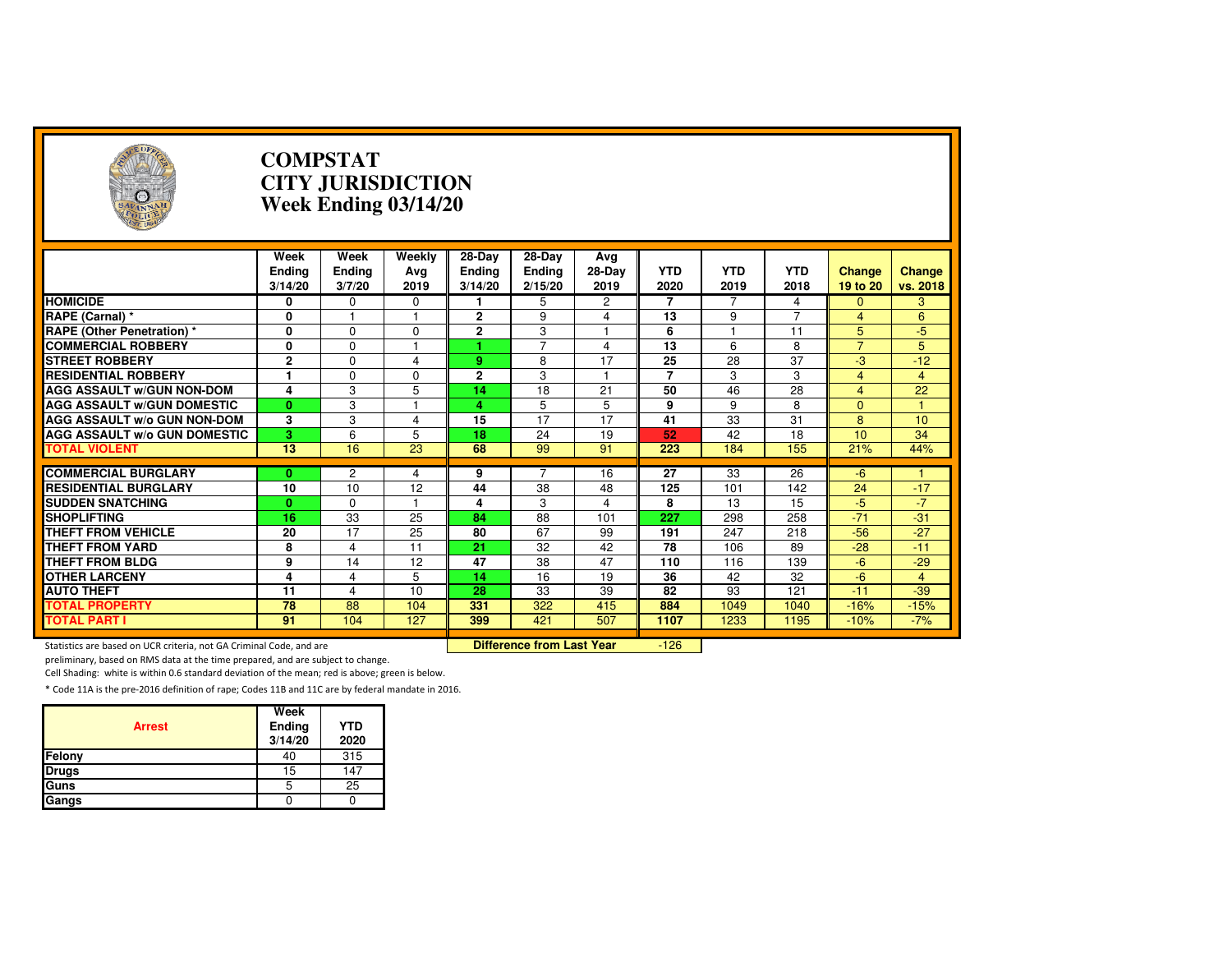

#### **COMPSTATNORTH PRECINCTWeek Ending 03/14/20**

#### **PRECINCT COMMANDER:**

**CAPT. CARY HILL**



|                                     | Week           | Week           | Weekly         | $28-Dav$       | 28-Day         | Avg      |              |            |                |                |                 |
|-------------------------------------|----------------|----------------|----------------|----------------|----------------|----------|--------------|------------|----------------|----------------|-----------------|
|                                     | <b>Endina</b>  | Ending         | Avg            | <b>Ending</b>  | <b>Ending</b>  | 28-Day   | <b>YTD</b>   | <b>YTD</b> | <b>YTD</b>     | Change         | Change          |
|                                     | 3/14/20        | 3/7/20         | 2019           | 3/14/20        | 2/15/20        | 2019     | 2020         | 2019       | 2018           | 19 to 20       | vs. 2018        |
| <b>HOMICIDE</b>                     | 0              | 0              | 0              | 0              | 0              | 0        | 0            |            |                | -1             | -1.             |
| RAPE (Carnal) *                     | $\mathbf 0$    | $\Omega$       | $\Omega$       |                | 4              | ۰        | 5            | 3          |                | $\overline{2}$ | 4               |
| <b>RAPE (Other Penetration) *</b>   | $\mathbf{0}$   | $\Omega$       | $\Omega$       | $\mathbf{0}$   | $\Omega$       | $\Omega$ | $\mathbf{0}$ | $\Omega$   | $\overline{2}$ | $\Omega$       | $-2^{1}$        |
| <b>COMMERCIAL ROBBERY</b>           | $\mathbf{0}$   | $\Omega$       | 0              | $\bf{0}$       | $\overline{c}$ | 1        | $\mathbf{2}$ |            | $\overline{2}$ |                | $\overline{0}$  |
| <b>STREET ROBBERY</b>               | $\mathbf 0$    | $\Omega$       |                | 4              |                | 5        | 8            | 6          | 19             | $\overline{2}$ | $-11$           |
| <b>RESIDENTIAL ROBBERY</b>          | ٠              | $\Omega$       | $\Omega$       |                |                | 0        | $\mathbf{2}$ | $\Omega$   |                | $\overline{2}$ |                 |
| <b>AGG ASSAULT w/GUN NON-DOM</b>    | 3              | $\overline{2}$ |                | 8              | 4              | 4        | 18           | 8          | 5              | 10             | 13              |
| <b>AGG ASSAULT W/GUN DOMESTIC</b>   | $\bf{0}$       | $\overline{2}$ | $\Omega$       | $\overline{2}$ |                | 1        | 3            |            | $\overline{2}$ | 2              |                 |
| <b>AGG ASSAULT w/o GUN NON-DOM</b>  | 1              | $\Omega$       |                | 5              | 8              | 6        | 16           | 14         | 11             | 2              | 5               |
| <b>AGG ASSAULT W/o GUN DOMESTIC</b> | $\bf{0}$       |                |                | 2.             | 3              | 5        | 8            | 9          | 7              | -1             |                 |
| <b>TOTAL VIOLENT</b>                | 5              | 5              | 6              | 23             | 24             | 24       | 62           | 43         | 51             | 44%            | 22%             |
|                                     |                |                |                |                |                |          |              |            |                |                |                 |
| <b>COMMERCIAL BURGLARY</b>          | 0              | 0              |                | 3              | 3              | 4        | 9            | 9          | 4              | $\Omega$       | 5               |
| <b>RESIDENTIAL BURGLARY</b>         | 4              | $\overline{c}$ | $\overline{c}$ | 15             | 8              | 7        | 29           | 9          | 19             | 20             | 10 <sup>1</sup> |
| <b>SUDDEN SNATCHING</b>             | 0              | $\Omega$       | 0              | 3              | $\Omega$       | ۰        | 4            | 4          | 6              | $\mathbf{0}$   | $-2$            |
| <b>SHOPLIFTING</b>                  | $\bf{0}$       |                | 3              | 7              | 10             | 12       | 22           | 37         | 59             | $-15$          | $-37$           |
| <b>THEFT FROM VEHICLE</b>           | $\overline{2}$ | $\overline{2}$ | 6              | 8              | 15             | 24       | 31           | 50         | 40             | $-19$          | -9              |
| <b>THEFT FROM YARD</b>              | 1              |                | 3              | 5              | 10             | 11       | 19           | 33         | 26             | $-14$          | $-7'$           |
| <b>THEFT FROM BLDG</b>              | ٠              | $\overline{4}$ | 3              | 6              | 8              | 11       | 22           | 26         | 42             | $-4$           | $-20$           |
| <b>OTHER LARCENY</b>                | $\bf{0}$       |                |                | $\overline{2}$ | 4              | 4        | 6            | 9          | 7              | $-3$           | $-1$            |
| <b>AUTO THEFT</b>                   | 7              |                | $\mathbf{2}$   | 10             | 9              | 8        | 22           | 11         | 12             | 11             | 10 <sup>°</sup> |
| <b>TOTAL PROPERTY</b>               | 15             | 12             | 21             | 59             | 67             | 82       | 164          | 188        | 215            | $-13%$         | $-24%$          |
| <b>TOTAL PART I</b>                 | 20             | 17             | 26             | 82             | 91             | 106      | 226          | 231        | 266            | $-2%$          | $-15%$          |

Statistics are based on UCR criteria, not GA Criminal Code, and are **Difference from Last Year** 

-5

preliminary, based on RMS data at the time prepared, and are subject to change.

Cell Shading: white is within 0.6 standard deviation of the mean; red is above; green is below.

| <b>Arrests</b> | Week<br><b>Ending</b><br>3/14/20 | <b>YTD</b><br>2020 |
|----------------|----------------------------------|--------------------|
| Felony         | 14                               | 108                |
| <b>Drugs</b>   | 5                                | 47                 |
| Guns           | 3                                |                    |
| Gangs          |                                  |                    |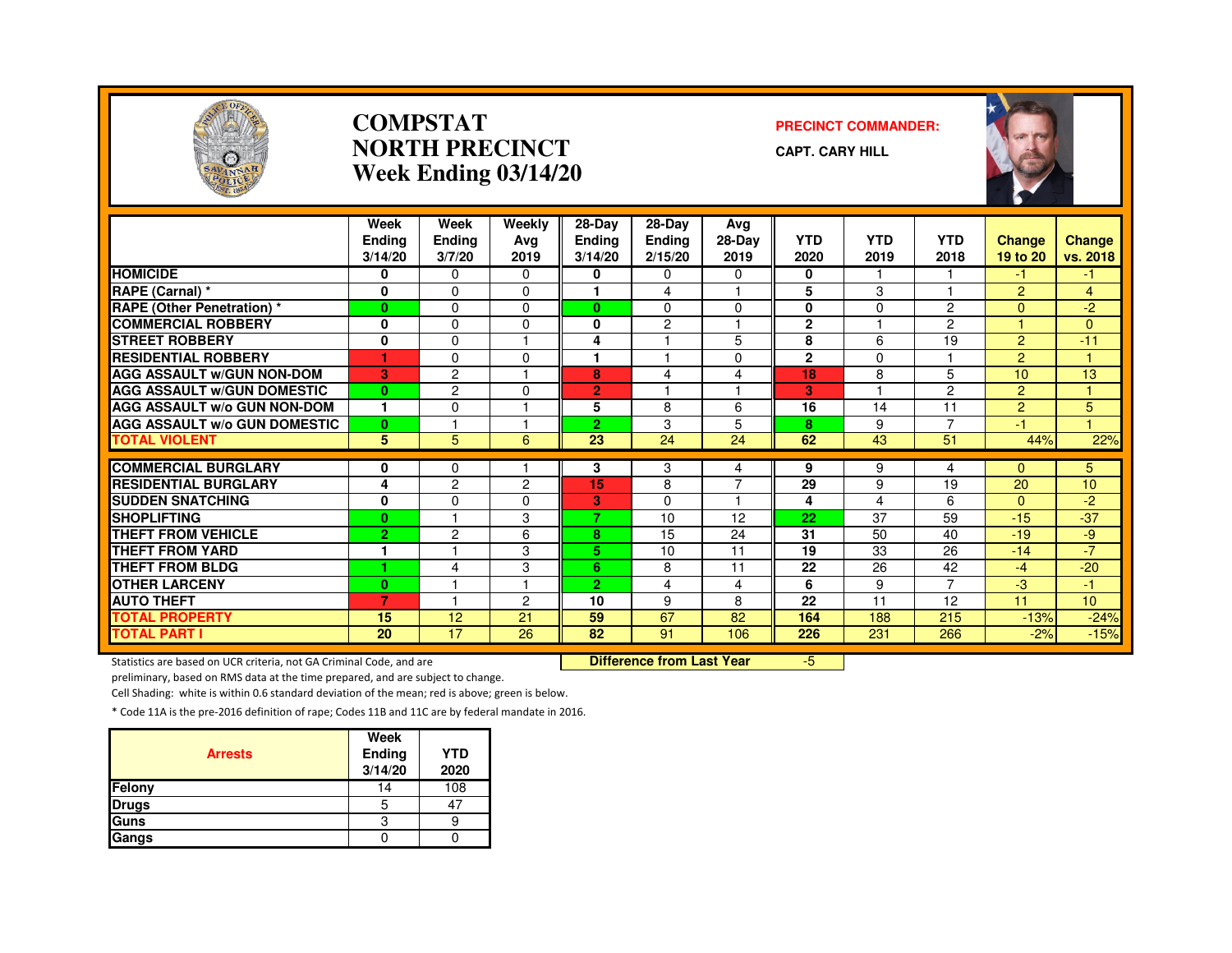

#### **COMPSTATCENTRAL PRECINCTWeek Ending 03/14/20**

#### **PRECINCT COMMANDER:**

**CAPT. TONYA REID**



|                                     | Week<br><b>Ending</b><br>3/14/20 | Week<br><b>Ending</b><br>3/7/20 | Weekly<br>Ava<br>2019 | 28-Day<br><b>Ending</b><br>3/14/20 | $28-Dav$<br><b>Ending</b><br>2/15/20 | Avg<br>28-Day<br>2019 | <b>YTD</b><br>2020 | <b>YTD</b><br>2019 | <b>YTD</b><br>2018 | <b>Change</b><br>19 to 20 | <b>Change</b><br>vs. 2018 |
|-------------------------------------|----------------------------------|---------------------------------|-----------------------|------------------------------------|--------------------------------------|-----------------------|--------------------|--------------------|--------------------|---------------------------|---------------------------|
| <b>HOMICIDE</b>                     | 0                                | $\Omega$                        | $\Omega$              |                                    | 4                                    | $\Omega$              | 6                  |                    | $\Omega$           | 5.                        | 6                         |
| RAPE (Carnal) *                     | 0                                | м                               | $\Omega$              |                                    | 3                                    |                       | 6                  | $\mathcal{P}$      | $\overline{c}$     | 4                         | 4                         |
| <b>RAPE (Other Penetration) *</b>   | $\bf{0}$                         | $\Omega$                        | 0                     | $\mathbf{0}$                       |                                      | $\Omega$              |                    |                    | 3                  | $\overline{0}$            | $-2$                      |
| <b>COMMERCIAL ROBBERY</b>           | 0                                | $\Omega$                        | $\Omega$              | $\mathbf{0}$                       |                                      | 2                     | $\mathbf{2}$       |                    | $\Omega$           |                           | $\overline{2}$            |
| <b>STREET ROBBERY</b>               | $\mathbf{2}$                     | $\Omega$                        |                       | 3                                  | 2                                    | 5                     | 6                  | 8                  | 10                 | $-2$                      | $-4$                      |
| <b>RESIDENTIAL ROBBERY</b>          | $\mathbf{0}$                     | $\Omega$                        | $\Omega$              | 0                                  |                                      | $\Omega$              | ٠                  |                    |                    | $\Omega$                  | $\Omega$                  |
| <b>AGG ASSAULT W/GUN NON-DOM</b>    | 4                                | м                               | $\overline{2}$        | 3.                                 | $\overline{7}$                       | 7                     | 14                 | 16                 | 8                  | $-2$                      | 6                         |
| <b>AGG ASSAULT W/GUN DOMESTIC</b>   | $\mathbf{0}$                     | $\Omega$                        | $\Omega$              | $\bf{0}$                           | 3                                    | 1                     | 3                  | 4                  | 3                  | $-1$                      | $\Omega$                  |
| <b>AGG ASSAULT w/o GUN NON-DOM</b>  | $\mathbf{0}$                     |                                 |                       | $\overline{2}$                     | 4                                    | 4                     | 8                  | 6                  | 9                  | $\overline{2}$            | -1.                       |
| <b>AGG ASSAULT W/o GUN DOMESTIC</b> | 1                                | 3                               |                       | 8                                  | 5                                    | 5                     | 15                 | 13                 | 2                  | $\overline{2}$            | 13                        |
| <b>TOTAL VIOLENT</b>                | 4                                | 6                               | 6                     | 18                                 | 31                                   | 26                    | 62                 | 53                 | 38                 | 17%                       | 63%                       |
|                                     |                                  |                                 |                       |                                    |                                      |                       |                    | $\overline{7}$     |                    |                           |                           |
| <b>COMMERCIAL BURGLARY</b>          | 0                                | $\Omega$                        |                       | 3                                  | 3                                    | 6                     | 9                  |                    | 10                 | $\overline{2}$            | -1                        |
| <b>RESIDENTIAL BURGLARY</b>         | 3                                | 4                               | 4                     | 14                                 | 13                                   | 16                    | 43                 | 34                 | 29                 | 9                         | 14                        |
| <b>SUDDEN SNATCHING</b>             | 0                                | $\Omega$                        | $\Omega$              | $\mathbf{0}$                       |                                      |                       |                    | 2                  | $\overline{c}$     | $-1$                      | -1                        |
| <b>SHOPLIFTING</b>                  | $\overline{2}$                   | 6                               | 5                     | 15                                 | 14                                   | 19                    | 37                 | 49                 | 27                 | $-12$                     | 10                        |
| <b>THEFT FROM VEHICLE</b>           | 5                                | $\overline{4}$                  | 6                     | 18                                 | 9                                    | 25                    | 38                 | 44                 | 63                 | $-6$                      | $-25$                     |
| THEFT FROM YARD                     | 3                                |                                 | 4                     | 7                                  | 8                                    | 15                    | 27                 | 34                 | 28                 | $-7$                      | -1                        |
| <b>THEFT FROM BLDG</b>              | 3                                | 3                               | 3                     | 11                                 | $\overline{7}$                       | 10                    | 22                 | 28                 | 36                 | $-6$                      | $-14$                     |
| <b>OTHER LARCENY</b>                | 1                                | 3                               | $\overline{2}$        | 8                                  | 3                                    | $\overline{7}$        | 13                 | 16                 | 4                  | $-3$                      | 9                         |
| <b>AUTO THEFT</b>                   | 3                                |                                 | $\overline{2}$        | 6                                  | 14                                   | 10                    | 31                 | 28                 | 40                 | 3                         | -9                        |
| <b>TOTAL PROPERTY</b>               | 20                               | 22                              | 27                    | 82                                 | 72                                   | 107                   | 221                | 242                | 239                | $-9%$                     | $-8%$                     |
| <b>TOTAL PART I</b>                 | 24                               | 28                              | 33                    | 100                                | 103                                  | 133                   | 283                | 295                | 277                | $-4%$                     | 2%                        |

Statistics are based on UCR criteria, not GA Criminal Code, and are **Difference from Last Year** 

-12

preliminary, based on RMS data at the time prepared, and are subject to change.

Cell Shading: white is within 0.6 standard deviation of the mean; red is above; green is below.

| <b>Arrests</b> | Week<br>Ending<br>3/14/20 | <b>YTD</b><br>2020 |
|----------------|---------------------------|--------------------|
| Felony         |                           | 115                |
| <b>Drugs</b>   |                           | 53                 |
| Guns           |                           |                    |
| Gangs          |                           |                    |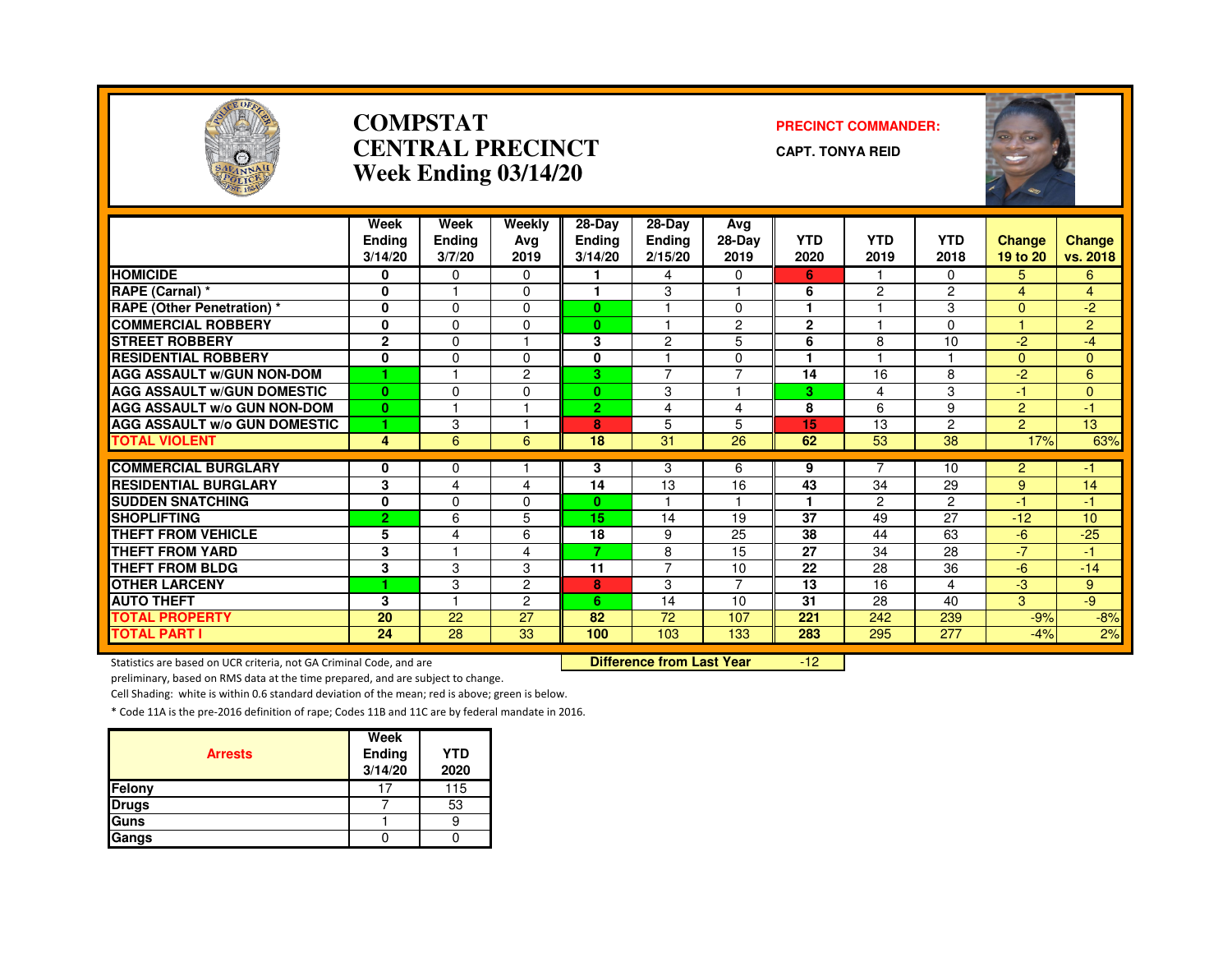

#### **COMPSTATSOUTH PRECINCTWeek Ending 03/14/20**

#### **PRECINCT COMMANDER:**

**CAPT. MICHELLE HALFORD**



|                                               | Week<br><b>Ending</b><br>3/14/20 | Week<br>Ending<br>3/7/20 | Weekly<br>Avg<br>2019 | 28-Day<br><b>Ending</b><br>3/14/20 | $28-Dav$<br><b>Ending</b><br>2/15/20 | Ava<br>28-Day<br>2019    | <b>YTD</b><br>2020 | <b>YTD</b><br>2019 | <b>YTD</b><br>2018 | <b>Change</b><br>19 to 20 | Change<br>vs. 2018 |
|-----------------------------------------------|----------------------------------|--------------------------|-----------------------|------------------------------------|--------------------------------------|--------------------------|--------------------|--------------------|--------------------|---------------------------|--------------------|
| <b>HOMICIDE</b>                               | 0                                | $\mathbf{0}$             | $\Omega$              | 0                                  |                                      |                          | 1                  | 4                  | 0                  | $-3$                      |                    |
| RAPE (Carnal) *                               | $\mathbf 0$                      | $\Omega$                 | $\Omega$              | 0                                  | 2                                    |                          | $\mathbf{2}$       |                    | 3                  |                           | $-1$               |
| <b>RAPE (Other Penetration)</b> *             | $\bf{0}$                         | $\Omega$                 | $\Omega$              | ٠                                  | $\overline{2}$                       | $\Omega$                 | 4                  | 0                  | 3                  | $\overline{4}$            |                    |
| <b>COMMERCIAL ROBBERY</b>                     | $\mathbf 0$                      | $\Omega$                 | $\Omega$              |                                    | 3                                    |                          | 6                  | 3                  | 4                  | 3                         | $\overline{2}$     |
| <b>STREET ROBBERY</b>                         | $\mathbf 0$                      | $\Omega$                 |                       |                                    |                                      | 3                        | 5                  | 8                  | 5                  | -3                        | $\overline{0}$     |
| <b>RESIDENTIAL ROBBERY</b>                    | 0                                | $\Omega$                 | $\Omega$              |                                    | $\Omega$                             | $\Omega$                 | 3                  | $\Omega$           |                    | 3                         | $\overline{2}$     |
| <b>AGG ASSAULT W/GUN NON-DOM</b>              | $\mathbf{0}$                     | $\mathbf 0$              |                       | 3                                  | 3                                    | 3                        | 11                 | $\overline{ }$     |                    | $\overline{4}$            | 10                 |
| <b>AGG ASSAULT W/GUN DOMESTIC</b>             | $\bf{0}$                         |                          | $\Omega$              |                                    | $\Omega$                             | $\overline{\phantom{a}}$ |                    | 3                  |                    | $-2$                      | $\Omega$           |
| <b>AGG ASSAULT w/o GUN NON-DOM</b>            | $\overline{2}$                   | $\mathbf{0}$             |                       | 4                                  | $\overline{2}$                       | $\overline{2}$           | 6                  | 4                  | 5                  | 2                         |                    |
| <b>AGG ASSAULT w/o GUN DOMESTIC</b>           | $\overline{2}$                   | $\Omega$                 |                       | 4                                  | $\overline{7}$                       | $\overline{4}$           | 12                 | 8                  | 3                  | 4                         | 9                  |
| <b>TOTAL VIOLENT</b>                          | 4                                |                          | 4                     | 16                                 | 21                                   | 17                       | 51                 | 38                 | 26                 | 34%                       | 96%                |
| <b>COMMERCIAL BURGLARY</b>                    |                                  |                          |                       |                                    |                                      |                          |                    |                    | 7                  | $-12$                     | $-5$               |
| <b>RESIDENTIAL BURGLARY</b>                   | 0<br>$\mathbf{2}$                | 0<br>$\overline{2}$      | $\overline{2}$        | 7                                  | 0<br>6                               | 5<br>9                   | 2<br>24            | 14<br>10           | 41                 | 14                        | $-17$              |
|                                               |                                  | $\Omega$                 | 0                     |                                    |                                      |                          |                    |                    |                    |                           |                    |
| <b>SUDDEN SNATCHING</b><br><b>SHOPLIFTING</b> | 0<br>11                          | 16                       |                       | 0<br>43                            | 34                                   | 48                       | 96                 | 4<br>163           | 3<br>115           | -3<br>$-67$               | -2                 |
| THEFT FROM VEHICLE                            |                                  |                          | 12<br>⇁               |                                    |                                      |                          | 50                 |                    |                    |                           | $-19$              |
|                                               | 4                                | 4                        |                       | 19                                 | 20                                   | 26                       |                    | 70                 | 61                 | $-20$                     | $-11$              |
| <b>THEFT FROM YARD</b>                        | $\mathbf{1}$                     |                          |                       | 4                                  | 3                                    | 6                        | 11                 | 17                 | 14                 | $-6$                      | -3                 |
| <b>THEFT FROM BLDG</b>                        | 3                                | 5                        | 3                     | 16                                 | 5                                    | 13                       | 28                 | 35                 | 26                 | $-7$                      | $\overline{2}$     |
| <b>OTHER LARCENY</b>                          | 1                                | $\Omega$                 |                       |                                    | 3                                    | 4                        | 5                  | 6                  | 7                  | $-1$                      | $-2$               |
| <b>AUTO THEFT</b>                             | 1                                |                          | 3                     | 6                                  | 7                                    | 11                       | 15                 | 25                 | 31                 | $-10$                     | $-16$              |
| <b>TOTAL PROPERTY</b>                         | 23                               | 29                       | 31                    | 97                                 | 79                                   | 123                      | 232                | 344                | 305                | $-33%$                    | $-24%$             |
| <b>TOTAL PART I</b>                           | 27                               | 30                       | 35                    | 113                                | 100                                  | 141                      | 283                | 382                | 331                | $-26%$                    | $-15%$             |

Statistics are based on UCR criteria, not GA Criminal Code, and are **Difference from Last Year** 

-99

preliminary, based on RMS data at the time prepared, and are subject to change.

Cell Shading: white is within 0.6 standard deviation of the mean; red is above; green is below.

| <b>Arrests</b> | Week<br>Ending<br>3/14/20 | <b>YTD</b><br>2020 |
|----------------|---------------------------|--------------------|
| Felony         |                           | 69                 |
| <b>Drugs</b>   | з                         | 28                 |
| Guns           |                           |                    |
| Gangs          |                           |                    |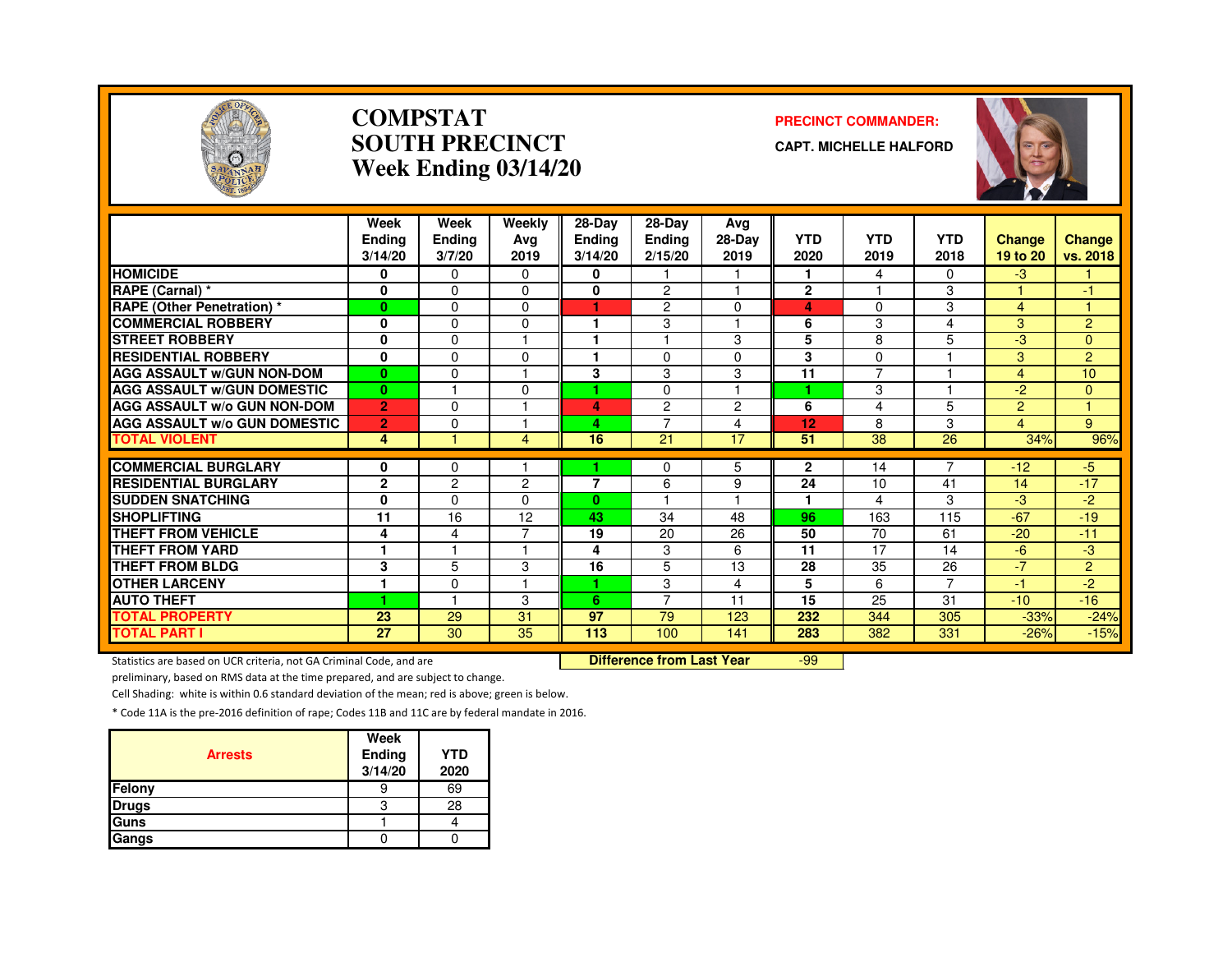

#### **COMPSTATEAST PRECINCTWeek Ending 03/14/20**

#### **PRECINCT COMMANDER:**

**CAPT. GEORGE GUNDICH**



|                                               | Week           | Week                | Weekly   | 28-Day         | $28-Dav$      | Ava                               |                |               |                |                |                         |
|-----------------------------------------------|----------------|---------------------|----------|----------------|---------------|-----------------------------------|----------------|---------------|----------------|----------------|-------------------------|
|                                               | <b>Endina</b>  | Ending              | Ava      | <b>Ending</b>  | <b>Endina</b> | 28-Day                            | <b>YTD</b>     | <b>YTD</b>    | <b>YTD</b>     | Change         | Change                  |
|                                               | 3/14/20        | 3/7/20              | 2019     | 3/14/20        | 2/15/20       | 2019                              | 2020           | 2019          | 2018           | 19 to 20       | vs. 2018                |
| <b>HOMICIDE</b>                               | 0              | $\Omega$            | $\Omega$ | 0              | 0             | 0                                 | 0              |               | 3              | -1.            | $-3$                    |
| RAPE (Carnal) *                               | 0              | $\Omega$            | $\Omega$ | $\bf{0}$       | 0             | ٠                                 | $\bf{0}$       | 3             |                | -3             | -1                      |
| <b>RAPE (Other Penetration)</b> *             | $\bf{0}$       | $\Omega$            | $\Omega$ | 1              | 0             | $\Omega$                          | 1              | $\Omega$      | 3              |                | $-2$                    |
| <b>COMMERCIAL ROBBERY</b>                     | 0              | $\Omega$            | 0        | 0              |               | ٠                                 | 3              |               | $\overline{2}$ | $\overline{2}$ |                         |
| <b>STREET ROBBERY</b>                         | $\bf{0}$       | $\Omega$            |          |                | 4             | 4                                 | 6              | 6             | 3              | $\Omega$       | 3                       |
| <b>RESIDENTIAL ROBBERY</b>                    | 0              | $\Omega$            | $\Omega$ | 0              |               | ٠                                 | ٠              | $\mathcal{P}$ | $\Omega$       | $-1$           |                         |
| <b>AGG ASSAULT w/GUN NON-DOM</b>              | $\bf{0}$       | $\Omega$            | 2        | $\bf{0}$       | 4             | 6                                 | 7              | 15            | 14             | -8             | $-7$                    |
| <b>AGG ASSAULT W/GUN DOMESTIC</b>             | $\mathbf{0}$   | $\Omega$            | $\Omega$ | ٠              |               | $\overline{2}$                    | $\overline{2}$ |               | $\overline{2}$ |                | $\Omega$                |
| AGG ASSAULT w/o GUN NON-DOM                   | $\bf{0}$       | 2                   |          | 4              | 3             | 5                                 | 11             | 9             | 6              | $\overline{2}$ | 5                       |
| <b>AGG ASSAULT w/o GUN DOMESTIC</b>           | $\bf{0}$       | $\overline{c}$      |          | 4              | 9             | 5                                 | 17             | 12            | 6              | 5              | 11                      |
| <b>TOTAL VIOLENT</b>                          | $\mathbf{0}$   | $\overline{4}$      | 6        | 11             | 23            | 24                                | 48             | 50            | 40             | $-4%$          | 20%                     |
| <b>COMMERCIAL BURGLARY</b>                    |                |                     |          | $\overline{2}$ |               |                                   | $\overline{7}$ |               | 5              |                |                         |
| <b>RESIDENTIAL BURGLARY</b>                   | 0<br>٠         | 2<br>$\overline{c}$ | 0<br>4   |                | 11            | $\overline{c}$<br>$\overline{17}$ | 29             | 3<br>48       | 53             | 4<br>$-19$     | $\overline{2}$<br>$-24$ |
|                                               |                |                     |          | 8<br>1         | 1.            | $\blacktriangleleft$              |                |               |                |                |                         |
| <b>SUDDEN SNATCHING</b><br><b>SHOPLIFTING</b> | 0              | $\Omega$            | 0        |                |               |                                   | $\mathbf{2}$   | 3             | 4              | $-1$           | $-2$                    |
|                                               | 3              | 10                  | 6        | 19             | 30            | 23                                | 72             | 49            | 57             | 23             | 15                      |
| <b>THEFT FROM VEHICLE</b>                     | 9              | 7                   | 6        | 35             | 23            | 24                                | 72             | 83            | 54             | $-11$          | 18                      |
| <b>THEFT FROM YARD</b>                        | 3              |                     | 2        | 5              | 11            | 10                                | 21             | 22            | 21             | $-1$           | 0                       |
| <b>THEFT FROM BLDG</b>                        | $\mathbf{2}$   | $\overline{c}$      | 3        | 14             | 18            | 12                                | 38             | 27            | 35             | 11             | 3                       |
| <b>OTHER LARCENY</b>                          | $\overline{2}$ | $\Omega$            |          | 3.             | 6             | 5                                 | 12             | 11            | 14             |                | $-2$                    |
| <b>AUTO THEFT</b>                             | $\bf{0}$       |                     | 2        | 6              | 3             | 10                                | 14             | 29            | 38             | $-15$          | $-24$                   |
| <b>TOTAL PROPERTY</b>                         | 20             | 25                  | 26       | 93             | 104           | 103                               | 267            | 275           | 281            | $-3%$          | $-5%$                   |
| <b>TOTAL PART I</b>                           | 20             | 29                  | 32       | 104            | 127           | 127                               | 315            | 325           | 321            | $-3%$          | $-2%$                   |

Statistics are based on UCR criteria, not GA Criminal Code, and are **Difference from Last Year** 

-10

preliminary, based on RMS data at the time prepared, and are subject to change.

Cell Shading: white is within 0.6 standard deviation of the mean; red is above; green is below.

| <b>Arrests</b> | Week<br>Ending<br>3/14/20 | <b>YTD</b><br>2020 |
|----------------|---------------------------|--------------------|
| Felony         |                           | 23                 |
| <b>Drugs</b>   |                           | 19                 |
| Guns           |                           | с                  |
| Gangs          |                           |                    |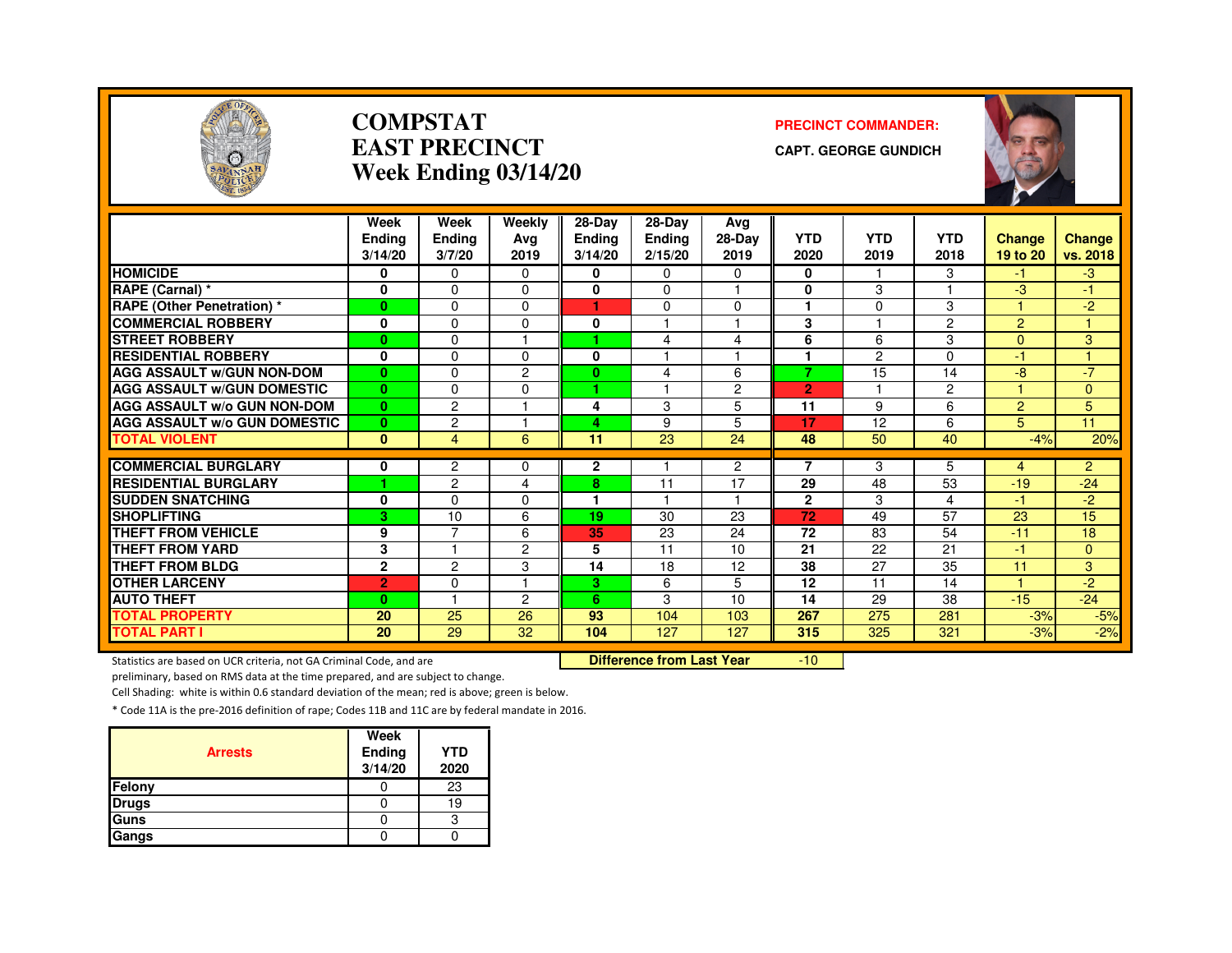# **BEAT 21 North PrecinctWeek Ending 3/14/20**

|                                     |                | <b>Last 4 Weeks</b> |                |                   | 28 Days       | 28 Day  |                |                |                |                |                |
|-------------------------------------|----------------|---------------------|----------------|-------------------|---------------|---------|----------------|----------------|----------------|----------------|----------------|
|                                     | <b>Endina</b>  | <b>Endina</b>       | <b>Endina</b>  | <b>Ending</b>     | <b>Endina</b> | Average | <b>YTD</b>     | <b>YTD</b>     | <b>YTD</b>     | <b>Change</b>  | <b>Change</b>  |
|                                     | 02/22/20       | 02/29/20            |                | 03/07/20 03/14/20 | 03/14/20      | 2019    | 2020           | 2019           | 2018           | 19 to 20       | vs. 2018       |
| <b>HOMICIDE</b>                     | $\Omega$       | 0                   | 0              | 0                 | 0             | 0.0     | $\mathbf{0}$   | 0              | $\mathbf{0}$   | $\mathbf{0}$   | $\mathbf{0}$   |
| RAPE (Carnal) *                     | $\Omega$       | $\Omega$            | $\Omega$       | $\mathbf{0}$      | $\Omega$      | 0.2     | $\mathbf{1}$   | $\Omega$       | $\Omega$       | $\mathbf{1}$   | $\mathbf{1}$   |
| RAPE (Other Penetration) *          | 0              | $\Omega$            | 0              | $\Omega$          | 0             | 0.0     | $\Omega$       | 0              | $\mathbf{1}$   | $\Omega$       | $-1$           |
| <b>COMMERCIAL ROBBERY</b>           | 0              | 0                   | 0              | 0                 | 0             | 0.0     | 0              | 0              | $\Omega$       | $\Omega$       | $\mathbf{0}$   |
| <b>STREET ROBBERY</b>               | 0              | 0                   | 0              | 0                 | 0             | 0.0     | $\mathbf{1}$   | 0              | 0              | 1              | 1              |
| <b>RESIDENTIAL ROBBERY</b>          | 0              | $\Omega$            | 0              | $\Omega$          | $\Omega$      | 0.0     | $\Omega$       | $\Omega$       | $\Omega$       | $\Omega$       | $\Omega$       |
| <b>AGG ASSAULT w/GUN NON-DOM</b>    | $\Omega$       | $\Omega$            | $\mathbf{1}$   | $\mathbf{0}$      | $\mathbf{1}$  | 0.1     | $\mathbf{1}$   | $\Omega$       | $\Omega$       | 1              | 1              |
| <b>AGG ASSAULT w/GUN DOMESTIC</b>   | $\Omega$       | 0                   | 0              | 0                 | $\Omega$      | 0.0     | $\Omega$       | $\Omega$       | $\Omega$       | $\Omega$       | $\Omega$       |
| <b>AGG ASSAULT W/o GUN NON-DOM</b>  | $\Omega$       | $\Omega$            | $\Omega$       | 0                 | $\Omega$      | 0.2     | $\Omega$       | $\Omega$       | 1              | $\Omega$       | $-1$           |
| <b>AGG ASSAULT W/o GUN DOMESTIC</b> | $\Omega$       | $\Omega$            | 0              | $\Omega$          | $\Omega$      | 0.4     | $\overline{2}$ | $\Omega$       | $\Omega$       | $\overline{2}$ | $\overline{2}$ |
| <b>TOTAL VIOLENT</b>                | $\Omega$       | $\Omega$            | $\mathbf{1}$   | $\mathbf{0}$      | $\mathbf{1}$  | 0.8     | 5              | $\mathbf{0}$   | $\overline{2}$ | #DIV/0!        | 150%           |
|                                     |                |                     |                |                   |               |         |                |                |                |                |                |
| <b>COMMERCIAL BURGLARY</b>          | 0              | 0                   | $\Omega$       | 0                 | $\Omega$      | 0.1     | $\mathbf{1}$   | $\mathbf{1}$   | $\Omega$       | $\Omega$       | 1              |
| <b>RESIDENTIAL BURGLARY</b>         | $\mathbf{1}$   | $\Omega$            | 0              | $\Omega$          | 1             | 1.3     | 3              | 4              | $\overline{4}$ | $-1$           | $-1$           |
| <b>SUDDEN SNATCHING</b>             | 0              | 0                   | 0              | 0                 | 0             | 0.0     | 0              | 0              | $\Omega$       | $\Omega$       | $\Omega$       |
| <b>SHOPLIFTING</b>                  | $\mathbf 0$    | 0                   | $\Omega$       | 0                 | $\Omega$      | 0.5     | 0              | $\mathbf{1}$   | $\overline{1}$ | $-1$           | $-1$           |
| <b>THEFT FROM VEHICLE</b>           | $\mathbf{1}$   | $\Omega$            | $\Omega$       | $\Omega$          | $\mathbf{1}$  | 3.8     | $\mathbf{1}$   | $\overline{7}$ | 6              | $-6$           | $-5$           |
| <b>THEFT FROM YARD</b>              | $\Omega$       | 0                   | $\Omega$       | $\Omega$          | $\Omega$      | 0.6     | $\Omega$       | 2              | $\mathbf{1}$   | $-2$           | $-1$           |
| <b>THEFT FROM BLDG</b>              | 0              | 0                   | 1              | 0                 | $\mathbf{1}$  | 0.5     | $\mathbf{1}$   | 1              | 5              | $\Omega$       | $-4$           |
| <b>OTHER LARCENY</b>                | 0              | $\mathbf{1}$        | 0              | $\Omega$          | $\mathbf{1}$  | 0.6     | $\Omega$       | 0              | $\Omega$       | $\Omega$       | $\Omega$       |
| <b>AUTO THEFT</b>                   | $\mathbf 0$    | 0                   | 0              | $\Omega$          | 0             | 1.5     | 0              | $\overline{2}$ | $\mathbf{1}$   | $-2$           | $-1$           |
| <b>TOTAL PROPERTY</b>               | $\overline{2}$ | $\mathbf{1}$        | $\mathbf{1}$   | $\mathbf{0}$      | 4             | 8.7     | 6              | 18             | 18             | $-67%$         | $-67%$         |
| <b>TOTAL PART I</b>                 | $\overline{2}$ | $\mathbf{1}$        | $\overline{2}$ | $\mathbf{0}$      | 5             | 9.5     | 11             | 18             | 20             | $-39%$         | $-45%$         |

 **Difference from Last Year**

-7

Statistics are based on UCR criteria, not GA Criminal Code.

\* Rape Code 11A is the historical definition of rape (aka Legacy Rape); Rape Codes 11B and 11C are those moved from Part II to Part I in 2017.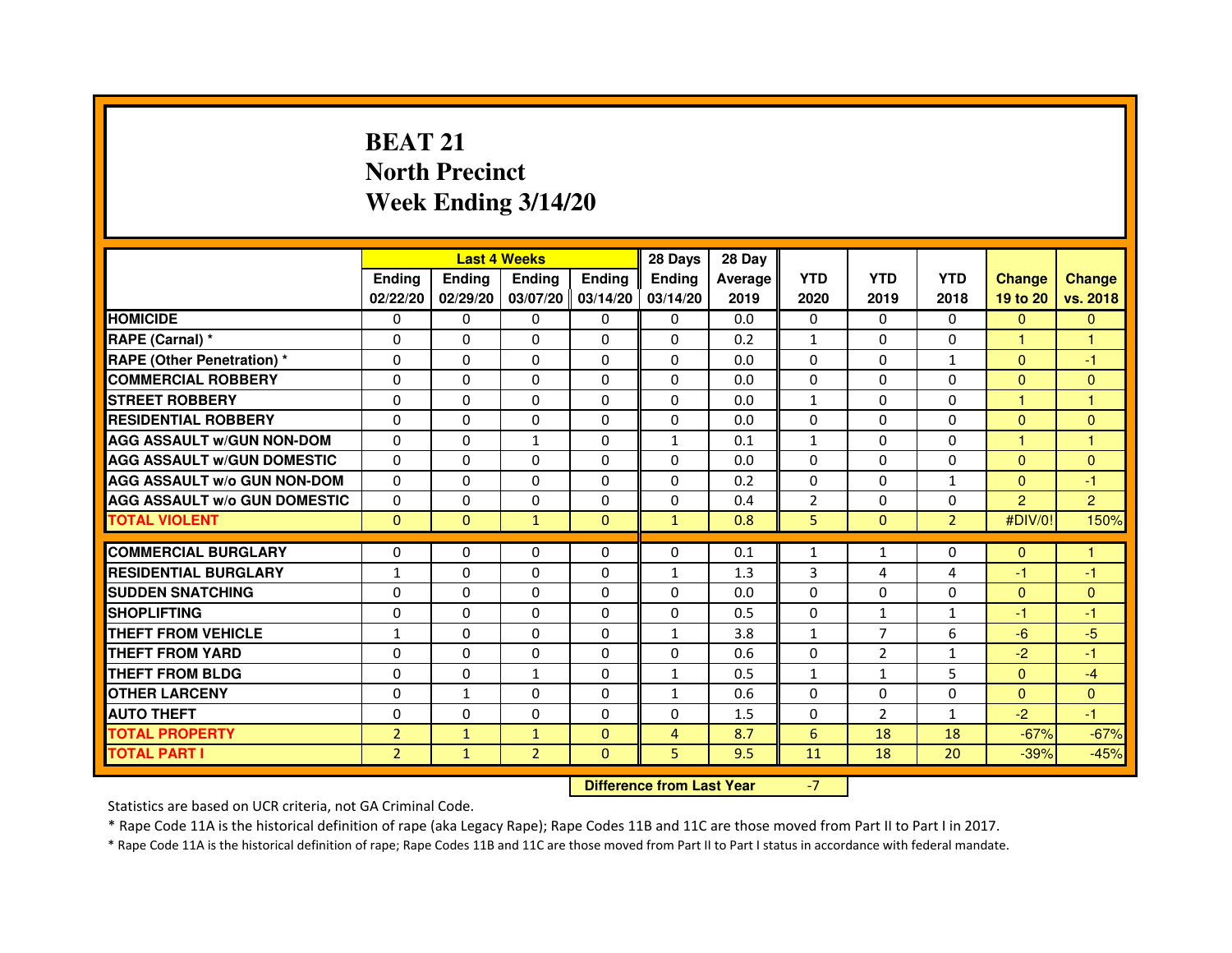# **BEAT 22 North PrecinctWeek Ending 3/14/20**

|                                     |                |                | <b>Last 4 Weeks</b> |                | 28 Days        | 28 Day  |              |                |                |                |                |
|-------------------------------------|----------------|----------------|---------------------|----------------|----------------|---------|--------------|----------------|----------------|----------------|----------------|
|                                     | <b>Ending</b>  | Ending         | <b>Ending</b>       | <b>Ending</b>  | Ending         | Average | <b>YTD</b>   | <b>YTD</b>     | <b>YTD</b>     | <b>Change</b>  | <b>Change</b>  |
|                                     | 02/22/20       | 02/29/20       | 03/07/20            | 03/14/20       | 03/14/20       | 2019    | 2020         | 2019           | 2018           | 19 to 20       | vs. 2018       |
| <b>HOMICIDE</b>                     | 0              | $\Omega$       | 0                   | 0              | $\mathbf{0}$   | 0.1     | $\mathbf{0}$ | $\mathbf{1}$   | $\mathbf{1}$   | $-1$           | $-1$           |
| RAPE (Carnal) *                     | $\mathbf{1}$   | 0              | 0                   | 0              | $\mathbf{1}$   | 0.2     | $\mathbf{1}$ | 0              | 0              | $\mathbf{1}$   | 1              |
| RAPE (Other Penetration) *          | $\Omega$       | $\Omega$       | $\Omega$            | $\Omega$       | $\Omega$       | 0.0     | $\Omega$     | $\Omega$       | $\Omega$       | $\Omega$       | $\mathbf{0}$   |
| <b>COMMERCIAL ROBBERY</b>           | 0              | $\Omega$       | $\Omega$            | $\Omega$       | $\Omega$       | 0.2     | $\Omega$     | $\Omega$       | $\Omega$       | $\Omega$       | $\mathbf{0}$   |
| <b>STREET ROBBERY</b>               | $\Omega$       | $\Omega$       | $\Omega$            | $\Omega$       | $\Omega$       | 0.7     | $\Omega$     | $\overline{2}$ | 3              | $-2$           | $-3$           |
| <b>RESIDENTIAL ROBBERY</b>          | 0              | 0              | 0                   | $\mathbf{1}$   | $\mathbf{1}$   | 0.1     | $\mathbf{1}$ | 0              | $\Omega$       | $\mathbf{1}$   | $\mathbf{1}$   |
| <b>AGG ASSAULT w/GUN NON-DOM</b>    | $\overline{2}$ | $\Omega$       | $\mathbf{1}$        | $\overline{2}$ | 5              | 1.5     | 10           | 5              | $\mathbf{1}$   | 5              | 9              |
| <b>AGG ASSAULT W/GUN DOMESTIC</b>   | $\Omega$       | $\Omega$       | $\mathbf{1}$        | $\Omega$       | $\mathbf{1}$   | 0.4     | $\mathbf{1}$ | $\Omega$       | $\Omega$       | $\mathbf{1}$   | $\mathbf{1}$   |
| <b>AGG ASSAULT W/o GUN NON-DOM</b>  | $\Omega$       | $\Omega$       | $\Omega$            | $\Omega$       | $\Omega$       | 1.2     | $\mathbf{1}$ | $\mathbf{1}$   | 2              | $\Omega$       | $-1$           |
| <b>AGG ASSAULT w/o GUN DOMESTIC</b> | $\Omega$       | $\mathbf{1}$   | $\Omega$            | $\Omega$       | $\mathbf{1}$   | 1.6     | $\mathbf{1}$ | 4              | 3              | $-3$           | $-2$           |
| <b>TOTAL VIOLENT</b>                | 3              | $\mathbf{1}$   | $\overline{2}$      | 3              | 9              | 5.8     | 15           | 13             | 10             | 15%            | 50%            |
| <b>COMMERCIAL BURGLARY</b>          | 0              | 0              | 0                   | 0              | 0              | 0.5     | $\mathbf{1}$ | $\overline{2}$ | $\mathbf{1}$   | $-1$           | $\mathbf{0}$   |
| <b>RESIDENTIAL BURGLARY</b>         | $\mathbf{1}$   | $\overline{2}$ | $\Omega$            | $\overline{2}$ | 5              | 1.3     | 11           | 3              | 5              | 8              | 6              |
| <b>SUDDEN SNATCHING</b>             | $\Omega$       | $\Omega$       | $\Omega$            | $\Omega$       | $\Omega$       | 0.2     | $\Omega$     | $\Omega$       | 0              | $\Omega$       | $\mathbf{0}$   |
| <b>SHOPLIFTING</b>                  | 0              | $\Omega$       | $\mathbf{1}$        | 0              | $\mathbf{1}$   | 0.9     | 3            | 3              | $\overline{7}$ | $\Omega$       | $-4$           |
| <b>THEFT FROM VEHICLE</b>           | 0              | 0              | $\mathbf{1}$        | $\Omega$       | $\mathbf{1}$   | 2.8     | 10           | 5              | 9              | 5 <sup>5</sup> | 1              |
| <b>THEFT FROM YARD</b>              | $\Omega$       | $\Omega$       | $\Omega$            | $\Omega$       | $\Omega$       | 1.4     | $\Omega$     | $\overline{7}$ | $\mathbf{1}$   | $-7$           | $-1$           |
| <b>THEFT FROM BLDG</b>              | $\Omega$       | $\Omega$       | $\mathbf{1}$        | $\Omega$       | $\mathbf{1}$   | 1.8     | 6            | 6              | 4              | $\Omega$       | $\overline{2}$ |
| <b>OTHER LARCENY</b>                | 0              | $\Omega$       | $\Omega$            | $\Omega$       | $\Omega$       | 0.2     | $\Omega$     | $\Omega$       | 0              | $\mathbf{0}$   | $\overline{0}$ |
| <b>AUTO THEFT</b>                   | $\Omega$       | $\mathbf{1}$   | $\Omega$            | $\Omega$       | $\mathbf{1}$   | 1.8     | 5            | $\overline{2}$ | 4              | 3              | $\mathbf{1}$   |
| <b>TOTAL PROPERTY</b>               | $\mathbf{1}$   | 3              | 3                   | $\overline{2}$ | $\overline{9}$ | 10.9    | 36           | 28             | 31             | 29%            | 16%            |
| <b>TOTAL PART I</b>                 | $\overline{4}$ | $\overline{4}$ | 5                   | 5              | 18             | 16.7    | 51           | 41             | 41             | 24%            | 24%            |
|                                     |                |                |                     |                |                |         |              |                |                |                |                |

 **Difference from Last Year**

Statistics are based on UCR criteria, not GA Criminal Code.

\* Rape Code 11A is the historical definition of rape (aka Legacy Rape); Rape Codes 11B and 11C are those moved from Part II to Part I in 2017.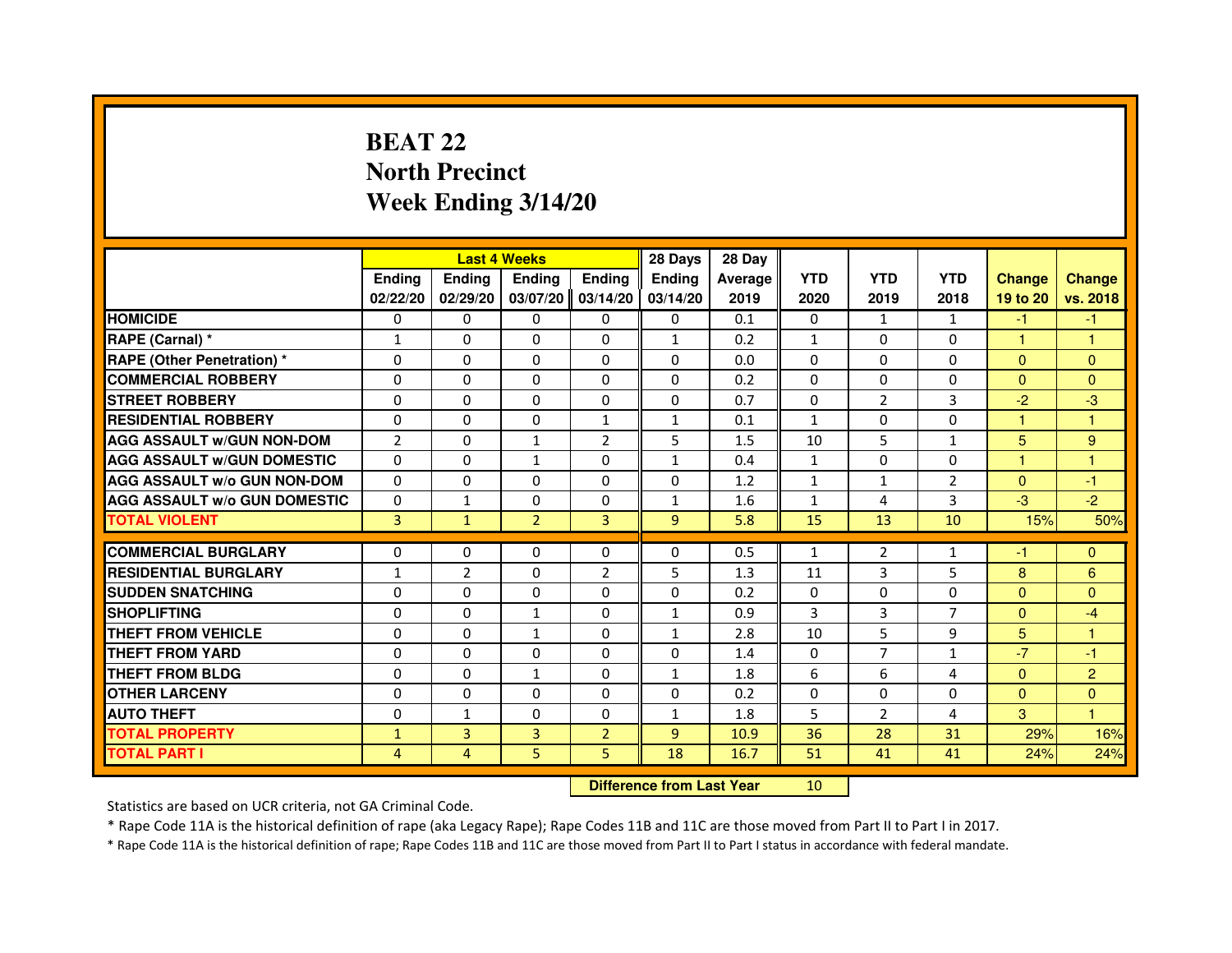# **BEAT 23 North PrecinctWeek Ending 3/14/20**

|                                     |                | <b>Last 4 Weeks</b> |                                  |                | 28 Days        | 28 Day  |                |                |                |                      |                |
|-------------------------------------|----------------|---------------------|----------------------------------|----------------|----------------|---------|----------------|----------------|----------------|----------------------|----------------|
|                                     | <b>Ending</b>  | Ending              | <b>Ending</b>                    | <b>Ending</b>  | Ending         | Average | <b>YTD</b>     | <b>YTD</b>     | <b>YTD</b>     | <b>Change</b>        | <b>Change</b>  |
|                                     | 02/22/20       | 02/29/20            | 03/07/20                         | 03/14/20       | 03/14/20       | 2019    | 2020           | 2019           | 2018           | 19 to 20             | vs. 2018       |
| <b>HOMICIDE</b>                     | $\Omega$       | $\Omega$            | $\Omega$                         | $\Omega$       | $\Omega$       | 0.2     | $\Omega$       | $\Omega$       | $\Omega$       | $\Omega$             | $\mathbf{0}$   |
| RAPE (Carnal) *                     | 0              | $\Omega$            | $\Omega$                         | $\Omega$       | $\Omega$       | 0.1     | $\Omega$       | $\mathbf{1}$   | $\Omega$       | $-1$                 | $\mathbf{0}$   |
| <b>RAPE (Other Penetration) *</b>   | $\Omega$       | $\Omega$            | $\Omega$                         | $\Omega$       | $\Omega$       | 0.0     | $\Omega$       | $\Omega$       | $\Omega$       | $\Omega$             | $\Omega$       |
| <b>COMMERCIAL ROBBERY</b>           | 0              | 0                   | $\Omega$                         | $\Omega$       | $\Omega$       | 0.0     | $\Omega$       | $\Omega$       | $\Omega$       | $\Omega$             | $\mathbf{0}$   |
| <b>STREET ROBBERY</b>               | $\overline{2}$ | $\mathbf{1}$        | $\Omega$                         | $\Omega$       | 3              | 0.2     | 3              | $\mathbf{1}$   | 3              | $\overline{2}$       | $\mathbf{0}$   |
| <b>RESIDENTIAL ROBBERY</b>          | $\Omega$       | $\Omega$            | $\Omega$                         | $\Omega$       | $\Omega$       | 0.0     | $\mathbf{1}$   | $\Omega$       | $\Omega$       | $\blacktriangleleft$ | $\mathbf{1}$   |
| <b>AGG ASSAULT w/GUN NON-DOM</b>    | $\Omega$       | $\Omega$            | $\Omega$                         | $\Omega$       | $\Omega$       | 1.0     | $\mathbf{1}$   | 2              | $\overline{2}$ | $-1$                 | -1             |
| <b>AGG ASSAULT w/GUN DOMESTIC</b>   | $\Omega$       | $\Omega$            | $\mathbf{1}$                     | $\Omega$       | $\mathbf{1}$   | 0.2     | $\mathbf{1}$   | $\Omega$       | $\mathbf{1}$   | $\mathbf{1}$         | $\mathbf{0}$   |
| <b>AGG ASSAULT W/o GUN NON-DOM</b>  | $\Omega$       | $\Omega$            | $\Omega$                         | 0              | $\Omega$       | 1.2     | $\mathbf{1}$   | 5              | 0              | $-4$                 | 1              |
| <b>AGG ASSAULT W/o GUN DOMESTIC</b> | $\Omega$       | 0                   | $\Omega$                         | $\Omega$       | $\Omega$       | 0.8     | $\Omega$       | $\mathbf{1}$   | 3              | $-1$                 | $-3$           |
| <b>TOTAL VIOLENT</b>                | $\overline{2}$ | $\mathbf{1}$        | $\mathbf{1}$                     | $\mathbf{0}$   | $\overline{4}$ | 3.6     | $\overline{7}$ | 10             | 9              | $-30%$               | $-22%$         |
| <b>COMMERCIAL BURGLARY</b>          | 1              | 1                   | 0                                | 0              | $\overline{2}$ | 1.3     | 3              | $\overline{2}$ | 0              | 1                    | 3              |
| <b>RESIDENTIAL BURGLARY</b>         | $\overline{2}$ | $\Omega$            | $\Omega$                         | $\mathbf{1}$   | 3              | 0.8     | 5              | $\overline{2}$ | 5              | 3                    | $\mathbf{0}$   |
| <b>SUDDEN SNATCHING</b>             | $\Omega$       | $\mathbf{1}$        | $\Omega$                         | $\Omega$       | $\mathbf{1}$   | 0.2     | $\mathbf{1}$   | $\Omega$       | $\mathbf{1}$   | 1                    | $\Omega$       |
| <b>SHOPLIFTING</b>                  | 0              | 0                   | 0                                | 0              | 0              | 1.5     | $\mathbf{1}$   | $\overline{2}$ | 3              | $-1$                 | $-2$           |
| <b>THEFT FROM VEHICLE</b>           | $\Omega$       | $\Omega$            | $\Omega$                         | $\mathbf{1}$   | $\mathbf{1}$   | 2.5     | 6              | 5              | 5              | $\mathbf{1}$         | $\mathbf{1}$   |
| <b>THEFT FROM YARD</b>              | $\mathbf{1}$   | 0                   | $\Omega$                         | 0              | $\mathbf{1}$   | 1.0     | 6              | $\mathbf{1}$   | $\overline{2}$ | 5                    | $\overline{4}$ |
| <b>THEFT FROM BLDG</b>              | $\Omega$       | $\Omega$            | $\Omega$                         | $\Omega$       | $\Omega$       | 1.0     | $\overline{2}$ | 2              | 4              | $\Omega$             | $-2$           |
| <b>OTHER LARCENY</b>                | $\Omega$       | $\Omega$            | $\Omega$                         | $\Omega$       | $\Omega$       | 0.2     | $\Omega$       | $\Omega$       | $\overline{2}$ | $\Omega$             | $-2$           |
| <b>AUTO THEFT</b>                   | $\Omega$       | $\Omega$            | $\Omega$                         | $\mathbf{1}$   | $\mathbf{1}$   | 1.1     | $\overline{3}$ | 4              | $\overline{2}$ | $-1$                 | $\mathbf{1}$   |
| <b>TOTAL PROPERTY</b>               | 4              | $\overline{2}$      | $\Omega$                         | $\overline{3}$ | $\overline{9}$ | 9.6     | 27             | 18             | 24             | 50%                  | 13%            |
| <b>TOTAL PART I</b>                 | 6              | $\overline{3}$      | $\mathbf{1}$                     | 3              | 13             | 13.2    | 34             | 28             | 33             | 21%                  | 3%             |
|                                     |                |                     | <b>Difference from Last Year</b> |                | 6              |         |                |                |                |                      |                |

 **Difference from Last Year**

Statistics are based on UCR criteria, not GA Criminal Code.

\* Rape Code 11A is the historical definition of rape (aka Legacy Rape); Rape Codes 11B and 11C are those moved from Part II to Part I in 2017.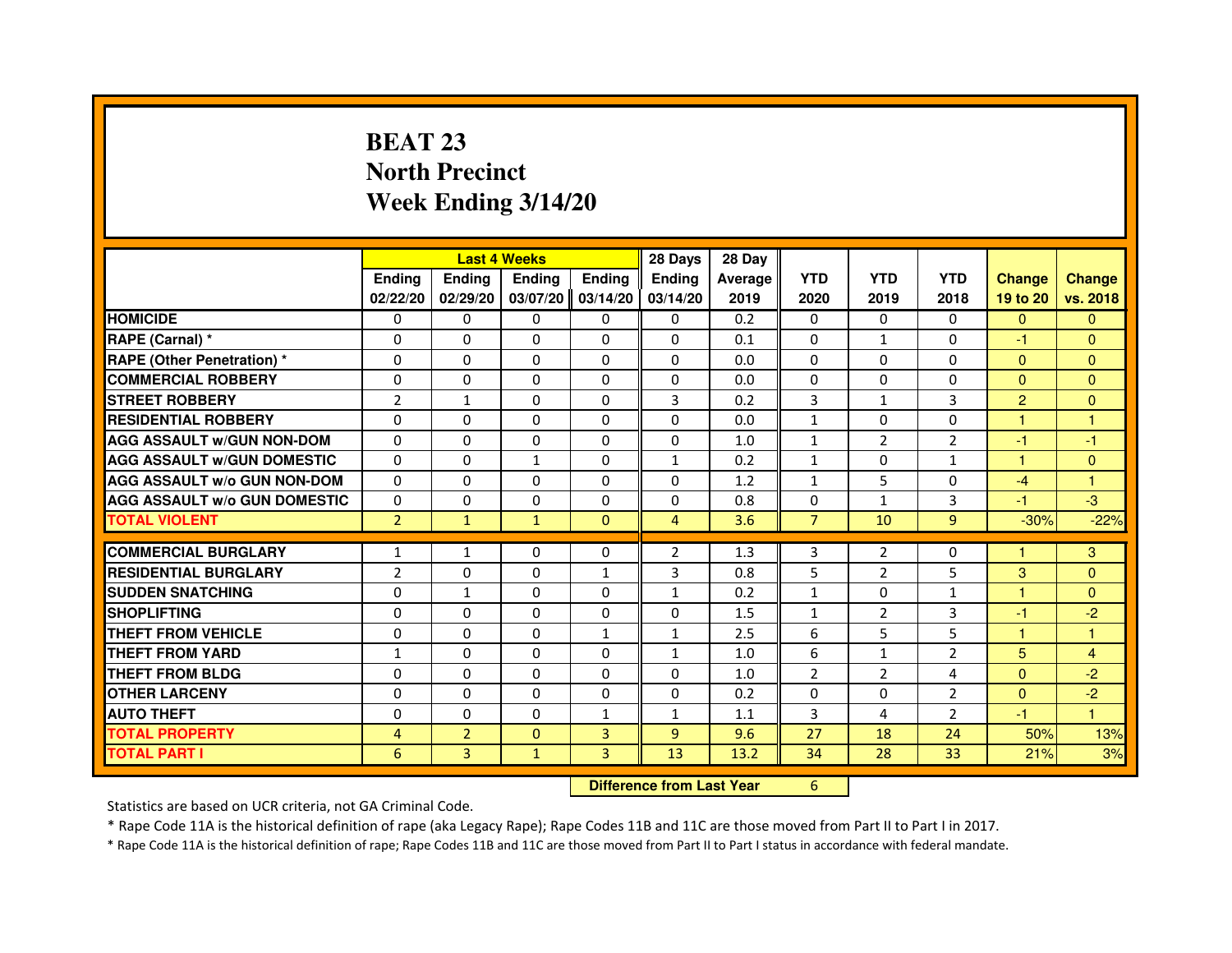# **BEAT 24 North PrecinctWeek Ending 3/14/20**

|                                     |                | <b>Last 4 Weeks</b> |                                  |               | 28 Days        | 28 Day  |                |                |                |                |                |
|-------------------------------------|----------------|---------------------|----------------------------------|---------------|----------------|---------|----------------|----------------|----------------|----------------|----------------|
|                                     | <b>Ending</b>  | Ending              | <b>Ending</b>                    | <b>Ending</b> | Ending         | Average | <b>YTD</b>     | <b>YTD</b>     | <b>YTD</b>     | <b>Change</b>  | <b>Change</b>  |
|                                     | 02/22/20       | 02/29/20            | 03/07/20                         | 03/14/20      | 03/14/20       | 2019    | 2020           | 2019           | 2018           | 19 to 20       | vs. 2018       |
| <b>HOMICIDE</b>                     | 0              | $\Omega$            | 0                                | 0             | $\mathbf{0}$   | 0.0     | $\mathbf{0}$   | $\Omega$       | $\Omega$       | $\mathbf{0}$   | $\mathbf{0}$   |
| RAPE (Carnal) *                     | 0              | 0                   | 0                                | 0             | 0              | 0.2     | 0              | 0              | 0              | $\Omega$       | $\mathbf{0}$   |
| RAPE (Other Penetration) *          | $\Omega$       | $\Omega$            | $\Omega$                         | $\Omega$      | $\Omega$       | 0.2     | $\Omega$       | $\Omega$       | $\Omega$       | $\Omega$       | $\overline{0}$ |
| <b>COMMERCIAL ROBBERY</b>           | 0              | $\Omega$            | $\Omega$                         | $\Omega$      | $\Omega$       | 0.2     | $\mathbf{1}$   | $\Omega$       | $\Omega$       | $\mathbf{1}$   | $\mathbf{1}$   |
| <b>STREET ROBBERY</b>               | $\Omega$       | $\Omega$            | $\Omega$                         | $\Omega$      | $\Omega$       | 0.8     | $\Omega$       | $\Omega$       | $\overline{2}$ | $\Omega$       | $-2$           |
| <b>RESIDENTIAL ROBBERY</b>          | 0              | 0                   | 0                                | 0             | 0              | 0.1     | 0              | 0              | $\Omega$       | $\Omega$       | $\overline{0}$ |
| <b>AGG ASSAULT w/GUN NON-DOM</b>    | $\Omega$       | $\Omega$            | $\Omega$                         | $\Omega$      | $\Omega$       | 0.3     | $\overline{2}$ | $\Omega$       | 0              | $\overline{2}$ | $\overline{2}$ |
| <b>AGG ASSAULT W/GUN DOMESTIC</b>   | $\Omega$       | $\Omega$            | $\Omega$                         | $\Omega$      | $\Omega$       | 0.0     | $\Omega$       | $\Omega$       | $\Omega$       | $\Omega$       | $\Omega$       |
| <b>AGG ASSAULT W/o GUN NON-DOM</b>  | $\Omega$       | $\Omega$            | $\Omega$                         | $\Omega$      | $\Omega$       | 0.4     | $\overline{2}$ | $\Omega$       | $\mathbf{1}$   | $\overline{2}$ | $\mathbf{1}$   |
| <b>AGG ASSAULT w/o GUN DOMESTIC</b> | $\Omega$       | $\Omega$            | $\Omega$                         | $\Omega$      | $\Omega$       | 0.5     | $\mathbf{1}$   | $\Omega$       | $\mathbf{1}$   |                | $\Omega$       |
| <b>TOTAL VIOLENT</b>                | $\mathbf{0}$   | $\mathbf{0}$        | $\mathbf{0}$                     | $\mathbf{0}$  | $\mathbf{0}$   | 2.7     | $6\phantom{1}$ | $\mathbf{0}$   | $\overline{4}$ | #DIV/0!        | 50%            |
| <b>COMMERCIAL BURGLARY</b>          | 0              | 1                   | 0                                | 0             | $\mathbf{1}$   | 0.4     | $\mathbf{1}$   | 0              | 0              | 1              | 1              |
| <b>RESIDENTIAL BURGLARY</b>         | 0              | 1                   | $\Omega$                         | 1             | $\overline{2}$ | 1.2     | 3              | $\Omega$       | $\mathbf{1}$   | 3              | $\overline{2}$ |
| <b>SUDDEN SNATCHING</b>             | $\Omega$       | $\Omega$            | $\Omega$                         | $\Omega$      | $\Omega$       | 0.2     | $\mathbf{1}$   | $\Omega$       | $\mathbf{1}$   | $\mathbf{1}$   | $\Omega$       |
| <b>SHOPLIFTING</b>                  | 0              | $\mathbf{1}$        | 0                                | $\Omega$      | $\mathbf{1}$   | 2.1     | 3              | 11             | 38             | $-8-$          | $-35$          |
| <b>THEFT FROM VEHICLE</b>           | 1              | 0                   | $\Omega$                         | $\Omega$      | $\mathbf{1}$   | 3.6     | 4              | 10             | 6              | $-6$           | $-2$           |
| <b>THEFT FROM YARD</b>              | $\Omega$       | $\Omega$            | $\Omega$                         | $\Omega$      | $\Omega$       | 4.1     | $\overline{4}$ | 11             | $\overline{4}$ | $-7$           | $\overline{0}$ |
| <b>THEFT FROM BLDG</b>              | $\mathbf{1}$   | $\Omega$            | $\Omega$                         | $\Omega$      | $\mathbf{1}$   | 1.1     | 3              | $\overline{2}$ | 8              | $\mathbf{1}$   | $-5$           |
| <b>OTHER LARCENY</b>                | $\Omega$       | $\Omega$            | $\mathbf{1}$                     | $\Omega$      | $\mathbf{1}$   | 1.4     | 4              | 5              | $\mathbf{1}$   | -1             | 3              |
| <b>AUTO THEFT</b>                   | $\Omega$       | $\Omega$            | $\Omega$                         | $\Omega$      | $\Omega$       | 0.7     | $\overline{2}$ | $\mathbf{1}$   | $\Omega$       | $\mathbf{1}$   | $\overline{2}$ |
| <b>TOTAL PROPERTY</b>               | $\overline{2}$ | 3                   | $\mathbf{1}$                     | $\mathbf{1}$  | $\overline{7}$ | 14.8    | 25             | 40             | 59             | $-38%$         | $-58%$         |
| <b>TOTAL PART I</b>                 | $\overline{2}$ | 3                   | $\mathbf{1}$                     | $\mathbf{1}$  | $\overline{7}$ | 17.5    | 31             | 40             | 63             | $-23%$         | $-51%$         |
|                                     |                |                     | <b>Difference from Last Year</b> |               | $-9$           |         |                |                |                |                |                |

 **Difference from Last Year**

Statistics are based on UCR criteria, not GA Criminal Code.

\* Rape Code 11A is the historical definition of rape (aka Legacy Rape); Rape Codes 11B and 11C are those moved from Part II to Part I in 2017.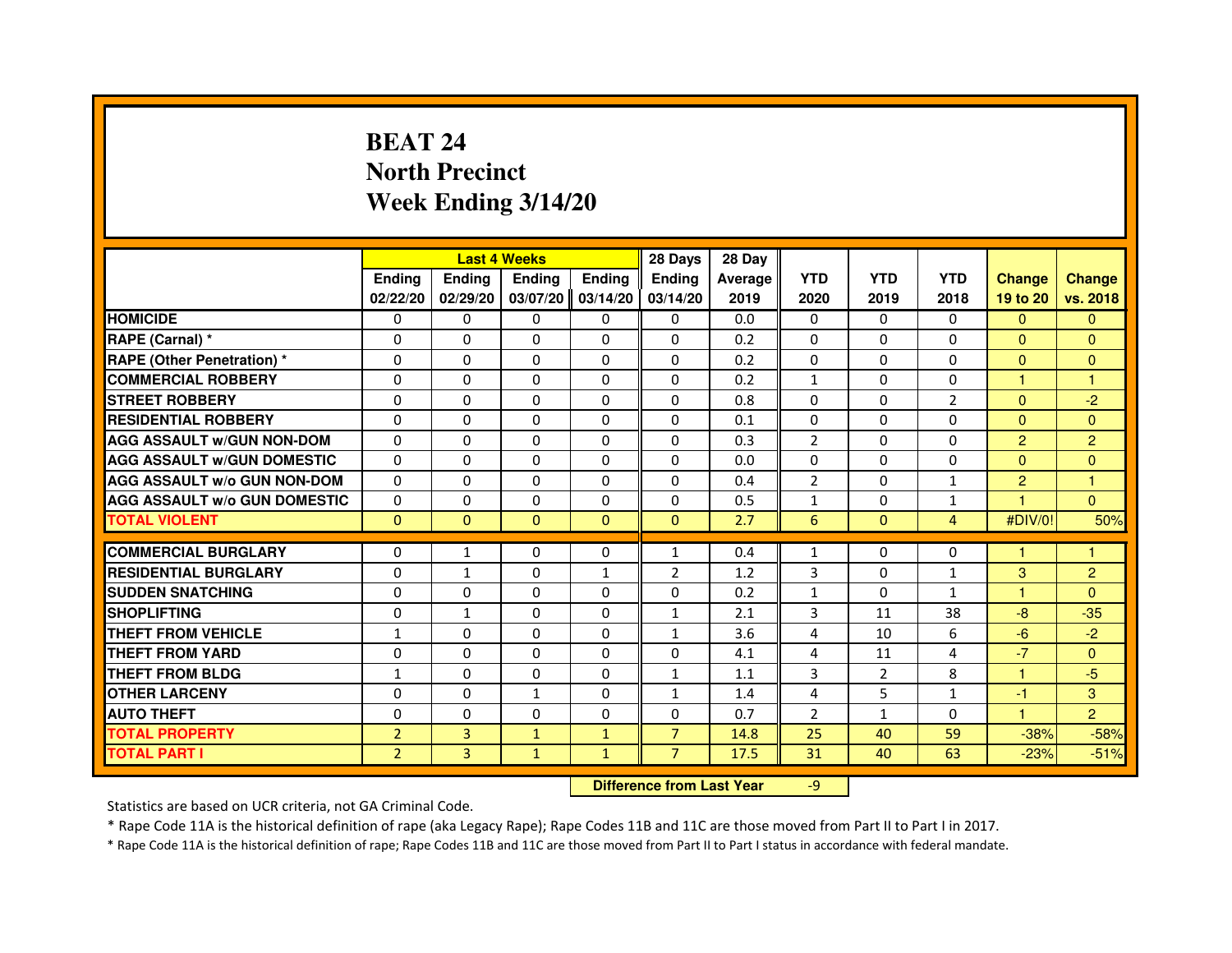# **BEAT 25 North PrecinctWeek Ending 3/14/20**

|                                     |                |                | <b>Last 4 Weeks</b>              |                | 28 Days        | 28 Day  |                |                |                |                |                |
|-------------------------------------|----------------|----------------|----------------------------------|----------------|----------------|---------|----------------|----------------|----------------|----------------|----------------|
|                                     | <b>Ending</b>  | <b>Ending</b>  | <b>Ending</b>                    | <b>Ending</b>  | Ending         | Average | <b>YTD</b>     | <b>YTD</b>     | <b>YTD</b>     | <b>Change</b>  | <b>Change</b>  |
|                                     | 02/22/20       | 02/29/20       | 03/07/20                         | 03/14/20       | 03/14/20       | 2019    | 2020           | 2019           | 2018           | 19 to 20       | vs. 2018       |
| <b>HOMICIDE</b>                     | $\Omega$       | $\Omega$       | 0                                | $\Omega$       | 0              | 0.0     | $\Omega$       | $\Omega$       | $\Omega$       | $\Omega$       | $\mathbf{0}$   |
| RAPE (Carnal) *                     | 0              | $\Omega$       | $\Omega$                         | $\Omega$       | $\Omega$       | 0.1     | 1              | $\mathbf{1}$   | $\Omega$       | $\mathbf{0}$   | 1              |
| <b>RAPE (Other Penetration) *</b>   | $\Omega$       | $\Omega$       | $\Omega$                         | $\Omega$       | $\Omega$       | 0.0     | $\mathbf{0}$   | $\mathbf{0}$   | $\Omega$       | $\Omega$       | $\Omega$       |
| <b>COMMERCIAL ROBBERY</b>           | $\Omega$       | $\mathbf{0}$   | $\mathbf{0}$                     | $\Omega$       | $\Omega$       | 0.1     | $\mathbf{0}$   | $\mathbf{1}$   | $\Omega$       | $-1$           | $\overline{0}$ |
| <b>STREET ROBBERY</b>               | $\Omega$       | $\Omega$       | $\Omega$                         | $\Omega$       | $\Omega$       | 0.5     | $\mathbf{0}$   | $\mathbf{0}$   | $\overline{7}$ | $\Omega$       | $-7$           |
| <b>RESIDENTIAL ROBBERY</b>          | $\Omega$       | $\Omega$       | $\Omega$                         | $\Omega$       | $\Omega$       | 0.0     | $\mathbf{0}$   | $\Omega$       | $\Omega$       | $\Omega$       | $\Omega$       |
| <b>AGG ASSAULT W/GUN NON-DOM</b>    | $\Omega$       | $\Omega$       | $\Omega$                         | $\Omega$       | $\Omega$       | 0.2     | $\Omega$       | $\Omega$       | $\Omega$       | $\Omega$       | $\Omega$       |
| <b>AGG ASSAULT W/GUN DOMESTIC</b>   | $\Omega$       | $\Omega$       | $\Omega$                         | $\Omega$       | $\Omega$       | 0.0     | $\Omega$       | $\Omega$       | $\mathbf{1}$   | $\Omega$       | $-1$           |
| <b>AGG ASSAULT w/o GUN NON-DOM</b>  | $\mathbf{1}$   | 0              | 0                                | 0              | 1              | 0.2     | 3              | $\mathbf{1}$   | 0              | 2              | 3              |
| <b>AGG ASSAULT W/o GUN DOMESTIC</b> | $\Omega$       | 0              | $\mathbf{1}$                     | $\Omega$       | $\mathbf{1}$   | 0.2     | $\overline{2}$ | $\mathbf{0}$   | $\Omega$       | $\overline{2}$ | $\overline{2}$ |
| <b>TOTAL VIOLENT</b>                | $\mathbf{1}$   | $\mathbf{0}$   | $\mathbf{1}$                     | $\mathbf{0}$   | $\overline{2}$ | 1.2     | 6              | 3              | 8              | 100%           | $-25%$         |
| <b>COMMERCIAL BURGLARY</b>          | $\Omega$       | $\Omega$       | $\Omega$                         | $\Omega$       | $\Omega$       | 0.8     | $\overline{2}$ | $\mathbf{0}$   | $\Omega$       | $\overline{2}$ | $\overline{c}$ |
| <b>RESIDENTIAL BURGLARY</b>         | $\Omega$       | $\overline{2}$ | $\Omega$                         | $\Omega$       | $\overline{2}$ | 1.4     | 3              | $\Omega$       | $\Omega$       | 3              | 3              |
| <b>SUDDEN SNATCHING</b>             | $\mathbf{1}$   | $\Omega$       | $\Omega$                         | $\Omega$       | $\mathbf{1}$   | 0.1     | $\mathbf{1}$   | $\Omega$       | $\Omega$       | $\mathbf{1}$   | $\mathbf{1}$   |
| <b>SHOPLIFTING</b>                  | 0              | $\overline{2}$ | 0                                | 0              | $\overline{2}$ | 1.5     | 4              | 5              | $\mathbf{1}$   | $-1$           | 3              |
| <b>THEFT FROM VEHICLE</b>           | 1              | $\Omega$       | $\Omega$                         | $\Omega$       | $\mathbf{1}$   | 5.0     | $\overline{2}$ | 9              | 10             | $-7$           | $-8$           |
| <b>THEFT FROM YARD</b>              | $\mathbf{1}$   | $\Omega$       | $\Omega$                         | 0              | $\mathbf{1}$   | 1.8     | 3              | 6              | 6              | $-3$           | $-3$           |
| <b>THEFT FROM BLDG</b>              | $\Omega$       | $\Omega$       | $\Omega$                         | $\Omega$       | $\Omega$       | 2.0     | 4              | 5              | $\overline{7}$ | $-1$           | $-3$           |
| <b>OTHER LARCENY</b>                | $\Omega$       | $\Omega$       | $\Omega$                         | $\Omega$       | $\Omega$       | 0.5     | $\overline{2}$ | $\overline{2}$ | 3              | $\mathbf{0}$   | $-1$           |
| <b>AUTO THEFT</b>                   | $\Omega$       | $\Omega$       | $\Omega$                         | $\overline{3}$ | 3              | 1.3     | 4              | $\mathbf{1}$   | $\Omega$       | 3              | $\overline{4}$ |
| <b>TOTAL PROPERTY</b>               | $\overline{3}$ | $\overline{4}$ | $\Omega$                         | 3              | 10             | 14.3    | 25             | 28             | 27             | $-11%$         | $-7%$          |
| <b>TOTAL PART I</b>                 | $\overline{4}$ | $\overline{4}$ | $\mathbf{1}$                     | 3              | 12             | 15.4    | 31             | 31             | 35             | 0%             | $-11%$         |
|                                     |                |                | <b>Difference from Last Year</b> |                | $\mathbf{0}$   |         |                |                |                |                |                |

 **Difference from Last Year**

Statistics are based on UCR criteria, not GA Criminal Code.

\* Rape Code 11A is the historical definition of rape (aka Legacy Rape); Rape Codes 11B and 11C are those moved from Part II to Part I in 2017.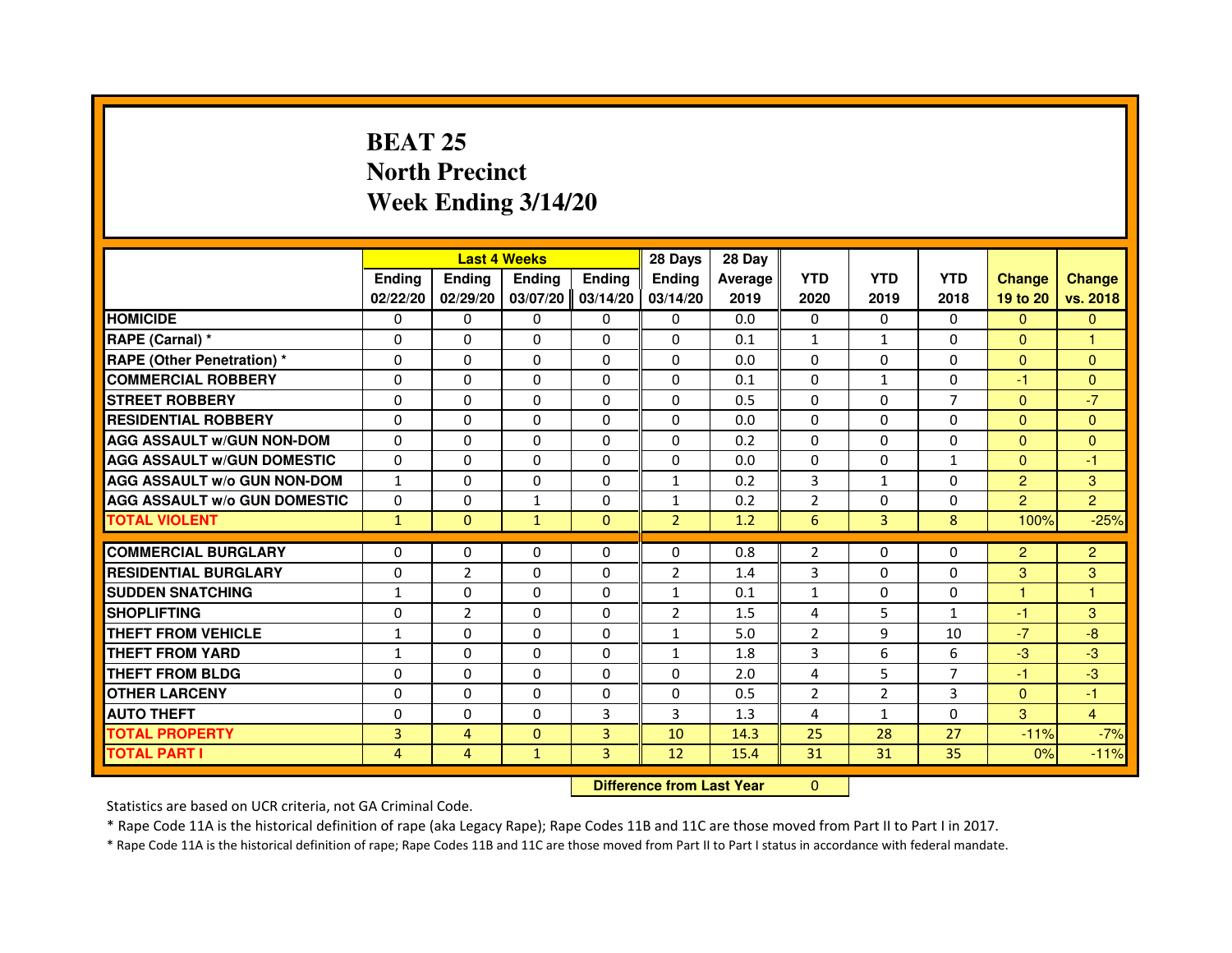# **BEAT 26 North PrecinctWeek Ending 3/14/20**

|                                     |                | <b>Last 4 Weeks</b> |                                  |                | 28 Days        | 28 Day  |                |                |                |                |                |
|-------------------------------------|----------------|---------------------|----------------------------------|----------------|----------------|---------|----------------|----------------|----------------|----------------|----------------|
|                                     | <b>Ending</b>  | Ending              | <b>Ending</b>                    | <b>Ending</b>  | Ending         | Average | <b>YTD</b>     | <b>YTD</b>     | <b>YTD</b>     | <b>Change</b>  | <b>Change</b>  |
|                                     | 02/22/20       | 02/29/20            | 03/07/20                         | 03/14/20       | 03/14/20       | 2019    | 2020           | 2019           | 2018           | 19 to 20       | vs. 2018       |
| <b>HOMICIDE</b>                     | $\Omega$       | $\Omega$            | $\Omega$                         | $\Omega$       | $\mathbf{0}$   | 0.1     | $\Omega$       | $\Omega$       | $\Omega$       | $\Omega$       | $\mathbf{0}$   |
| RAPE (Carnal) *                     | 0              | $\Omega$            | $\Omega$                         | $\Omega$       | $\Omega$       | 0.2     | $\mathbf{1}$   | $\mathbf{1}$   | $\mathbf{1}$   | $\mathbf{0}$   | $\mathbf{0}$   |
| <b>RAPE (Other Penetration) *</b>   | $\Omega$       | $\Omega$            | $\Omega$                         | $\Omega$       | $\Omega$       | 0.0     | $\Omega$       | $\Omega$       | $\Omega$       | $\Omega$       | $\mathbf{0}$   |
| <b>COMMERCIAL ROBBERY</b>           | $\Omega$       | 0                   | $\Omega$                         | $\Omega$       | $\Omega$       | 0.1     | $\mathbf{1}$   | $\Omega$       | $\Omega$       | $\mathbf{1}$   | $\mathbf{1}$   |
| <b>STREET ROBBERY</b>               | $\Omega$       | $\mathbf{1}$        | $\Omega$                         | $\Omega$       | $\mathbf{1}$   | 1.2     | 3              | 2              | 3              | $\mathbf{1}$   | $\mathbf{0}$   |
| <b>RESIDENTIAL ROBBERY</b>          | $\Omega$       | $\Omega$            | $\Omega$                         | $\Omega$       | $\Omega$       | 0.0     | $\Omega$       | $\Omega$       | $\Omega$       | $\Omega$       | $\mathbf{0}$   |
| <b>AGG ASSAULT w/GUN NON-DOM</b>    | $\Omega$       | $\Omega$            | $\Omega$                         | $\Omega$       | $\Omega$       | 0.4     | $\Omega$       | $\mathbf{1}$   | $\Omega$       | -1             | $\mathbf{0}$   |
| <b>AGG ASSAULT w/GUN DOMESTIC</b>   | $\Omega$       | $\Omega$            | $\Omega$                         | $\Omega$       | $\Omega$       | 0.0     | $\Omega$       | $\Omega$       | $\Omega$       | $\Omega$       | $\mathbf{0}$   |
| <b>AGG ASSAULT W/o GUN NON-DOM</b>  | $\overline{2}$ | $\mathbf{1}$        | 0                                | 1              | 4              | 1.2     | 5              | 3              | 5              | $\overline{2}$ | $\mathbf{0}$   |
| <b>AGG ASSAULT W/o GUN DOMESTIC</b> | $\Omega$       | 0                   | $\Omega$                         | $\Omega$       | $\Omega$       | 0.2     | $\Omega$       | $\mathbf{1}$   | $\Omega$       | $-1$           | $\Omega$       |
| <b>TOTAL VIOLENT</b>                | $\overline{2}$ | $\overline{2}$      | $\mathbf{0}$                     | $\mathbf{1}$   | 5              | 3.4     | 10             | 8              | 9              | 25%            | 11%            |
| <b>COMMERCIAL BURGLARY</b>          | $\Omega$       | 0                   | 0                                | 0              | $\Omega$       | 0.5     | $\mathbf{1}$   | 2              | $\mathbf{1}$   | $-1$           | $\Omega$       |
| <b>RESIDENTIAL BURGLARY</b>         | $\Omega$       | $\Omega$            | $\Omega$                         | $\Omega$       | $\Omega$       | 0.2     | $\Omega$       | $\Omega$       | $\Omega$       | $\Omega$       | $\overline{0}$ |
| <b>SUDDEN SNATCHING</b>             | $\Omega$       | $\Omega$            | $\Omega$                         | $\Omega$       | $\Omega$       | 0.5     | $\Omega$       | $\overline{2}$ | $\overline{2}$ | $-2$           | $-2$           |
| <b>SHOPLIFTING</b>                  | $\mathbf{1}$   | 1                   | 0                                | 0              | $\overline{2}$ | 2.6     | 6              | 7              | 2              | -1             | 4              |
| <b>THEFT FROM VEHICLE</b>           | $\Omega$       | $\mathbf{1}$        | $\mathbf{1}$                     | $\mathbf{1}$   | 3              | 2.9     | 6              | 5              | $\mathbf{1}$   | $\mathbf{1}$   | 5 <sup>5</sup> |
| <b>THEFT FROM YARD</b>              | 0              | 0                   | $\mathbf{1}$                     | 0              | $\mathbf{1}$   | 1.7     | 4              | 5              | 6              | $-1$           | $-2$           |
| <b>THEFT FROM BLDG</b>              | $\Omega$       | $\Omega$            | $\mathbf{1}$                     | $\Omega$       | $\mathbf{1}$   | 2.5     | $\overline{2}$ | 2              | 8              | $\Omega$       | $-6$           |
| <b>OTHER LARCENY</b>                | $\Omega$       | $\Omega$            | $\Omega$                         | $\Omega$       | $\Omega$       | 0.4     | $\Omega$       | $\overline{2}$ | $\mathbf{1}$   | $-2$           | $-1$           |
| <b>AUTO THEFT</b>                   | $\Omega$       | $\Omega$            | $\Omega$                         | $\mathbf{1}$   | $\mathbf{1}$   | 0.7     | $\overline{2}$ | $\Omega$       | 3              | $\overline{2}$ | $-1$           |
| <b>TOTAL PROPERTY</b>               | $\mathbf{1}$   | $\overline{2}$      | $\overline{3}$                   | $\overline{2}$ | 8              | 11.9    | 21             | 25             | 24             | $-16%$         | $-13%$         |
| <b>TOTAL PART I</b>                 | $\overline{3}$ | $\overline{4}$      | 3                                | 3              | 13             | 15.3    | 31             | 33             | 33             | $-6%$          | $-6%$          |
|                                     |                |                     | <b>Difference from Last Year</b> |                | $-2$           |         |                |                |                |                |                |

 **Difference from Last Year**

Statistics are based on UCR criteria, not GA Criminal Code.

\* Rape Code 11A is the historical definition of rape (aka Legacy Rape); Rape Codes 11B and 11C are those moved from Part II to Part I in 2017.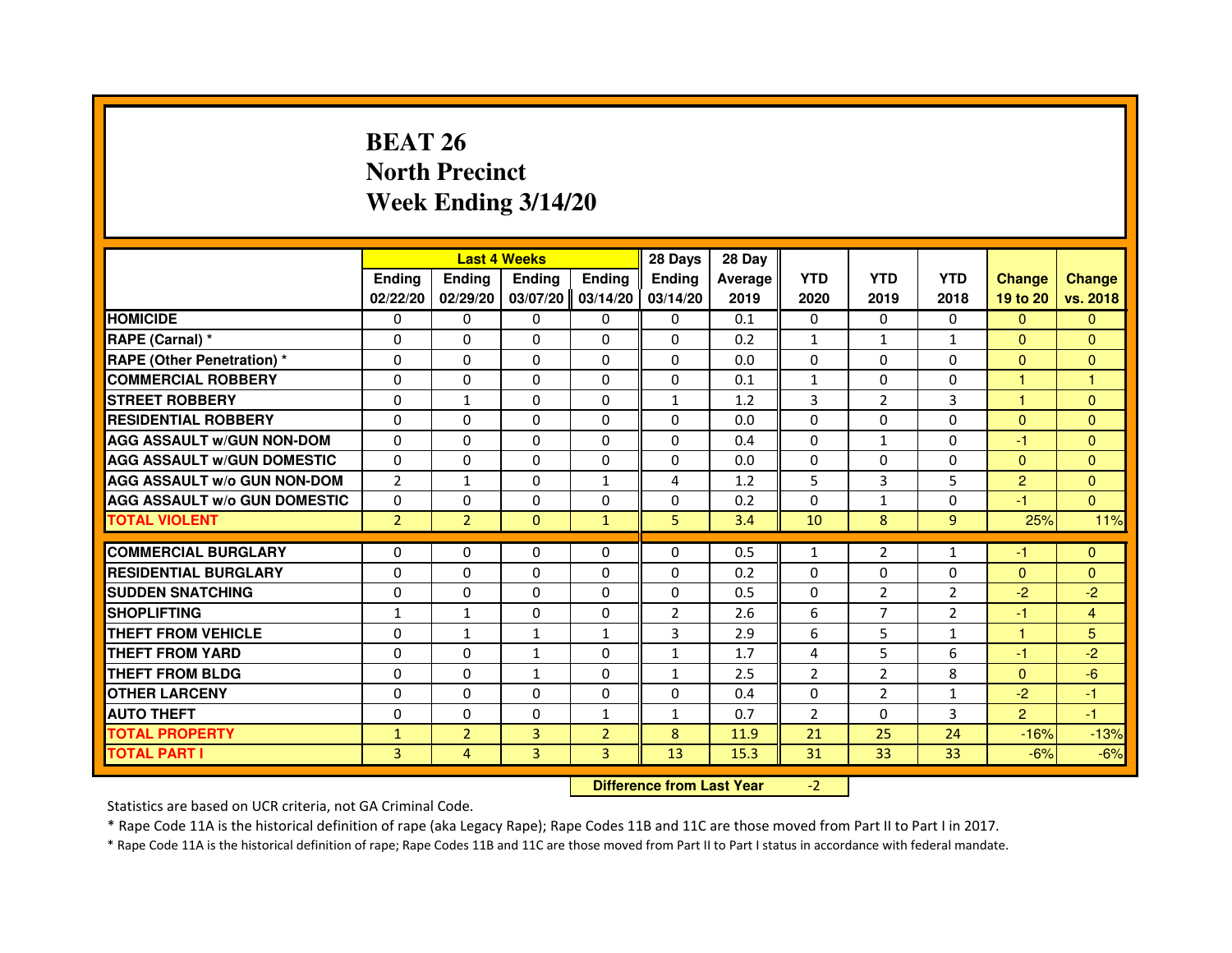# **BEAT 27 North PrecinctWeek Ending 3/14/20**

|                                     |               | <b>Last 4 Weeks</b> |                                  |                   | 28 Days        | 28 Day  |                |                |                |                |                |
|-------------------------------------|---------------|---------------------|----------------------------------|-------------------|----------------|---------|----------------|----------------|----------------|----------------|----------------|
|                                     | <b>Ending</b> | <b>Ending</b>       | <b>Ending</b>                    | <b>Ending</b>     | <b>Ending</b>  | Average | <b>YTD</b>     | <b>YTD</b>     | <b>YTD</b>     | <b>Change</b>  | <b>Change</b>  |
|                                     | 02/22/20      | 02/29/20            |                                  | 03/07/20 03/14/20 | 03/14/20       | 2019    | 2020           | 2019           | 2018           | 19 to 20       | vs. 2018       |
| <b>HOMICIDE</b>                     | 0             | $\Omega$            | $\Omega$                         | $\Omega$          | 0              | 0.1     | $\Omega$       | $\Omega$       | 0              | $\Omega$       | $\Omega$       |
| RAPE (Carnal) *                     | 0             | $\Omega$            | 0                                | $\Omega$          | $\mathbf{0}$   | 0.3     | $\mathbf{1}$   | $\Omega$       | 0              | 1.             | 1              |
| <b>RAPE (Other Penetration) *</b>   | $\mathbf 0$   | 0                   | $\Omega$                         | $\mathbf{0}$      | $\Omega$       | 0.2     | $\Omega$       | $\Omega$       | $\mathbf{1}$   | $\Omega$       | $-1$           |
| <b>COMMERCIAL ROBBERY</b>           | $\mathbf 0$   | $\Omega$            | $\Omega$                         | $\mathbf{0}$      | $\mathbf{0}$   | 0.1     | $\Omega$       | $\mathbf{0}$   | $\overline{2}$ | $\Omega$       | $-2$           |
| <b>STREET ROBBERY</b>               | $\Omega$      | $\Omega$            | $\Omega$                         | $\Omega$          | $\Omega$       | 1.4     | $\mathbf{1}$   | $\mathbf{1}$   | $\mathbf{1}$   | $\Omega$       | $\Omega$       |
| <b>RESIDENTIAL ROBBERY</b>          | 0             | $\Omega$            | 0                                | $\Omega$          | $\Omega$       | 0.1     | 0              | $\Omega$       | $\mathbf{1}$   | $\Omega$       | $-1$           |
| <b>AGG ASSAULT W/GUN NON-GUN</b>    | $\Omega$      | $\mathbf{1}$        | $\Omega$                         | $\mathbf{1}$      | $\overline{2}$ | 1.0     | 4              | $\Omega$       | $\overline{2}$ | $\overline{4}$ | $\overline{c}$ |
| <b>AGG ASSAULT W/GUN DOMESTIC</b>   | $\Omega$      | $\Omega$            | $\Omega$                         | $\Omega$          | $\Omega$       | 0.2     | $\mathbf{1}$   | $\mathbf{1}$   | $\Omega$       | $\Omega$       | $\mathbf{1}$   |
| <b>AGG ASSAULT W/o GUN NON-DOM</b>  | $\Omega$      | 0                   | 0                                | $\mathbf{0}$      | 0              | 1.5     | 4              | 4              | 2              | $\mathbf{0}$   | $\overline{c}$ |
| <b>AGG ASSAULT W/o GUN DOMESTIC</b> | $\Omega$      | 0                   | 0                                | $\Omega$          | 0              | 1.3     | $\overline{2}$ | 3              | $\Omega$       | $-1$           | $\overline{2}$ |
| <b>TOTAL VIOLENT</b>                | $\mathbf{0}$  | $\mathbf{1}$        | $\mathbf{0}$                     | $\mathbf{1}$      | $\overline{2}$ | 6.2     | 13             | 9              | 9              | 44%            | 44%            |
| <b>COMMERCIAL BURGLARY</b>          | 0             | 0                   | 0                                | 0                 | 0              | 0.7     | 0              | 2              | $\overline{2}$ | $-2$           | $-2$           |
| <b>RESIDENTIAL BURGLARY</b>         | $\Omega$      | $\Omega$            | $\overline{2}$                   | $\mathbf{0}$      | $\overline{2}$ | 0.5     | 4              | $\Omega$       | 4              | $\overline{4}$ | $\mathbf{0}$   |
| <b>SUDDEN SNATCHING</b>             | $\mathbf{1}$  | 0                   | $\Omega$                         | $\Omega$          | $\mathbf{1}$   | 0.3     | $\mathbf{1}$   | $\overline{2}$ | $\overline{2}$ | $-1$           | $-1$           |
| <b>SHOPLIFTING</b>                  | 1             | 0                   | 0                                | $\mathbf{0}$      | $\mathbf{1}$   | 3.1     | 5              | 8              | 7              | $-3$           | $-2$           |
| THEFT FROM VEHICLE                  | 0             | $\Omega$            | 0                                | $\mathbf{0}$      | 0              | 3.1     | $\overline{2}$ | 9              | 3              | $-7$           | $-1$           |
| <b>THEFT FROM YARD</b>              | $\mathbf{1}$  | 0                   | $\Omega$                         | $\mathbf{1}$      | $\overline{2}$ | 0.8     | $\overline{2}$ | $\mathbf{1}$   | 6              | $\mathbf{1}$   | $-4$           |
| <b>THEFT FROM BLDG</b>              | 0             | $\Omega$            | $\mathbf{1}$                     | $\mathbf{1}$      | $\overline{2}$ | 2.4     | 4              | 8              | 6              | $-4$           | $-2$           |
| <b>OTHER LARCENY</b>                | 0             | $\Omega$            | 0                                | $\mathbf{0}$      | $\Omega$       | 0.2     | $\Omega$       | $\Omega$       | $\Omega$       | $\Omega$       | $\Omega$       |
| <b>AUTO THEFT</b>                   | $\Omega$      | $\mathbf{1}$        | $\mathbf{1}$                     | $\overline{2}$    | 4              | 0.9     | 6              | $\mathbf{1}$   | $\overline{2}$ | 5              | 4              |
| <b>TOTAL PROPERTY</b>               | 3             | $\mathbf{1}$        | $\overline{4}$                   | $\overline{4}$    | 12             | 12.0    | 24             | 31             | 32             | $-23%$         | $-25%$         |
| <b>TOTAL PART I</b>                 | 3             |                     | $\overline{4}$                   | 5                 | 14             |         | 37             | 40             | 41             |                |                |
|                                     |               | $\overline{2}$      |                                  |                   |                | 18.3    |                |                |                | $-8%$          | $-10%$         |
|                                     |               |                     | <b>Difference from Last Year</b> |                   | $-3$           |         |                |                |                |                |                |

 **Difference from Last Year**

Statistics are based on UCR criteria, not GA Criminal Code.

\* Rape Code 11A is the historical definition of rape (aka Legacy Rape); Rape Codes 11B and 11C are those moved from Part II to Part I in 2017.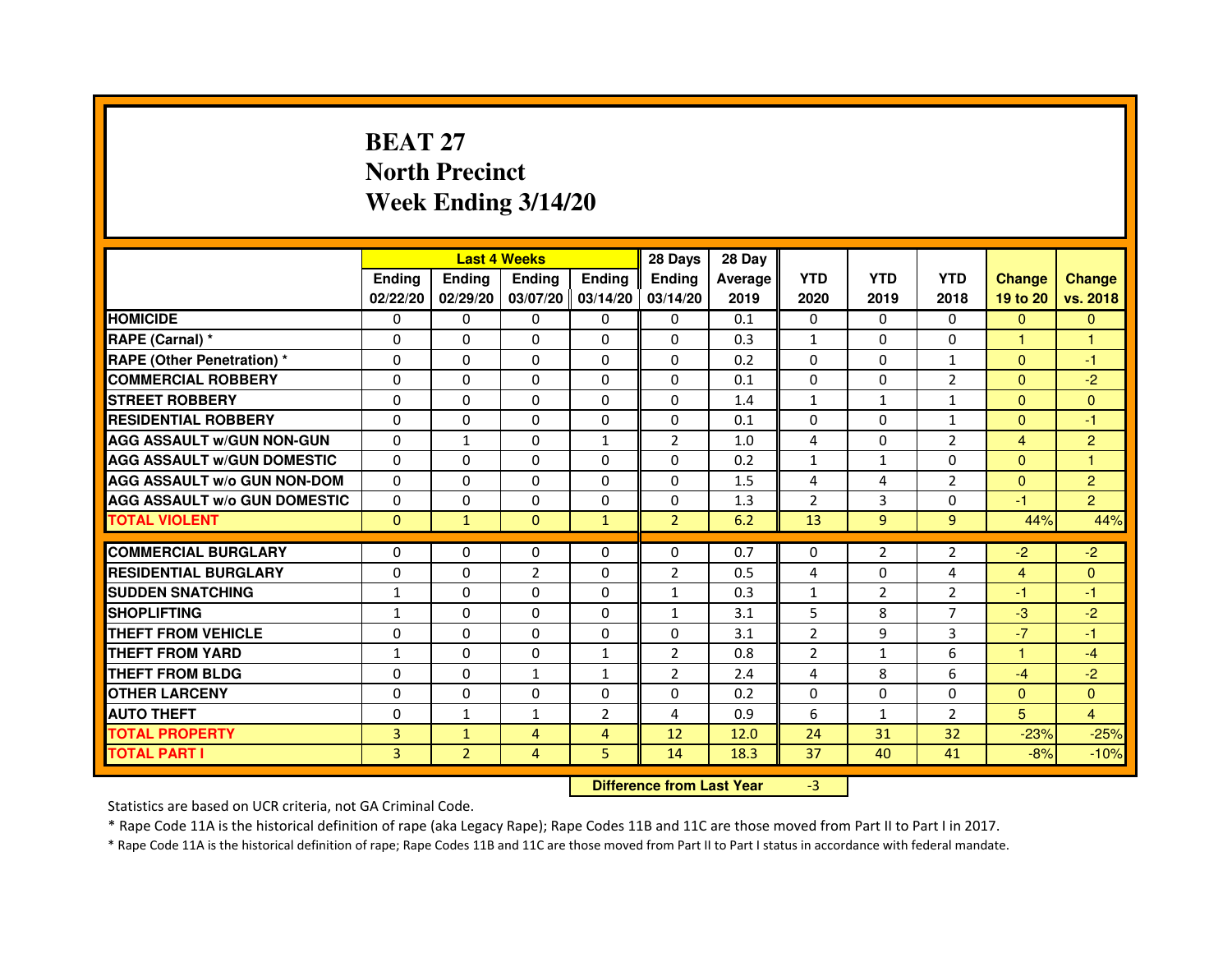# **BEAT 31 Central PrecinctWeek Ending 3/14/20**

|                                     |               |                | <b>Last 4 Weeks</b> |                   | 28 Days        | 28 Day                           |                |                |                |                      |                |
|-------------------------------------|---------------|----------------|---------------------|-------------------|----------------|----------------------------------|----------------|----------------|----------------|----------------------|----------------|
|                                     | <b>Ending</b> | Ending         | <b>Ending</b>       | <b>Ending</b>     | <b>Ending</b>  | Average                          | <b>YTD</b>     | <b>YTD</b>     | <b>YTD</b>     | <b>Change</b>        | <b>Change</b>  |
|                                     | 02/22/20      | 02/29/20       |                     | 03/07/20 03/14/20 | 03/14/20       | 2019                             | 2020           | 2019           | 2018           | 19 to 20             | vs. 2018       |
| <b>HOMICIDE</b>                     | 0             | 0              | $\mathbf{0}$        | $\Omega$          | 0              | 0.1                              | $\mathbf{1}$   | 0              | $\Omega$       | $\mathbf{1}$         | $\mathbf{1}$   |
| RAPE (Carnal) *                     | 0             | 0              | 0                   | 0                 | $\Omega$       | 0.3                              | 3              | $\mathbf{1}$   | 0              | $\overline{2}$       | 3              |
| <b>RAPE (Other Penetration) *</b>   | $\Omega$      | 0              | 0                   | $\mathbf{0}$      | $\Omega$       | 0.2                              | $\Omega$       | $\Omega$       | $\mathbf{1}$   | $\Omega$             | $-1$           |
| <b>COMMERCIAL ROBBERY</b>           | 0             | 0              | $\Omega$            | $\mathbf{0}$      | $\Omega$       | 0.0                              | $\Omega$       | $\Omega$       | $\Omega$       | $\overline{0}$       | $\mathbf{0}$   |
| <b>STREET ROBBERY</b>               | 0             | $\Omega$       | $\Omega$            | $\mathbf{1}$      | $\mathbf{1}$   | 0.7                              | $\mathbf{1}$   | $\Omega$       | 5              | $\blacktriangleleft$ | $-4$           |
| <b>RESIDENTIAL ROBBERY</b>          | 0             | 0              | $\Omega$            | $\mathbf{0}$      | $\Omega$       | 0.0                              | $\Omega$       | 0              | $\Omega$       | $\overline{0}$       | $\overline{0}$ |
| <b>AGG ASSAULT w/GUN NON-DOM</b>    | $\mathbf{1}$  | $\Omega$       | 0                   | $\mathbf{0}$      | $\mathbf{1}$   | 1.1                              | 3              | $\overline{2}$ | $\overline{2}$ | $\blacktriangleleft$ | $\mathbf{1}$   |
| <b>AGG ASSAULT W/GUN DOMESTIC</b>   | $\Omega$      | $\Omega$       | $\Omega$            | $\Omega$          | $\Omega$       | 0.2                              | $\Omega$       | $\Omega$       | $\mathbf{1}$   | $\Omega$             | $-1$           |
| <b>AGG ASSAULT W/o GUN NON-DOM</b>  | $\Omega$      | $\Omega$       | $\Omega$            | $\Omega$          | $\Omega$       | 0.7                              | $\mathbf{1}$   | 3              | $\mathbf{1}$   | $-2$                 | $\mathbf{0}$   |
| <b>AGG ASSAULT w/o GUN DOMESTIC</b> | $\Omega$      | $\Omega$       | 0                   | $\Omega$          | 0              | 0.9                              | $\overline{2}$ | 3              | $\mathbf{1}$   | $-1$                 | $\overline{1}$ |
| <b>TOTAL VIOLENT</b>                | $\mathbf{1}$  | $\mathbf{0}$   | $\mathbf{0}$        | $\mathbf{1}$      | $\overline{2}$ | 4.1                              | 11             | 9              | 11             | 22%                  | 0%             |
| <b>COMMERCIAL BURGLARY</b>          | 0             | 2              | 0                   | $\mathbf{0}$      | 2              | 1.2                              | 3              | 2              | 6              | -1                   | -3             |
| <b>RESIDENTIAL BURGLARY</b>         | 0             | 1              | $\mathbf{1}$        | $\mathbf{0}$      | $\overline{2}$ | 3.5                              | 11             | 5              | $\overline{2}$ | 6                    | 9              |
| <b>SUDDEN SNATCHING</b>             | $\Omega$      | $\Omega$       | $\Omega$            | $\Omega$          | $\Omega$       | 0.3                              | $\Omega$       | $\mathbf{1}$   | $\Omega$       | $-1$                 | $\mathbf{0}$   |
| <b>SHOPLIFTING</b>                  | $\Omega$      | $\Omega$       | 0                   | $\Omega$          | 0              | 0.4                              | $\mathbf{1}$   | $\mathbf{1}$   | $\Omega$       | $\Omega$             | 1              |
| THEFT FROM VEHICLE                  | 0             | $\overline{2}$ | 0                   | 0                 | $\overline{2}$ | 4.3                              | 5              | 9              | 10             | $-4$                 | $-5$           |
| <b>THEFT FROM YARD</b>              | 0             | $\mathbf{1}$   | $\mathbf{1}$        | $\mathbf{1}$      | 3              | 4.4                              | 7              | 4              | $\overline{7}$ | 3                    | $\mathbf{0}$   |
| <b>THEFT FROM BLDG</b>              | 0             | $\Omega$       | $\mathbf{1}$        | $\mathbf{1}$      | $\overline{2}$ | 1.5                              | 3              | 4              | 6              | $-1$                 | $-3$           |
| <b>OTHER LARCENY</b>                | $\Omega$      | $\mathbf{1}$   | $\Omega$            | $\mathbf{1}$      | $\overline{2}$ | 1.9                              | 3              | 5              | $\Omega$       | $-2$                 | 3              |
| <b>AUTO THEFT</b>                   | $\Omega$      | 0              | $\Omega$            | $\Omega$          | $\Omega$       | 1.1                              | 6              | 4              | 4              | $\overline{2}$       | $\overline{2}$ |
| <b>TOTAL PROPERTY</b>               | $\Omega$      | $\overline{7}$ | $\overline{3}$      | 3                 | 13             | 18.6                             | 39             | 35             | 35             | 11%                  | 11%            |
| <b>TOTAL PART I</b>                 | $\mathbf{1}$  | $\overline{7}$ | 3                   | $\overline{4}$    | 15             | 22.7                             | 50             | 44             | 46             | 14%                  | 9%             |
|                                     |               |                |                     |                   |                | <b>Difference from Last Year</b> | 6              |                |                |                      |                |

#### **Difference from Last Year**

Statistics are based on UCR criteria, not GA Criminal Code.

\* Rape Code 11A is the historical definition of rape (aka Legacy Rape); Rape Codes 11B and 11C are those moved from Part II to Part I in 2017.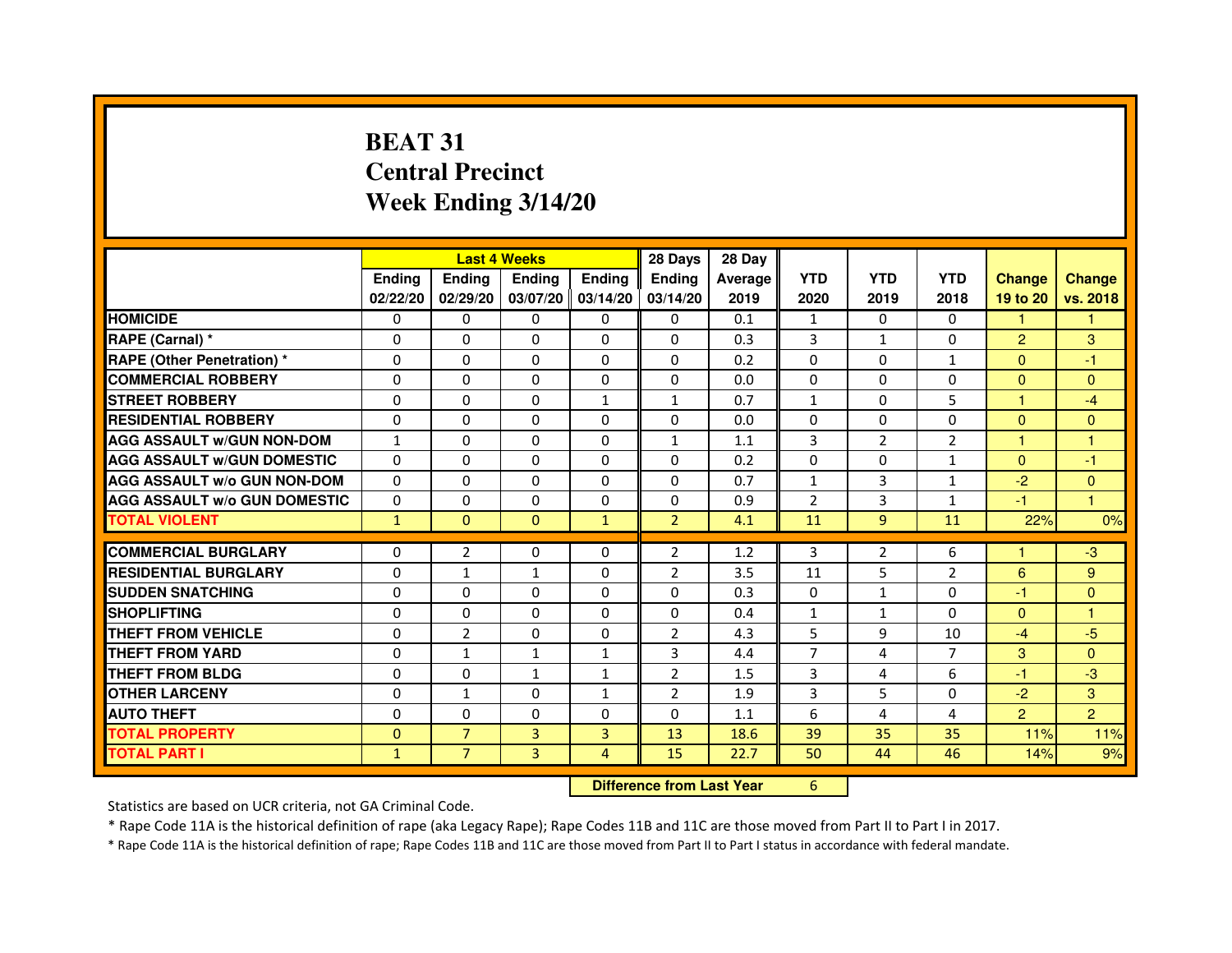# **BEAT 32 Central PrecinctWeek Ending 3/14/20**

|                                     |                | <b>Last 4 Weeks</b> |                                  |                | 28 Days        | 28 Day  |                |                |                |                |                |
|-------------------------------------|----------------|---------------------|----------------------------------|----------------|----------------|---------|----------------|----------------|----------------|----------------|----------------|
|                                     | <b>Ending</b>  | Ending              | <b>Ending</b>                    | <b>Ending</b>  | Ending         | Average | <b>YTD</b>     | <b>YTD</b>     | <b>YTD</b>     | <b>Change</b>  | <b>Change</b>  |
|                                     | 02/22/20       | 02/29/20            | 03/07/20                         | 03/14/20       | 03/14/20       | 2019    | 2020           | 2019           | 2018           | 19 to 20       | vs. 2018       |
| <b>HOMICIDE</b>                     | 0              | $\Omega$            | 0                                | 0              | $\mathbf{0}$   | 0.1     | $\mathbf{0}$   | $\Omega$       | $\Omega$       | $\mathbf{0}$   | $\mathbf{0}$   |
| RAPE (Carnal) *                     | 0              | 0                   | 0                                | 0              | 0              | 0.2     | 0              | $\mathbf{1}$   | 0              | $-1$           | $\mathbf{0}$   |
| RAPE (Other Penetration) *          | $\Omega$       | $\Omega$            | $\Omega$                         | $\Omega$       | $\Omega$       | 0.1     | $\Omega$       | $\Omega$       | $\Omega$       | $\Omega$       | $\overline{0}$ |
| <b>COMMERCIAL ROBBERY</b>           | 0              | $\Omega$            | $\Omega$                         | $\Omega$       | $\Omega$       | 0.9     | $\overline{2}$ | $\mathbf{1}$   | $\Omega$       | $\mathbf{1}$   | $\overline{2}$ |
| <b>STREET ROBBERY</b>               | $\Omega$       | $\Omega$            | $\Omega$                         | $\Omega$       | $\Omega$       | 0.2     | $\Omega$       | $\Omega$       | $\mathbf{1}$   | $\Omega$       | $-1$           |
| <b>RESIDENTIAL ROBBERY</b>          | 0              | 0                   | 0                                | 0              | 0              | 0.0     | 0              | 0              | $\Omega$       | $\Omega$       | $\mathbf{0}$   |
| <b>AGG ASSAULT w/GUN NON-DOM</b>    | $\Omega$       | $\Omega$            | $\Omega$                         | $\Omega$       | $\Omega$       | 0.2     | $\overline{2}$ | $\overline{2}$ | 0              | $\Omega$       | $\overline{2}$ |
| <b>AGG ASSAULT W/GUN DOMESTIC</b>   | $\Omega$       | $\Omega$            | $\Omega$                         | $\Omega$       | $\Omega$       | 0.0     | $\mathbf{1}$   | $\Omega$       | $\Omega$       | $\mathbf{1}$   | $\mathbf{1}$   |
| <b>AGG ASSAULT W/o GUN NON-DOM</b>  | $\Omega$       | $\Omega$            | $\Omega$                         | $\Omega$       | $\Omega$       | 0.3     | $\Omega$       | $\Omega$       | $\mathbf{1}$   | $\Omega$       | $-1$           |
| <b>AGG ASSAULT w/o GUN DOMESTIC</b> | $\Omega$       | $\Omega$            | $\Omega$                         | $\Omega$       | $\Omega$       | 0.4     | $\Omega$       | $\Omega$       | $\Omega$       | $\Omega$       | $\Omega$       |
| <b>TOTAL VIOLENT</b>                | $\mathbf{0}$   | $\mathbf{0}$        | $\mathbf{0}$                     | $\mathbf{0}$   | $\mathbf{0}$   | 2.5     | 5              | $\overline{4}$ | $\overline{2}$ | 25%            | 150%           |
| <b>COMMERCIAL BURGLARY</b>          | 0              | 0                   | 0                                | 0              | 0              | 0.3     | $\mathbf{1}$   | 0              | 0              | 1              | 1              |
| <b>RESIDENTIAL BURGLARY</b>         | 0              | $\overline{2}$      | $\Omega$                         | $\Omega$       | $\overline{2}$ | 1.8     | 6              | 5              | 5              | $\mathbf{1}$   | $\mathbf{1}$   |
| <b>SUDDEN SNATCHING</b>             | $\Omega$       | $\Omega$            | $\Omega$                         | $\Omega$       | $\Omega$       | 0.2     | $\Omega$       | $\Omega$       | $\Omega$       | $\Omega$       | $\mathbf{0}$   |
| <b>SHOPLIFTING</b>                  | 0              | $\Omega$            | 0                                | $\Omega$       | $\Omega$       | 3.1     | 6              | 10             | 12             | $-4$           | $-6$           |
| <b>THEFT FROM VEHICLE</b>           | 1              | $\mathbf{1}$        | 3                                | $\mathbf{1}$   | 6              | 4.9     | 8              | 12             | 18             | $-4$           | $-10$          |
| <b>THEFT FROM YARD</b>              | $\Omega$       | $\Omega$            | $\Omega$                         | $\Omega$       | $\Omega$       | 2.6     | $\overline{4}$ | 3              | $\overline{7}$ | $\mathbf{1}$   | $-3$           |
| <b>THEFT FROM BLDG</b>              | $\mathbf{1}$   | $\overline{2}$      | $\Omega$                         | $\mathbf{1}$   | 4              | 2.5     | 5              | 4              | $\overline{7}$ | $\mathbf{1}$   | $-2$           |
| <b>OTHER LARCENY</b>                | 0              | $\overline{2}$      | $\overline{2}$                   | $\Omega$       | 4              | 0.8     | $\overline{7}$ | 0              | 1              | $\overline{7}$ | 6              |
| <b>AUTO THEFT</b>                   | $\Omega$       | $\Omega$            | $\Omega$                         | $\Omega$       | $\Omega$       | 1.2     | $\mathbf{1}$   | 5              | 6              | $-4$           | $-5$           |
| <b>TOTAL PROPERTY</b>               | $\overline{2}$ | $\overline{7}$      | 5                                | $\overline{2}$ | 16             | 17.3    | 38             | 39             | 56             | $-3%$          | $-32%$         |
| <b>TOTAL PART I</b>                 | $\overline{2}$ | $\overline{7}$      | 5                                | $\overline{2}$ | 16             | 19.8    | 43             | 43             | 58             | 0%             | $-26%$         |
|                                     |                |                     | <b>Difference from Last Year</b> |                | $\mathbf{0}$   |         |                |                |                |                |                |

 **Difference from Last Year**

Statistics are based on UCR criteria, not GA Criminal Code.

\* Rape Code 11A is the historical definition of rape (aka Legacy Rape); Rape Codes 11B and 11C are those moved from Part II to Part I in 2017.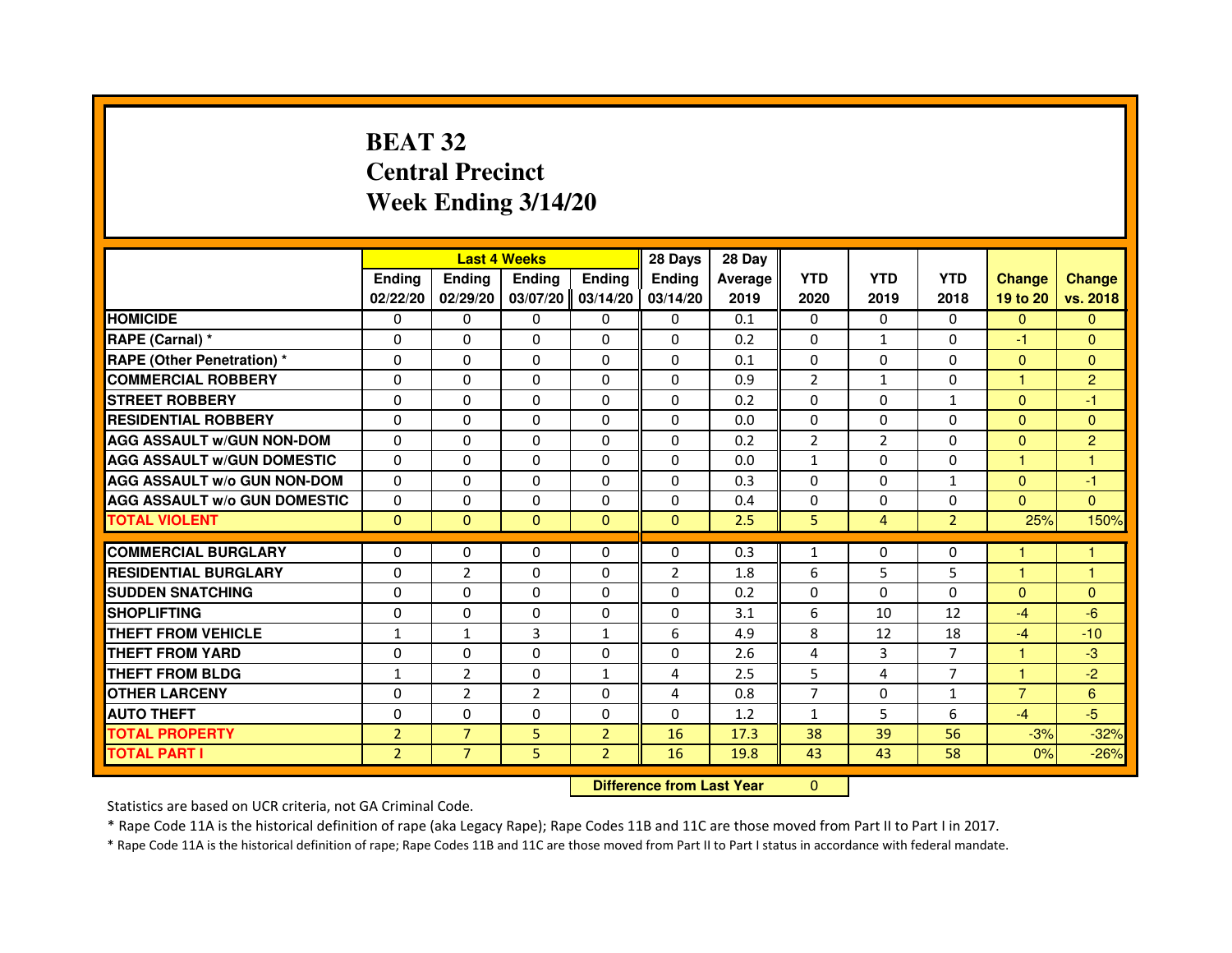# **BEAT 33 Central PrecinctWeek Ending 3/14/20**

|                                     |                | <b>Last 4 Weeks</b> |                |                   | 28 Days        | 28 Day  |                |                |                |               |                |
|-------------------------------------|----------------|---------------------|----------------|-------------------|----------------|---------|----------------|----------------|----------------|---------------|----------------|
|                                     | <b>Ending</b>  | <b>Endina</b>       | <b>Endina</b>  | <b>Ending</b>     | <b>Endina</b>  | Average | <b>YTD</b>     | <b>YTD</b>     | <b>YTD</b>     | <b>Change</b> | <b>Change</b>  |
|                                     | 02/22/20       | 02/29/20            |                | 03/07/20 03/14/20 | 03/14/20       | 2019    | 2020           | 2019           | 2018           | 19 to 20      | vs. 2018       |
| <b>HOMICIDE</b>                     | 0              | 0                   | 0              | 0                 | 0              | 0.2     | 0              | $\mathbf{1}$   | 0              | -1.           | $\mathbf{0}$   |
| RAPE (Carnal) *                     | $\Omega$       | $\Omega$            | $\Omega$       | $\Omega$          | $\Omega$       | 0.0     | $\Omega$       | $\Omega$       | $\Omega$       | $\Omega$      | $\mathbf{0}$   |
| <b>RAPE (Other Penetration) *</b>   | $\Omega$       | $\Omega$            | $\Omega$       | $\Omega$          | $\Omega$       | 0.1     | $\Omega$       | $\Omega$       | $\mathbf{1}$   | $\Omega$      | $-1$           |
| <b>COMMERCIAL ROBBERY</b>           | 0              | 0                   | $\Omega$       | 0                 | $\Omega$       | 0.3     | 0              | 0              | 0              | $\Omega$      | $\mathbf{0}$   |
| <b>STREET ROBBERY</b>               | 0              | 0                   | 0              | $\mathbf{0}$      | 0              | 1.3     | $\overline{2}$ | $\overline{2}$ | 3              | $\Omega$      | $-1$           |
| <b>RESIDENTIAL ROBBERY</b>          | 0              | $\Omega$            | $\Omega$       | $\Omega$          | $\Omega$       | 0.0     | $\Omega$       | $\Omega$       | $\Omega$       | $\Omega$      | $\Omega$       |
| <b>AGG ASSAULT W/GUN NON-DOM</b>    | $\Omega$       | $\mathbf 0$         | $\Omega$       | $\mathbf{0}$      | $\Omega$       | 1.0     | $\overline{3}$ | $\overline{3}$ | $\overline{2}$ | $\Omega$      | $\mathbf{1}$   |
| <b>AGG ASSAULT W/GUN DOMESTIC</b>   | $\Omega$       | 0                   | $\Omega$       | $\mathbf{0}$      | 0              | 0.2     | $\Omega$       | 0              | $\Omega$       | $\Omega$      | $\Omega$       |
| <b>AGG ASSAULT W/o GUN NON-DOM</b>  | $\Omega$       | $\mathbf{1}$        | $\Omega$       | 0                 | $\mathbf{1}$   | 0.9     | $\overline{2}$ | 3              | $\overline{2}$ | $-1$          | $\Omega$       |
| <b>AGG ASSAULT W/o GUN DOMESTIC</b> | $\Omega$       | $\Omega$            | $\mathbf{1}$   | $\Omega$          | $\mathbf{1}$   | 0.7     | $\overline{2}$ | 4              | $\Omega$       | $-2$          | $\overline{2}$ |
| <b>TOTAL VIOLENT</b>                | $\mathbf{0}$   | $\mathbf{1}$        | $\mathbf{1}$   | $\Omega$          | $\overline{2}$ | 4.7     | 9              | 13             | 8              | $-31%$        | 13%            |
|                                     |                |                     |                |                   |                |         |                |                |                |               |                |
| <b>COMMERCIAL BURGLARY</b>          | 0              | 1                   | 0              | 0                 | $\mathbf{1}$   | 1.3     | 4              | $\mathbf{1}$   | $\mathbf{1}$   | 3             | 3              |
| <b>RESIDENTIAL BURGLARY</b>         | 0              | 0                   | 0              | $\Omega$          | $\Omega$       | 1.8     | $\overline{2}$ | $\overline{7}$ | 0              | -5            | $\overline{2}$ |
| <b>SUDDEN SNATCHING</b>             | 0              | 0                   | 0              | 0                 | $\Omega$       | 0.1     | $\Omega$       | $\Omega$       | $\Omega$       | $\Omega$      | $\Omega$       |
| <b>SHOPLIFTING</b>                  | $\overline{2}$ | $\mathbf 0$         | $\mathbf{1}$   | $\Omega$          | 3              | 7.9     | 8              | 18             | 5              | $-10$         | 3              |
| <b>THEFT FROM VEHICLE</b>           | $\mathbf{1}$   | $\mathbf{1}$        | $\Omega$       | 3                 | 5              | 3.4     | 8              | 3              | 9              | 5             | $-1$           |
| <b>THEFT FROM YARD</b>              | $\overline{2}$ | 0                   | $\Omega$       | $\Omega$          | 2              | 3.6     | 10             | 13             | 5              | $-3$          | 5              |
| THEFT FROM BLDG                     | 0              | $\mathbf{1}$        | 1              | 0                 | $\overline{2}$ | 1.7     | $\overline{2}$ | 3              | 8              | $-1$          | $-6$           |
| <b>OTHER LARCENY</b>                | 0              | $\Omega$            | $\Omega$       | $\Omega$          | $\Omega$       | 2.0     | $\Omega$       | 5              | $\mathbf{1}$   | $-5$          | $-1$           |
| <b>AUTO THEFT</b>                   | $\mathbf 0$    | $\mathbf 0$         | $\Omega$       | $\Omega$          | $\Omega$       | 1.4     | 5              | 5              | $\overline{7}$ | $\Omega$      | $-2$           |
| <b>TOTAL PROPERTY</b>               | 5              | 3                   | $\overline{2}$ | 3                 | 13             | 23.2    | 39             | 55             | 36             | $-29%$        | 8%             |
| <b>TOTAL PART I</b>                 | 5              | 4                   | 3              | 3                 | 15             | 27.8    | 48             | 68             | 44             | $-29%$        | 9%             |

 **Difference from Last Year**-20

Statistics are based on UCR criteria, not GA Criminal Code.

\* Rape Code 11A is the historical definition of rape (aka Legacy Rape); Rape Codes 11B and 11C are those moved from Part II to Part I in 2017.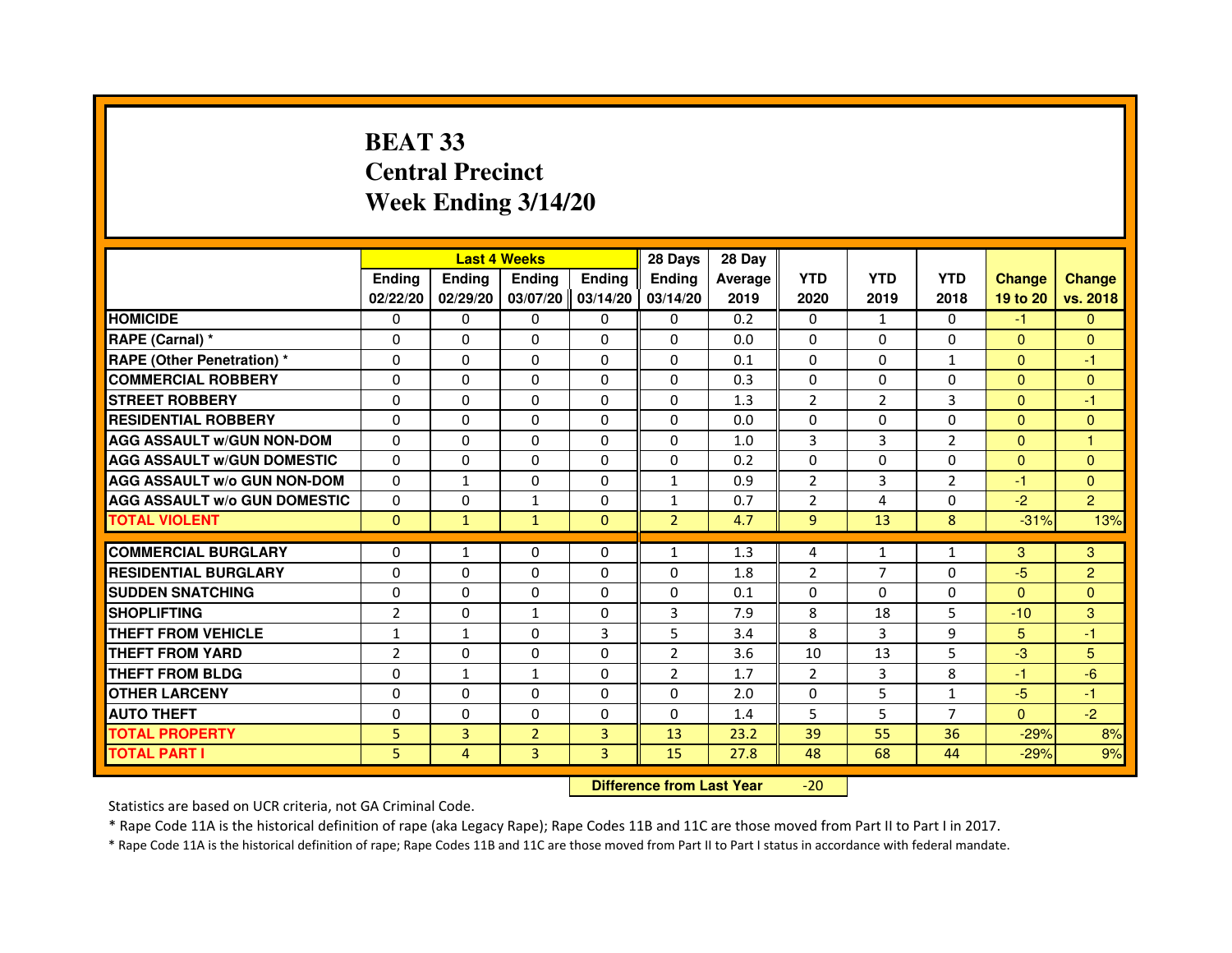# **BEAT 34 Central PrecinctWeek Ending 3/14/20**

|                                     |               | <b>Last 4 Weeks</b> |                |                     | 28 Days        | 28 Day  |                |                |                |                |                |
|-------------------------------------|---------------|---------------------|----------------|---------------------|----------------|---------|----------------|----------------|----------------|----------------|----------------|
|                                     | <b>Endina</b> | <b>Endina</b>       | <b>Endina</b>  | <b>Ending</b>       | <b>Endina</b>  | Average | <b>YTD</b>     | <b>YTD</b>     | <b>YTD</b>     | <b>Change</b>  | <b>Change</b>  |
|                                     | 02/22/20      | 02/29/20            |                | $03/07/20$ 03/14/20 | 03/14/20       | 2019    | 2020           | 2019           | 2018           | 19 to 20       | vs. 2018       |
| <b>HOMICIDE</b>                     | 0             | 1                   | 0              | 0                   | $\mathbf{1}$   | 0.1     | $\overline{2}$ | 0              | 0              | $\overline{2}$ | $\overline{2}$ |
| RAPE (Carnal) *                     | $\Omega$      | $\Omega$            | $\Omega$       | $\Omega$            | $\Omega$       | 0.2     | $\mathbf{1}$   | $\Omega$       | $\Omega$       | $\mathbf{1}$   | $\mathbf{1}$   |
| <b>RAPE (Other Penetration) *</b>   | 0             | $\Omega$            | 0              | 0                   | 0              | 0.1     | $\mathbf{1}$   | $\mathbf{1}$   | $\Omega$       | $\Omega$       | 1              |
| <b>COMMERCIAL ROBBERY</b>           | 0             | 0                   | 0              | $\Omega$            | 0              | 0.0     | $\Omega$       | $\Omega$       | $\Omega$       | $\overline{0}$ | $\mathbf{0}$   |
| <b>STREET ROBBERY</b>               | 0             | $\mathbf{1}$        | 0              | $\mathbf{1}$        | $\overline{2}$ | 0.9     | 3              | 3              | $\Omega$       | $\Omega$       | 3              |
| <b>RESIDENTIAL ROBBERY</b>          | $\Omega$      | $\Omega$            | 0              | 0                   | $\Omega$       | 0.2     | $\Omega$       | $\Omega$       | $\mathbf{1}$   | $\Omega$       | -1             |
| <b>AGG ASSAULT W/GUN NON-DOM</b>    | $\Omega$      | $\mathbf 0$         | $\mathbf{1}$   | $\Omega$            | $\mathbf{1}$   | 1.8     | 4              | 4              | $\Omega$       | $\Omega$       | $\overline{4}$ |
| <b>AGG ASSAULT w/GUN DOMESTIC</b>   | $\Omega$      | $\Omega$            | 0              | 0                   | $\Omega$       | 0.5     | $\Omega$       | 3              | $\mathbf{1}$   | $-3$           | $-1$           |
| <b>AGG ASSAULT w/o GUN NON-DOM</b>  | $\Omega$      | 0                   | 1              | 0                   | 1              | 0.9     | 4              | $\Omega$       | 4              | 4              | $\mathbf{0}$   |
| <b>AGG ASSAULT w/o GUN DOMESTIC</b> | $\Omega$      | $\overline{2}$      | $\overline{2}$ | $\Omega$            | 4              | 1.6     | 5              | $\overline{2}$ | $\mathbf{1}$   | 3              | $\overline{4}$ |
| <b>TOTAL VIOLENT</b>                | $\Omega$      | 4                   | $\overline{4}$ | $\mathbf{1}$        | 9              | 6.2     | 20             | 13             | $\overline{7}$ | 54%            | 186%           |
|                                     |               |                     |                |                     |                |         |                |                |                |                |                |
| <b>COMMERCIAL BURGLARY</b>          | 0             | 0                   | 0              | 0                   | $\Omega$       | 0.5     | $\Omega$       | $\Omega$       | $\mathbf{1}$   | $\Omega$       | $-1$           |
| <b>RESIDENTIAL BURGLARY</b>         | $\Omega$      | $\Omega$            | $\mathbf{1}$   | $\Omega$            | $\mathbf{1}$   | 3.2     | $\overline{4}$ | 11             | 10             | $-7$           | $-6$           |
| <b>SUDDEN SNATCHING</b>             | $\Omega$      | 0                   | 0              | 0                   | $\mathbf 0$    | 0.2     | $\mathbf{1}$   | $\mathbf{1}$   | $\mathbf{1}$   | $\Omega$       | $\mathbf{0}$   |
| <b>SHOPLIFTING</b>                  | 0             | 0                   | $\mathbf{1}$   | 0                   | $\mathbf{1}$   | 1.2     | $\mathbf{1}$   | $\overline{2}$ | $\overline{2}$ | $-1$           | -1             |
| <b>THEFT FROM VEHICLE</b>           | 1             | $\mathbf{1}$        | $\Omega$       | $\mathbf{0}$        | $\overline{2}$ | 2.3     | 5              | 3              | 8              | $\overline{2}$ | $-3$           |
| <b>THEFT FROM YARD</b>              | $\Omega$      | $\Omega$            | $\Omega$       | $\Omega$            | $\Omega$       | 2.3     | $\overline{2}$ | 9              | 3              | $-7$           | $-1$           |
| <b>THEFT FROM BLDG</b>              | 0             | 1                   | 0              | 0                   | $\mathbf{1}$   | 1.4     | 5              | 3              | 5              | $\overline{2}$ | $\mathbf{0}$   |
| <b>OTHER LARCENY</b>                | $\Omega$      | $\Omega$            | 0              | 0                   | $\Omega$       | 0.3     | $\Omega$       | $\overline{2}$ | $\Omega$       | $-2$           | $\mathbf{0}$   |
| <b>AUTO THEFT</b>                   | 0             | 0                   | $\Omega$       | $\mathbf{1}$        | $\mathbf{1}$   | 2.0     | $\overline{3}$ | 4              | 9              | $-1$           | $-6$           |
| <b>TOTAL PROPERTY</b>               | $\mathbf{1}$  | $\overline{2}$      | $\overline{2}$ | $\mathbf{1}$        | 6              | 13.3    | 21             | 35             | 39             | $-40%$         | $-46%$         |
| <b>TOTAL PART I</b>                 | $\mathbf{1}$  | 6                   | 6              | $\overline{2}$      | 15             | 19.6    | 41             | 48             | 46             | $-15%$         | $-11%$         |

 **Difference from Last Year**

-7

Statistics are based on UCR criteria, not GA Criminal Code.

\* Rape Code 11A is the historical definition of rape (aka Legacy Rape); Rape Codes 11B and 11C are those moved from Part II to Part I in 2017.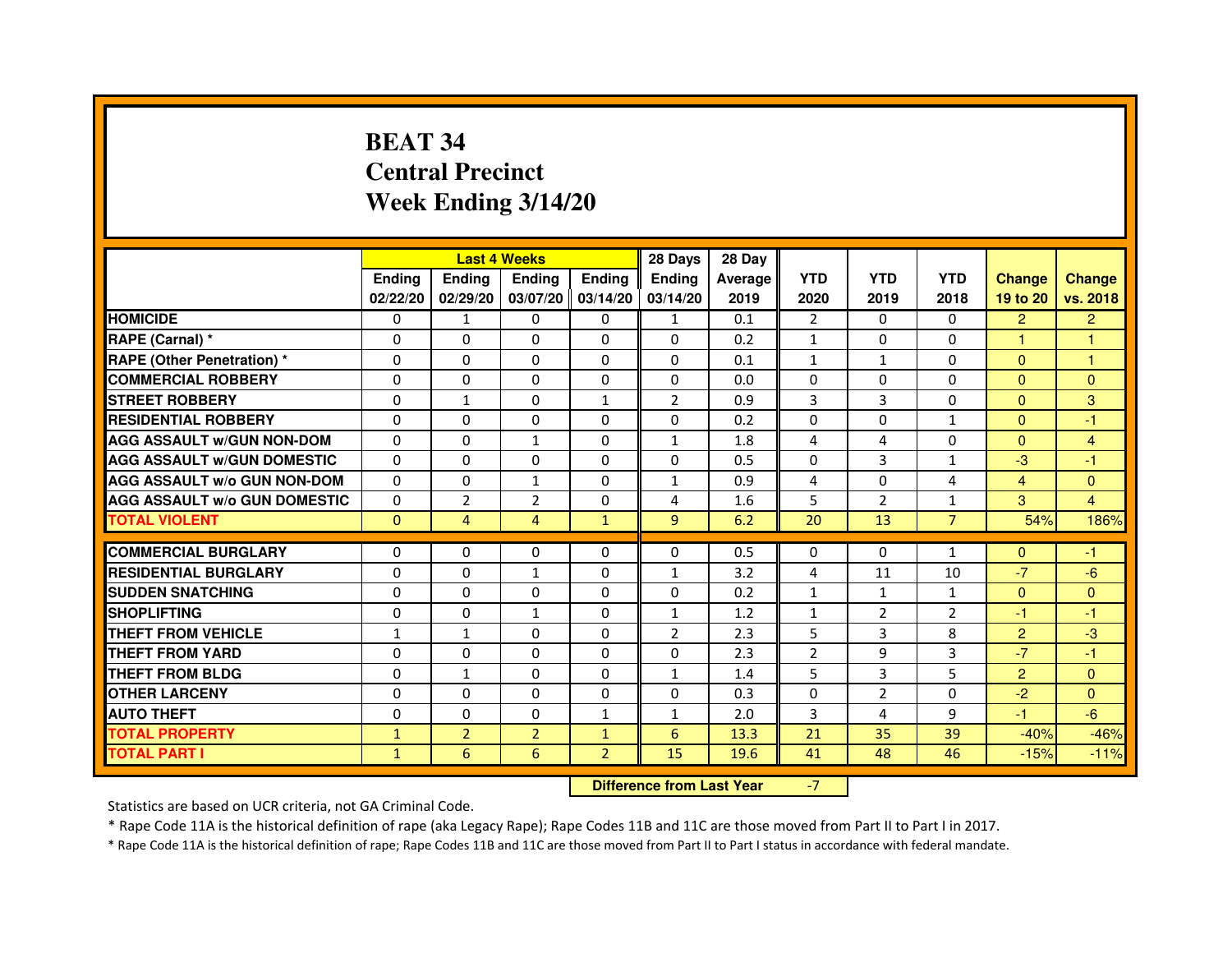# **BEAT 35 Central PrecinctWeek Ending 3/14/20**

|                                     |               | <b>Last 4 Weeks</b> |                                  |                   | 28 Days        | 28 Day  |                |                |                |                |                |
|-------------------------------------|---------------|---------------------|----------------------------------|-------------------|----------------|---------|----------------|----------------|----------------|----------------|----------------|
|                                     | <b>Ending</b> | Ending              | <b>Ending</b>                    | <b>Ending</b>     | <b>Ending</b>  | Average | <b>YTD</b>     | <b>YTD</b>     | <b>YTD</b>     | <b>Change</b>  | <b>Change</b>  |
|                                     | 02/22/20      | 02/29/20            |                                  | 03/07/20 03/14/20 | 03/14/20       | 2019    | 2020           | 2019           | 2018           | 19 to 20       | vs. 2018       |
| <b>HOMICIDE</b>                     | 0             | 0                   | $\mathbf{0}$                     | $\Omega$          | 0              | 0.0     | 3              | $\Omega$       | 0              | 3              | 3              |
| RAPE (Carnal) *                     | 0             | $\mathbf{0}$        | 0                                | 0                 | $\Omega$       | 0.0     | 1              | 0              | 1              | 1              | $\mathbf{0}$   |
| <b>RAPE (Other Penetration) *</b>   | 0             | 0                   | 0                                | $\mathbf{0}$      | $\Omega$       | 0.0     | 0              | $\mathbf{0}$   | $\mathbf{1}$   | $\mathbf{0}$   | $-1$           |
| <b>COMMERCIAL ROBBERY</b>           | $\mathbf 0$   | 0                   | $\Omega$                         | $\mathbf{0}$      | $\mathbf{0}$   | 0.2     | $\mathbf{0}$   | $\mathbf{0}$   | $\Omega$       | $\Omega$       | $\mathbf{0}$   |
| <b>STREET ROBBERY</b>               | 0             | $\Omega$            | $\Omega$                         | $\Omega$          | $\Omega$       | 1.1     | $\Omega$       | 2              | $\mathbf{1}$   | $-2$           | $-1$           |
| <b>RESIDENTIAL ROBBERY</b>          | 0             | 0                   | $\Omega$                         | 0                 | $\Omega$       | 0.0     | $\mathbf{1}$   | $\Omega$       | $\Omega$       | 1.             | 1              |
| <b>AGG ASSAULT W/GUN NON-DOM</b>    | $\Omega$      | $\Omega$            | 0                                | $\Omega$          | $\Omega$       | 2.2     | $\mathbf{1}$   | 3              | 4              | $-2$           | $-3$           |
| <b>AGG ASSAULT W/GUN DOMESTIC</b>   | $\Omega$      | $\Omega$            | $\Omega$                         | $\Omega$          | $\Omega$       | 0.2     | $\mathbf{1}$   | $\mathbf{1}$   | $\mathbf{1}$   | $\Omega$       | $\Omega$       |
| <b>AGG ASSAULT W/o GUN NON-DOM</b>  | $\Omega$      | $\Omega$            | $\Omega$                         | $\Omega$          | $\Omega$       | 0.6     | $\mathbf{1}$   | $\Omega$       | $\mathbf{1}$   | $\mathbf{1}$   | $\Omega$       |
| <b>AGG ASSAULT W/o GUN DOMESTIC</b> | $\mathbf{1}$  | 0                   | 0                                | $\Omega$          | $\mathbf{1}$   | 0.9     | $\overline{2}$ | 3              | $\Omega$       | $-1$           | $\overline{2}$ |
| <b>TOTAL VIOLENT</b>                | $\mathbf{1}$  | $\mathbf{0}$        | $\mathbf{0}$                     | $\mathbf{0}$      | $\mathbf{1}$   | 5.2     | 10             | 9              | 9              | 11%            | 11%            |
| <b>COMMERCIAL BURGLARY</b>          | 0             | 0                   | 0                                | 0                 | 0              | 1.2     | 1              | $\mathbf{1}$   | 1              | $\mathbf{0}$   | $\mathbf{0}$   |
| <b>RESIDENTIAL BURGLARY</b>         | 3             | $\mathbf{1}$        | $\Omega$                         | $\mathbf{0}$      | 4              | 2.9     | 13             | 6              | 6              | $\overline{7}$ | $\overline{7}$ |
| <b>SUDDEN SNATCHING</b>             | 0             | $\Omega$            | $\Omega$                         | $\Omega$          | $\Omega$       | 0.2     | $\Omega$       | $\Omega$       | $\mathbf{1}$   | $\Omega$       | $-1$           |
| <b>SHOPLIFTING</b>                  | 3             | $\mathbf{0}$        | 0                                | $\mathbf{0}$      | 3              | 2.4     | 7              | 8              | $\mathbf{1}$   | $-1$           | 6              |
| THEFT FROM VEHICLE                  | $\mathbf{1}$  | 0                   | $\mathbf{1}$                     | $\Omega$          | $\overline{2}$ | 6.5     | 4              | 9              | 9              | $-5$           | $-5$           |
| <b>THEFT FROM YARD</b>              | $\Omega$      | 0                   | $\Omega$                         | $\mathbf{1}$      | $\mathbf{1}$   | 1.4     | $\mathbf{1}$   | $\overline{2}$ | 3              | $-1$           | $-2$           |
| <b>THEFT FROM BLDG</b>              | 0             | $\Omega$            | $\mathbf{1}$                     | $\Omega$          | $\mathbf{1}$   | 1.8     | 3              | $\overline{2}$ | 5              | $\mathbf{1}$   | $-2$           |
| <b>OTHER LARCENY</b>                | 0             | $\Omega$            | $\mathbf{1}$                     | $\Omega$          | $\mathbf{1}$   | 1.2     | $\mathbf{1}$   | 4              | $\overline{2}$ | $-3$           | $-1$           |
| <b>AUTO THEFT</b>                   | $\mathbf{1}$  | 1                   | $\mathbf{1}$                     | $\mathbf{1}$      | 4              | 2.1     | 9              | 5              | 11             | $\overline{4}$ | $-2$           |
| <b>TOTAL PROPERTY</b>               | 8             | $\overline{2}$      | $\overline{4}$                   | $\overline{2}$    | 16             | 19.7    | 39             | 37             | 39             | 5%             | 0%             |
| <b>TOTAL PART I</b>                 | 9             | $\overline{2}$      | $\overline{4}$                   | $\overline{2}$    | 17             | 24.9    | 49             | 46             | 48             | 7%             | 2%             |
|                                     |               |                     | <b>Difference from Last Year</b> |                   | $\overline{3}$ |         |                |                |                |                |                |

 **Difference from Last Year**

Statistics are based on UCR criteria, not GA Criminal Code.

\* Rape Code 11A is the historical definition of rape (aka Legacy Rape); Rape Codes 11B and 11C are those moved from Part II to Part I in 2017.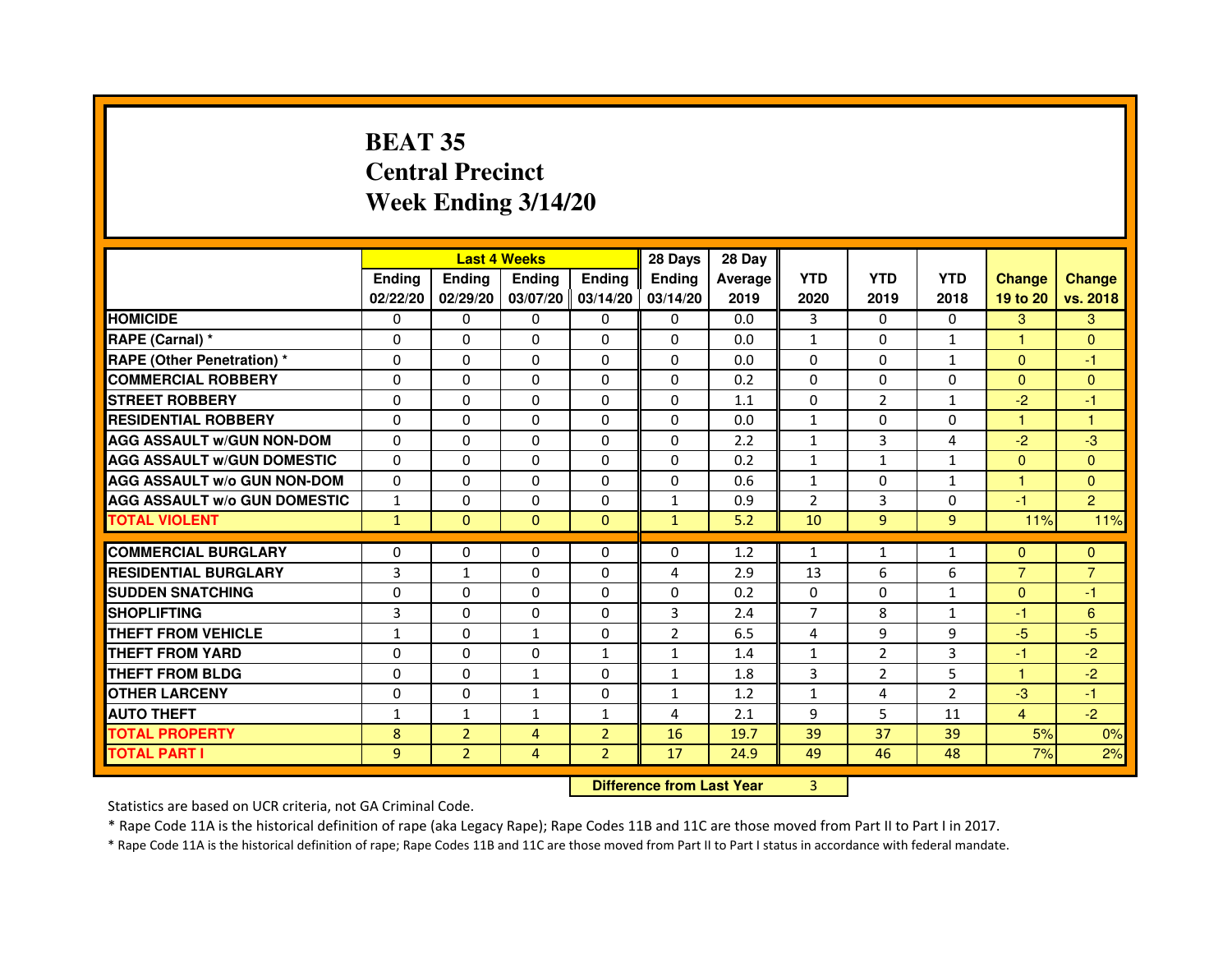#### **BEAT 36 Central PrecinctWeek Ending 3/14/20**

|                                     |               |                | <b>Last 4 Weeks</b> |                   | 28 Days        | 28 Day  |                |                |                |                |                      |
|-------------------------------------|---------------|----------------|---------------------|-------------------|----------------|---------|----------------|----------------|----------------|----------------|----------------------|
|                                     | <b>Endina</b> | <b>Endina</b>  | <b>Endina</b>       | <b>Ending</b>     | <b>Endina</b>  | Average | <b>YTD</b>     | <b>YTD</b>     | <b>YTD</b>     | <b>Change</b>  | <b>Change</b>        |
|                                     | 02/22/20      | 02/29/20       |                     | 03/07/20 03/14/20 | 03/14/20       | 2019    | 2020           | 2019           | 2018           | 19 to 20       | vs. 2018             |
| <b>HOMICIDE</b>                     | $\Omega$      | $\Omega$       | $\mathbf{0}$        | $\Omega$          | 0              | 0.0     | $\Omega$       | $\mathbf{0}$   | $\mathbf{0}$   | $\Omega$       | $\Omega$             |
| RAPE (Carnal) *                     | $\Omega$      | $\Omega$       | $\mathbf{1}$        | $\Omega$          | $\mathbf{1}$   | 0.2     | $\mathbf{1}$   | $\Omega$       | $\mathbf{1}$   | 1              | $\Omega$             |
| <b>RAPE (Other Penetration)*</b>    | 0             | 0              | 0                   | 0                 | 0              | 0.0     | 0              | 0              | 0              | $\Omega$       | $\Omega$             |
| <b>COMMERCIAL ROBBERY</b>           | 0             | 0              | 0                   | 0                 | 0              | 0.2     | 0              | 0              | $\Omega$       | $\Omega$       | $\Omega$             |
| <b>STREET ROBBERY</b>               | $\mathbf 0$   | 0              | $\Omega$            | $\mathbf{0}$      | $\Omega$       | 0.6     | $\Omega$       | $\mathbf{1}$   | $\Omega$       | -1             | $\Omega$             |
| <b>RESIDENTIAL ROBBERY</b>          | $\Omega$      | $\Omega$       | $\Omega$            | $\mathbf{0}$      | $\Omega$       | 0.1     | $\Omega$       | $\mathbf{1}$   | $\Omega$       | $-1$           | $\Omega$             |
| <b>AGG ASSAULT W/GUN NON-DOM</b>    | $\Omega$      | $\Omega$       | $\Omega$            | $\mathbf{1}$      | $\mathbf{1}$   | 0.8     | $\mathbf{1}$   | $\overline{2}$ | $\Omega$       | $-1$           | $\blacktriangleleft$ |
| <b>AGG ASSAULT W/GUN DOMESTIC</b>   | 0             | 0              | 0                   | 0                 | 0              | 0.2     | 1              | 0              | 0              | 1              | 1                    |
| <b>AGG ASSAULT W/o GUN NON-DOM</b>  | $\Omega$      | 0              | 0                   | 0                 | 0              | 0.5     | 0              | 0              | $\Omega$       | $\Omega$       | $\Omega$             |
| <b>AGG ASSAULT W/o GUN DOMESTIC</b> | $\Omega$      | $\mathbf{1}$   | 0                   | $\mathbf{1}$      | $\overline{2}$ | 0.3     | 4              | $\mathbf{1}$   | $\Omega$       | 3              | $\overline{4}$       |
| <b>TOTAL VIOLENT</b>                | $\mathbf{0}$  | $\mathbf{1}$   | $\mathbf{1}$        | $\overline{2}$    | $\overline{4}$ | 2.9     | $\overline{7}$ | 5              | $\mathbf{1}$   | 40%            | 600%                 |
|                                     |               |                |                     |                   |                |         |                |                |                |                |                      |
| <b>COMMERCIAL BURGLARY</b>          | 0             | 0              | 0                   | 0                 | 0              | 1.1     | $\Omega$       | 3              | 1              | -3             | -1                   |
| <b>RESIDENTIAL BURGLARY</b>         | 0             | 0              | $\overline{2}$      | 3                 | 5              | 2.3     | $\overline{7}$ | 0              | 6              | $\overline{7}$ | -1                   |
| <b>SUDDEN SNATCHING</b>             | $\Omega$      | $\Omega$       | 0                   | $\Omega$          | $\Omega$       | 0.1     | $\Omega$       | $\Omega$       | $\Omega$       | $\Omega$       | $\Omega$             |
| <b>SHOPLIFTING</b>                  | $\Omega$      | $\overline{2}$ | 4                   | $\overline{2}$    | 8              | 3.7     | 14             | 10             | $\overline{7}$ | $\overline{4}$ | $\overline{7}$       |
| <b>THEFT FROM VEHICLE</b>           | 0             | 0              | 0                   | 1                 | $\mathbf{1}$   | 3.3     | 8              | 8              | 9              | $\Omega$       | -1                   |
| <b>THEFT FROM YARD</b>              | $\Omega$      | $\Omega$       | 0                   | $\mathbf{1}$      | $\mathbf{1}$   | 0.7     | 3              | 3              | 3              | $\Omega$       | $\Omega$             |
| <b>THEFT FROM BLDG</b>              | $\Omega$      | 0              | 0                   | $\mathbf{1}$      | $\mathbf{1}$   | 1.5     | 4              | 12             | 5              | -8             | $-1$                 |
| <b>OTHER LARCENY</b>                | 0             | $\mathbf{1}$   | 0                   | $\Omega$          | $\mathbf{1}$   | 0.3     | $\overline{2}$ | 0              | 0              | $\overline{2}$ | $\overline{2}$       |
| <b>AUTO THEFT</b>                   | $\Omega$      | 0              | $\Omega$            | $\mathbf{1}$      | $\mathbf{1}$   | 1.8     | $\overline{7}$ | 5              | 3              | $\overline{2}$ | $\overline{4}$       |
| <b>TOTAL PROPERTY</b>               | $\Omega$      | 3              | 6                   | 9                 | 18             | 14.8    | 45             | 41             | 34             | 10%            | 32%                  |
| <b>TOTAL PART I</b>                 | $\Omega$      | $\overline{4}$ | $\overline{7}$      | 11                | 22             | 17.7    | 52             | 46             | 35             | 13%            | 49%                  |

**Difference from Last Year** 6

Statistics are based on UCR criteria, not GA Criminal Code.

\* Rape Code 11A is the historical definition of rape (aka Legacy Rape); Rape Codes 11B and 11C are those moved from Part II to Part I in 2017.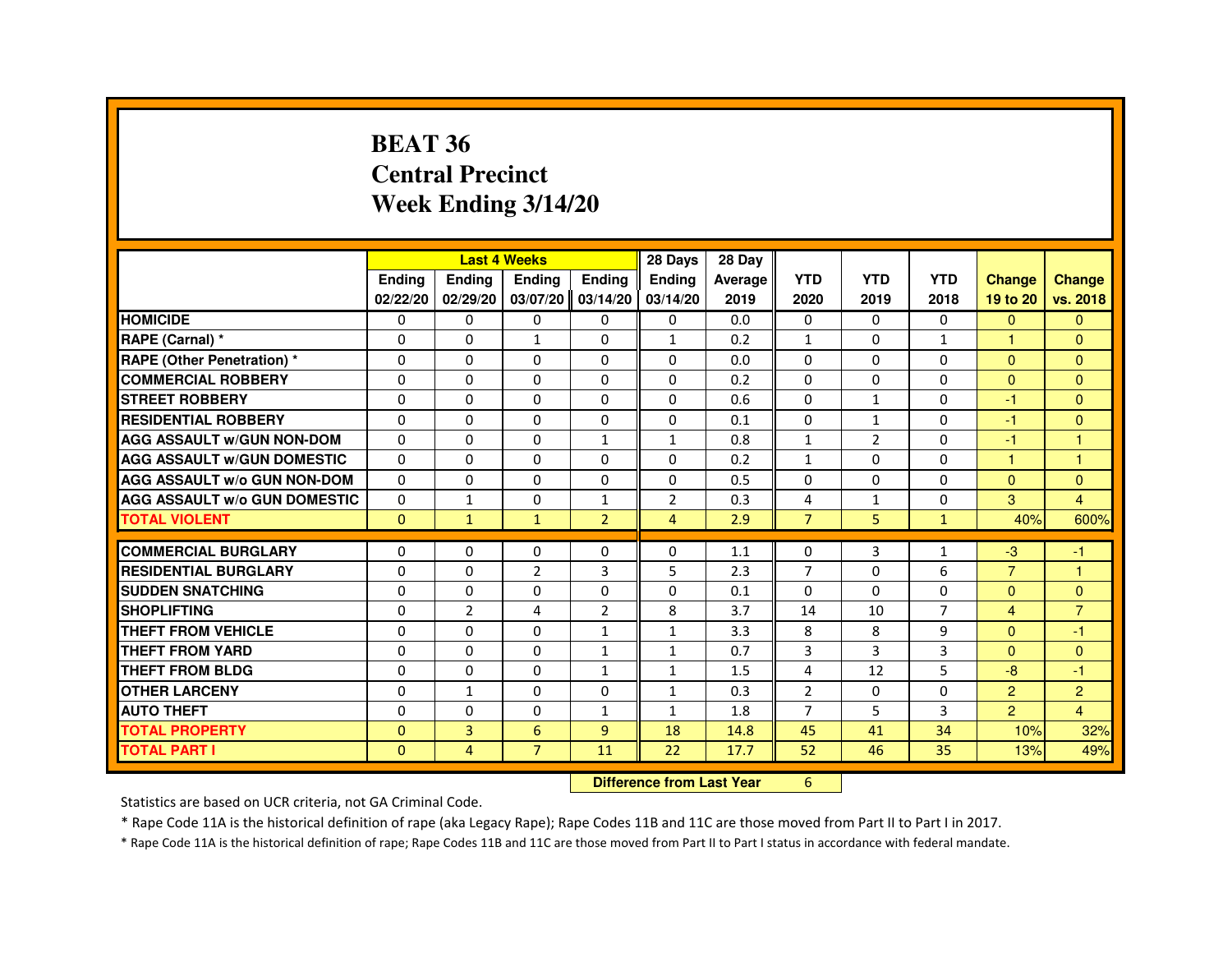# **BEAT 41 South PrecinctWeek Ending 3/14/20**

|                                     |                |              | <b>Last 4 Weeks</b>              |                | 28 Days       | 28 Day  |                |                |                |                |                |
|-------------------------------------|----------------|--------------|----------------------------------|----------------|---------------|---------|----------------|----------------|----------------|----------------|----------------|
|                                     | <b>Ending</b>  | Ending       | <b>Ending</b>                    | <b>Ending</b>  | <b>Ending</b> | Average | <b>YTD</b>     | <b>YTD</b>     | <b>YTD</b>     | <b>Change</b>  | <b>Change</b>  |
|                                     | 02/22/20       | 02/29/20     | 03/07/20                         | 03/14/20       | 03/14/20      | 2019    | 2020           | 2019           | 2018           | 19 to 20       | vs. 2018       |
| <b>HOMICIDE</b>                     | $\Omega$       | $\Omega$     | $\Omega$                         | $\mathbf{0}$   | $\mathbf{0}$  | 0.1     | $\Omega$       | 0              | $\Omega$       | $\Omega$       | $\Omega$       |
| RAPE (Carnal) *                     | 0              | $\Omega$     | $\Omega$                         | $\Omega$       | $\Omega$      | 0.2     | $\Omega$       | $\Omega$       | $\Omega$       | $\Omega$       | $\Omega$       |
| <b>RAPE (Other Penetration) *</b>   | $\Omega$       | $\Omega$     | $\Omega$                         | $\Omega$       | $\Omega$      | 0.0     | $\Omega$       | $\Omega$       | $\Omega$       | $\Omega$       | $\overline{0}$ |
| <b>COMMERCIAL ROBBERY</b>           | $\Omega$       | $\Omega$     | $\Omega$                         | $\Omega$       | $\Omega$      | 0.6     | $\Omega$       | $\Omega$       | $\Omega$       | $\mathbf{0}$   | $\mathbf{0}$   |
| <b>STREET ROBBERY</b>               | $\Omega$       | $\Omega$     | $\Omega$                         | $\Omega$       | $\Omega$      | 0.9     | $\mathbf{1}$   | 2              | $\mathbf{1}$   | $-1$           | $\overline{0}$ |
| <b>RESIDENTIAL ROBBERY</b>          | $\Omega$       | $\Omega$     | $\Omega$                         | $\Omega$       | $\Omega$      | 0.1     | $\Omega$       | $\Omega$       | $\Omega$       | $\mathbf{0}$   | $\Omega$       |
| <b>AGG ASSAULT W/GUN NON-DOM</b>    | $\Omega$       | $\Omega$     | $\Omega$                         | $\Omega$       | $\Omega$      | 0.2     | $\Omega$       | $\Omega$       | $\Omega$       | $\Omega$       | $\Omega$       |
| <b>AGG ASSAULT W/GUN DOMESTIC</b>   | $\Omega$       | $\Omega$     | $\Omega$                         | $\Omega$       | $\Omega$      | 0.1     | $\Omega$       | $\Omega$       | $\Omega$       | $\Omega$       | $\Omega$       |
| <b>AGG ASSAULT w/o GUN NON-DOM</b>  | 0              | 0            | 0                                | $\mathbf{0}$   | $\mathbf{0}$  | 0.3     | $\mathbf{1}$   | $\mathbf{1}$   | $\mathbf{1}$   | $\Omega$       | $\mathbf{0}$   |
| <b>AGG ASSAULT W/o GUN DOMESTIC</b> | $\Omega$       | 0            | $\Omega$                         | $\Omega$       | $\Omega$      | 0.5     | $\Omega$       | 0              | $\Omega$       | $\Omega$       | $\Omega$       |
| <b>TOTAL VIOLENT</b>                | $\mathbf{0}$   | $\mathbf{0}$ | $\mathbf 0$                      | $\mathbf{0}$   | $\mathbf{0}$  | 3.0     | $\overline{2}$ | 3              | $\overline{2}$ | $-33%$         | 0%             |
| <b>COMMERCIAL BURGLARY</b>          | $\Omega$       | $\Omega$     | 0                                | $\Omega$       | $\Omega$      | 1.1     | $\Omega$       | $\overline{2}$ | $\mathbf{1}$   | $-2$           | $-1$           |
| <b>RESIDENTIAL BURGLARY</b>         | $\mathbf{1}$   | $\Omega$     | $\Omega$                         | $\Omega$       | $\mathbf{1}$  | 0.8     | $\overline{2}$ | $\Omega$       | $\overline{4}$ | $\overline{2}$ | $-2$           |
| <b>SUDDEN SNATCHING</b>             | $\Omega$       | $\Omega$     | $\Omega$                         | $\Omega$       | $\Omega$      | 0.2     | $\Omega$       | $\Omega$       | $\mathfrak{p}$ | $\Omega$       | $-2$           |
| <b>SHOPLIFTING</b>                  | 0              | 0            | 0                                | 1              | 1             | 1.8     | $\mathbf{1}$   | 10             | 3              | $-9$           | $-2$           |
| <b>THEFT FROM VEHICLE</b>           | $\Omega$       | $\mathbf{1}$ | $\Omega$                         | $\Omega$       | 1             | 5.4     | $\overline{7}$ | 17             | 7              | $-10$          | $\overline{0}$ |
| <b>THEFT FROM YARD</b>              | 0              | 0            | $\Omega$                         | 0              | 0             | 0.9     | 0              | 3              | $\mathbf{1}$   | $-3$           | $-1$           |
| <b>THEFT FROM BLDG</b>              | $\Omega$       | $\Omega$     | $\Omega$                         | $\mathbf{1}$   | $\mathbf{1}$  | 3.3     | $\overline{2}$ | 11             | 6              | $-9$           | $-4$           |
| <b>OTHER LARCENY</b>                | $\Omega$       | $\Omega$     | $\Omega$                         | $\Omega$       | $\Omega$      | 0.3     | $\mathbf{1}$   | 0              | $\mathbf{1}$   | $\mathbf{1}$   | $\Omega$       |
| <b>AUTO THEFT</b>                   | $\mathbf{1}$   | $\Omega$     | $\Omega$                         | $\Omega$       | $\mathbf{1}$  | 1.5     | $\overline{3}$ | 4              | 4              | $-1$           | $-1$           |
| <b>TOTAL PROPERTY</b>               | $\overline{2}$ | $\mathbf{1}$ | $\Omega$                         | $\overline{2}$ | 5             | 15.3    | 16             | 47             | 29             | $-66%$         | $-45%$         |
| <b>TOTAL PART I</b>                 | $\overline{2}$ | $\mathbf{1}$ | $\mathbf{0}$                     | $\overline{2}$ | 5             | 18.3    | 18             | 50             | 31             | $-64%$         | $-42%$         |
|                                     |                |              | <b>Difference from Last Year</b> |                | $-32$         |         |                |                |                |                |                |

Statistics are based on UCR criteria, not GA Criminal Code.

\* Rape Code 11A is the historical definition of rape (aka Legacy Rape); Rape Codes 11B and 11C are those moved from Part II to Part I in 2017.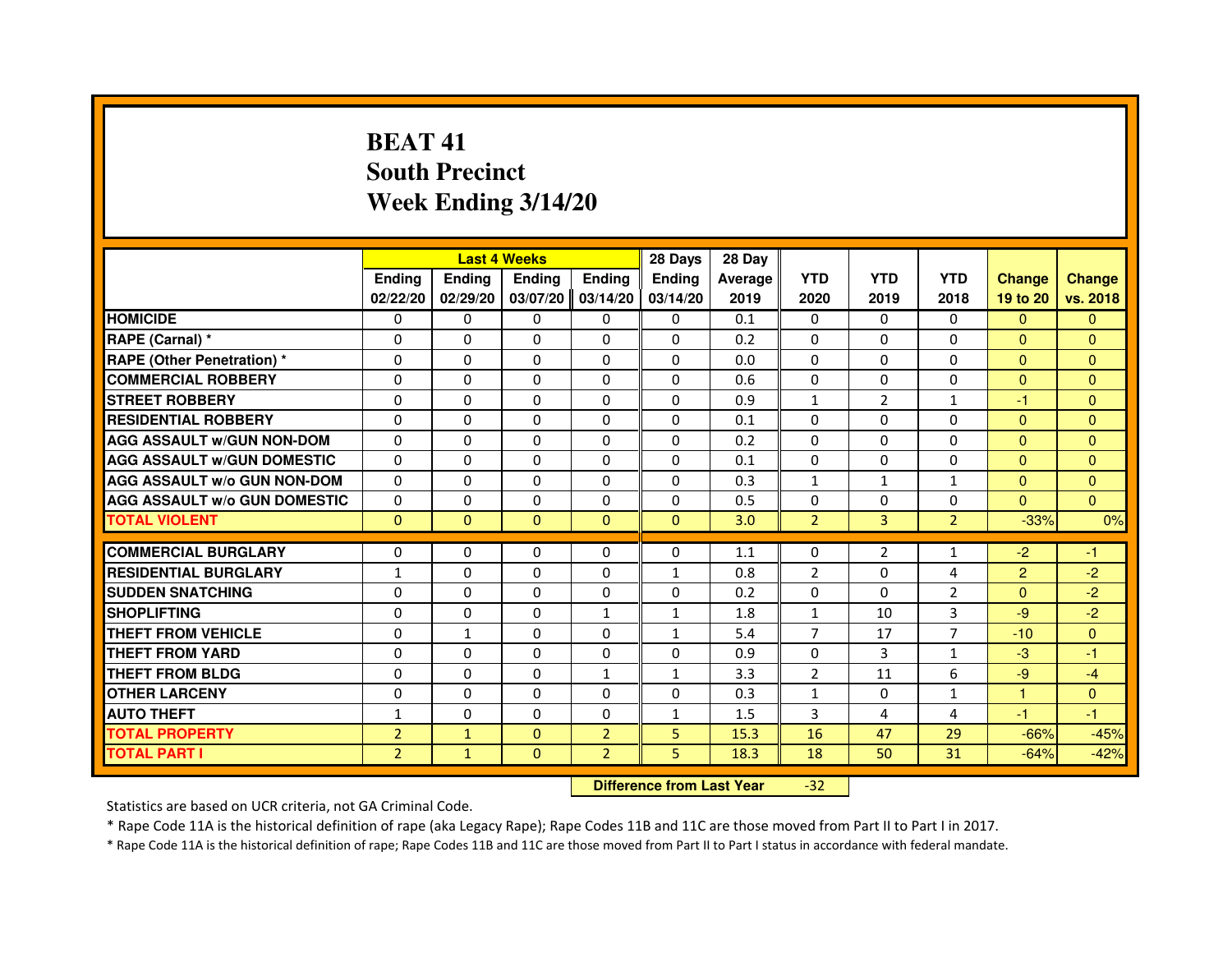# **BEAT 42 South PrecinctWeek Ending 3/14/20**

|                                     |                | <b>Last 4 Weeks</b> |               |                | 28 Days        | 28 Day  |                |              |              |                      |                      |
|-------------------------------------|----------------|---------------------|---------------|----------------|----------------|---------|----------------|--------------|--------------|----------------------|----------------------|
|                                     | <b>Endina</b>  | Ending              | <b>Endina</b> | <b>Endina</b>  | <b>Ending</b>  | Average | <b>YTD</b>     | <b>YTD</b>   | <b>YTD</b>   | <b>Change</b>        | <b>Change</b>        |
|                                     | 02/22/20       | 02/29/20            | 03/07/20      | 03/14/20       | 03/14/20       | 2019    | 2020           | 2019         | 2018         | 19 to 20             | vs. 2018             |
| <b>HOMICIDE</b>                     | 0              | $\Omega$            | 0             | 0              | 0              | 0.1     | $\mathbf{0}$   | 0            | $\mathbf{0}$ | $\Omega$             | $\mathbf{0}$         |
| RAPE (Carnal) *                     | $\Omega$       | $\Omega$            | $\Omega$      | $\Omega$       | $\Omega$       | 0.2     | $\Omega$       | $\Omega$     | $\Omega$     | $\Omega$             | $\mathbf{0}$         |
| <b>RAPE (Other Penetration) *</b>   | $\Omega$       | $\Omega$            | $\Omega$      | $\Omega$       | $\Omega$       | 0.1     | $\mathbf{1}$   | $\Omega$     | $\mathbf{1}$ | $\mathbf{1}$         | $\mathbf{0}$         |
| <b>COMMERCIAL ROBBERY</b>           | 0              | 0                   | 0             | 0              | $\Omega$       | 0.2     | 3              | 2            | $\mathbf{1}$ | 1                    | $\overline{2}$       |
| <b>STREET ROBBERY</b>               | $\Omega$       | $\Omega$            | $\Omega$      | $\Omega$       | $\Omega$       | 0.4     | $\Omega$       | $\mathbf{1}$ | 3            | $-1$                 | $-3$                 |
| <b>RESIDENTIAL ROBBERY</b>          | $\Omega$       | $\Omega$            | $\Omega$      | $\Omega$       | $\Omega$       | 0.1     | $\mathbf{1}$   | $\Omega$     | $\Omega$     | 1                    | 1                    |
| <b>AGG ASSAULT W/GUN NON-DOM</b>    | $\Omega$       | $\Omega$            | $\Omega$      | $\Omega$       | $\Omega$       | 0.4     | $\mathbf{1}$   | $\Omega$     | $\Omega$     | 1                    | $\mathbf{1}$         |
| <b>AGG ASSAULT W/GUN DOMESTIC</b>   | $\Omega$       | $\Omega$            | $\Omega$      | $\Omega$       | $\Omega$       | 0.1     | $\Omega$       | $\mathbf{1}$ | $\Omega$     | $-1$                 | $\mathbf{0}$         |
| <b>AGG ASSAULT W/o GUN NON-DOM</b>  | 0              | 0                   | $\Omega$      | 0              | 0              | 0.2     | 0              | $\mathbf{1}$ | 1            | -1                   | -1                   |
| <b>AGG ASSAULT W/o GUN DOMESTIC</b> | $\Omega$       | 0                   | 0             | 0              | $\Omega$       | 0.3     | $\mathbf{1}$   | 0            | 0            | $\blacktriangleleft$ | $\blacktriangleleft$ |
| <b>TOTAL VIOLENT</b>                | $\Omega$       | $\Omega$            | $\Omega$      | $\Omega$       | $\mathbf{0}$   | 2.1     | $\overline{7}$ | 5            | 6            | 40%                  | 17%                  |
|                                     |                |                     |               |                |                |         |                |              |              |                      |                      |
| <b>COMMERCIAL BURGLARY</b>          | 0              | 0                   | 0             | 0              | 0              | 0.9     | 0              | 2            | $\mathbf{1}$ | $-2$                 | -1                   |
| <b>RESIDENTIAL BURGLARY</b>         | $\Omega$       | 0                   | 0             | 0              | 0              | 0.8     | $\Omega$       | $\mathbf{1}$ | 0            | -1                   | $\Omega$             |
| <b>SUDDEN SNATCHING</b>             | $\Omega$       | $\Omega$            | $\Omega$      | $\Omega$       | $\Omega$       | 0.2     | $\Omega$       | 2            | $\Omega$     | $-2$                 | $\mathbf{0}$         |
| <b>SHOPLIFTING</b>                  | $\overline{7}$ | 5                   | 8             | 8              | 28             | 18.6    | 57             | 73           | 54           | $-16$                | 3                    |
| <b>THEFT FROM VEHICLE</b>           | $\mathbf{1}$   | $\mathbf{1}$        | $\mathbf{1}$  | $\Omega$       | $\overline{3}$ | 3.2     | 6              | 8            | 9            | $-2$                 | $-3$                 |
| <b>THEFT FROM YARD</b>              | $\Omega$       | $\Omega$            | $\Omega$      | $\Omega$       | $\Omega$       | 0.7     | $\overline{2}$ | 2            | 5            | $\Omega$             | $-3$                 |
| <b>THEFT FROM BLDG</b>              | 3              | $\Omega$            | 1             | 1              | 5              | 2.3     | 10             | 8            | $\Omega$     | $\overline{2}$       | 10                   |
| <b>OTHER LARCENY</b>                | $\Omega$       | $\Omega$            | $\Omega$      | $\Omega$       | $\Omega$       | 0.8     | $\Omega$       | $\mathbf{1}$ | 0            | $-1$                 | $\Omega$             |
| <b>AUTO THEFT</b>                   | $\Omega$       | 0                   | $\Omega$      | 0              | $\Omega$       | 2.0     | 3              | 3            | 4            | $\overline{0}$       | $-1$                 |
| <b>TOTAL PROPERTY</b>               | 11             | 6                   | 10            | $\overline{9}$ | 36             | 29.5    | 78             | 100          | 73           | $-22%$               | 7%                   |
| <b>TOTAL PART I</b>                 | 11             | 6                   | 10            | 9              | 36             | 31.5    | 85             | 105          | 79           | $-19%$               | 8%                   |

 **Difference from Last Year**-20

Statistics are based on UCR criteria, not GA Criminal Code.

\* Rape Code 11A is the historical definition of rape (aka Legacy Rape); Rape Codes 11B and 11C are those moved from Part II to Part I in 2017.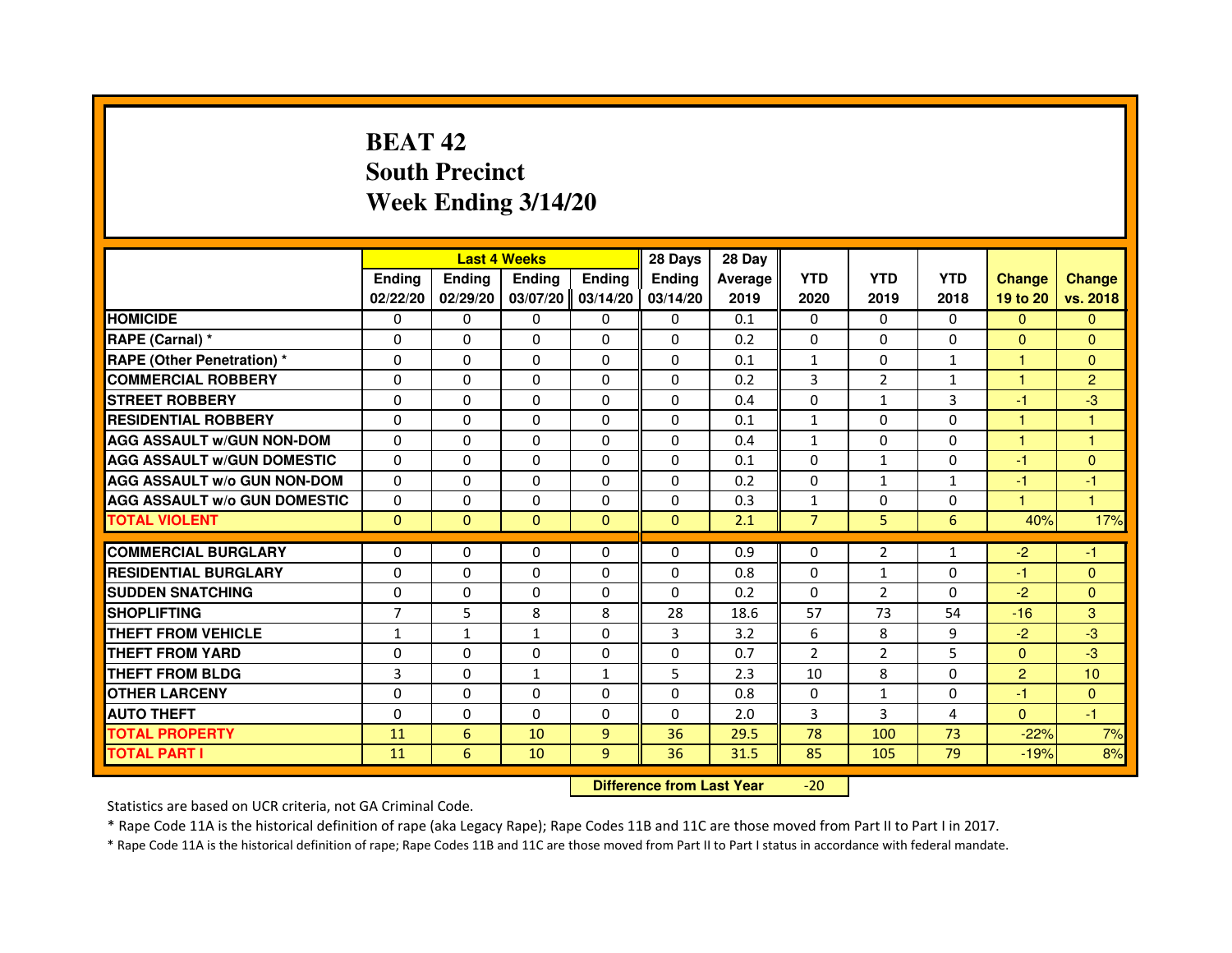# **BEAT 43 South PrecinctWeek Ending 3/14/20**

|                                     |                | <b>Last 4 Weeks</b> |                                  |                   | 28 Days        | 28 Day  |                |                |              |                |                |
|-------------------------------------|----------------|---------------------|----------------------------------|-------------------|----------------|---------|----------------|----------------|--------------|----------------|----------------|
|                                     | <b>Ending</b>  | <b>Ending</b>       | <b>Ending</b>                    | <b>Ending</b>     | <b>Ending</b>  | Average | <b>YTD</b>     | <b>YTD</b>     | <b>YTD</b>   | <b>Change</b>  | <b>Change</b>  |
|                                     | 02/22/20       | 02/29/20            |                                  | 03/07/20 03/14/20 | 03/14/20       | 2019    | 2020           | 2019           | 2018         | 19 to 20       | vs. 2018       |
| <b>HOMICIDE</b>                     | 0              | $\Omega$            | $\Omega$                         | $\Omega$          | 0              | 0.2     | $\Omega$       | $\mathbf{1}$   | 0            | $-1$           | $\Omega$       |
| RAPE (Carnal) *                     | 0              | $\Omega$            | 0                                | $\Omega$          | $\mathbf{0}$   | 0.2     | $\Omega$       | $\mathbf{0}$   | $\mathbf{1}$ | $\mathbf{0}$   | $-1$           |
| <b>RAPE (Other Penetration) *</b>   | $\mathbf 0$    | 0                   | $\Omega$                         | $\mathbf{0}$      | $\Omega$       | 0.1     | $\Omega$       | $\Omega$       | $\Omega$     | $\Omega$       | $\Omega$       |
| <b>COMMERCIAL ROBBERY</b>           | $\mathbf{1}$   | 0                   | $\Omega$                         | $\mathbf{0}$      | $\mathbf{1}$   | 0.3     | $\overline{2}$ | $\mathbf{0}$   | $\Omega$     | $\overline{2}$ | $\overline{2}$ |
| <b>STREET ROBBERY</b>               | $\Omega$       | $\Omega$            | $\Omega$                         | $\mathbf{0}$      | $\Omega$       | 0.7     | $\Omega$       | $\overline{2}$ | $\mathbf{1}$ | $-2$           | $-1$           |
| <b>RESIDENTIAL ROBBERY</b>          | 0              | $\Omega$            | 0                                | $\mathbf{0}$      | $\Omega$       | 0.1     | 0              | $\Omega$       | $\Omega$     | $\Omega$       | $\Omega$       |
| <b>AGG ASSAULT w/GUN ON-DOM</b>     | $\Omega$       | $\mathbf{1}$        | $\Omega$                         | $\mathbf{0}$      | $\mathbf{1}$   | 0.6     | 4              | $\mathbf{1}$   | $\Omega$     | 3              | 4              |
| <b>AGG ASSAULT W/GUN DOMESTIC</b>   | $\Omega$       | $\Omega$            | $\Omega$                         | $\mathbf{0}$      | $\Omega$       | 0.2     | $\Omega$       | $\Omega$       | $\Omega$     | $\Omega$       | $\Omega$       |
| <b>AGG ASSAULT W/o GUN NON-DOM</b>  | $\Omega$       | 0                   | 0                                | $\mathbf{1}$      | $\mathbf{1}$   | 0.6     | $\mathbf{1}$   | $\mathbf{1}$   | $\mathbf{1}$ | $\Omega$       | $\mathbf{0}$   |
| <b>AGG ASSAULT W/o GUN DOMESTIC</b> | $\overline{2}$ | 0                   | 0                                | $\mathbf{1}$      | 3              | 0.6     | 7              | $\mathbf{1}$   | $\mathbf{1}$ | 6              | 6              |
| <b>TOTAL VIOLENT</b>                | 3              | $\mathbf{1}$        | $\mathbf{0}$                     | $\overline{2}$    | 6              | 3.5     | 14             | 6              | 4            | 133%           | 250%           |
| <b>COMMERCIAL BURGLARY</b>          | 0              | 0                   | 0                                | 0                 | 0              | 1.2     | 0              | 3              | 3            | $-3$           | $-3$           |
| <b>RESIDENTIAL BURGLARY</b>         | $\Omega$       | $\Omega$            | $\Omega$                         | $\mathbf{0}$      | $\mathbf{0}$   | 2.1     | 6              | 3              | 11           | 3              | $-5$           |
| <b>SUDDEN SNATCHING</b>             | $\Omega$       | 0                   | $\Omega$                         | $\Omega$          | $\Omega$       | 0.2     | $\Omega$       | $\Omega$       | $\Omega$     | $\Omega$       | $\Omega$       |
| <b>SHOPLIFTING</b>                  | 0              | $\mathbf{1}$        | 1                                | $\mathbf{0}$      | 2              | 6.8     | 8              | 23             | 12           | $-15$          | $-4$           |
| THEFT FROM VEHICLE                  | $\mathbf{1}$   | $\overline{2}$      | 0                                | $\Omega$          | 3              | 2.7     | 11             | 6              | 7            | 5              | 4              |
| <b>THEFT FROM YARD</b>              | $\mathbf{1}$   | 0                   | $\Omega$                         | $\mathbf 0$       | $\mathbf{1}$   | 1.2     | 3              | $\mathbf{1}$   | $\mathbf{1}$ | $\overline{2}$ | $\overline{2}$ |
| <b>THEFT FROM BLDG</b>              | 0              | $\Omega$            | $\mathbf{1}$                     | $\mathbf{0}$      | $\mathbf{1}$   | 2.1     | 2              | 8              | 10           | $-6$           | $-8$           |
| <b>OTHER LARCENY</b>                | 0              | $\Omega$            | 0                                | $\Omega$          | $\Omega$       | 0.5     | $\mathbf{1}$   | $\mathbf{1}$   | $\mathbf{1}$ | $\mathbf{0}$   | $\Omega$       |
| <b>AUTO THEFT</b>                   | $\Omega$       | $\mathbf{1}$        | $\mathbf{1}$                     | $\Omega$          | $\overline{2}$ | 1.8     | $\overline{2}$ | $\overline{2}$ | 3            | $\Omega$       | $-1$           |
| <b>TOTAL PROPERTY</b>               | $\overline{2}$ | 4                   | $\overline{3}$                   | $\mathbf{0}$      | 9              | 18.6    | 33             | 47             | 48           | $-30%$         | $-31%$         |
| <b>TOTAL PART I</b>                 | 5              | 5                   | 3                                | $\overline{2}$    | 15             | 22.1    | 47             | 53             | 52           | $-11%$         | $-10%$         |
|                                     |                |                     | <b>Difference from Last Year</b> |                   | $-6$           |         |                |                |              |                |                |

 **Difference from Last Year**

Statistics are based on UCR criteria, not GA Criminal Code.

\* Rape Code 11A is the historical definition of rape (aka Legacy Rape); Rape Codes 11B and 11C are those moved from Part II to Part I in 2017.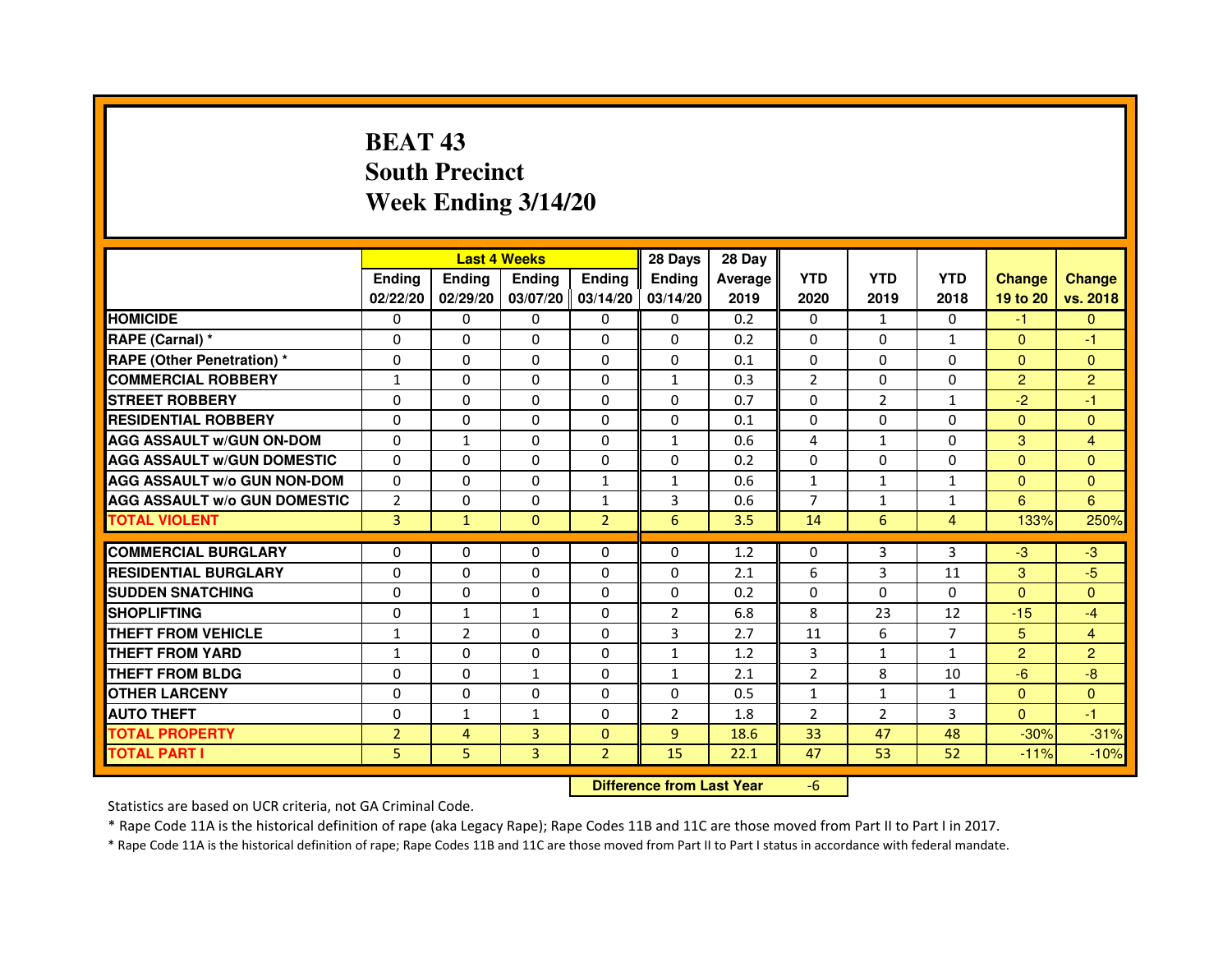# **BEAT 44 South PrecinctWeek Ending 3/14/20**

|                                     |                |               | <b>Last 4 Weeks</b> |                     | 28 Days        | 28 Day         |                |                |                |                      |                |
|-------------------------------------|----------------|---------------|---------------------|---------------------|----------------|----------------|----------------|----------------|----------------|----------------------|----------------|
|                                     | <b>Endina</b>  | <b>Ending</b> | <b>Endina</b>       | <b>Ending</b>       | <b>Endina</b>  | <b>Average</b> | <b>YTD</b>     | <b>YTD</b>     | <b>YTD</b>     | <b>Change</b>        | <b>Change</b>  |
|                                     | 02/22/20       | 02/29/20      |                     | $03/07/20$ 03/14/20 | 03/14/20       | 2019           | 2020           | 2019           | 2018           | 19 to 20             | vs. 2018       |
| <b>HOMICIDE</b>                     | 0              | 0             | 0                   | 0                   | 0              | 0.1            | 0              | $\mathbf{1}$   | 0              | $-1$                 | $\Omega$       |
| RAPE (Carnal) *                     | $\Omega$       | $\Omega$      | $\Omega$            | $\Omega$            | $\Omega$       | 0.2            | $\Omega$       | $\mathbf{1}$   | $\Omega$       | $-1$                 | $\mathbf{0}$   |
| <b>RAPE (Other Penetration) *</b>   | $\mathbf{1}$   | $\Omega$      | $\Omega$            | $\Omega$            | $\mathbf{1}$   | 0.0            | $\overline{2}$ | $\Omega$       | $\mathbf{1}$   | $\overline{2}$       | 1              |
| <b>COMMERCIAL ROBBERY</b>           | 0              | 0             | $\Omega$            | $\Omega$            | $\Omega$       | 0.0            | $\Omega$       | 0              | $\Omega$       | $\Omega$             | $\Omega$       |
| <b>STREET ROBBERY</b>               | $\Omega$       | 0             | 0                   | $\Omega$            | 0              | 0.5            | $\overline{2}$ | $\mathbf{1}$   | $\Omega$       | $\overline{1}$       | $\overline{2}$ |
| <b>RESIDENTIAL ROBBERY</b>          | $\Omega$       | $\Omega$      | 0                   | $\Omega$            | 0              | 0.0            | $\mathbf{1}$   | $\Omega$       | $\mathbf{1}$   | $\blacktriangleleft$ | $\mathbf{0}$   |
| <b>AGG ASSAULT w/GUN NON-DOM</b>    | $\Omega$       | $\mathbf 0$   | $\Omega$            | $\Omega$            | $\Omega$       | 0.8            | 3              | 3              | $\mathbf{1}$   | $\Omega$             | $\overline{2}$ |
| <b>AGG ASSAULT W/GUN DOMESTIC</b>   | $\Omega$       | 0             | 0                   | $\mathbf{0}$        | 0              | 0.2            | $\Omega$       | $\mathbf{1}$   | $\mathbf{1}$   | $-1$                 | $-1$           |
| <b>AGG ASSAULT W/o GUN NON-DOM</b>  | $\mathbf{1}$   | $\mathbf{1}$  | $\Omega$            | $\mathbf{1}$        | 3              | 0.4            | 3              | $\mathbf{1}$   | $\mathbf{1}$   | $\overline{2}$       | $\overline{2}$ |
| <b>AGG ASSAULT W/o GUN DOMESTIC</b> | $\Omega$       | $\Omega$      | 0                   | $\mathbf{1}$        | 1              | 1.2            | 3              | $\overline{2}$ | 1              |                      | $\overline{2}$ |
| <b>TOTAL VIOLENT</b>                | $\overline{2}$ | $\mathbf{1}$  | $\Omega$            | $\overline{2}$      | 5              | 3.3            | 14             | 10             | 6              | 40%                  | 133%           |
|                                     |                |               |                     |                     |                |                |                |                |                |                      |                |
| <b>COMMERCIAL BURGLARY</b>          | $\Omega$       | 1             | 0                   | 0                   | $\mathbf{1}$   | 0.8            | $\overline{2}$ | 2              | $\Omega$       | $\Omega$             | $\overline{c}$ |
| <b>RESIDENTIAL BURGLARY</b>         | $\mathbf{1}$   | 1             | 1                   | 1                   | 4              | 1.5            | 9              | 1              | 3              | 8                    | 6              |
| <b>SUDDEN SNATCHING</b>             | 0              | 0             | 0                   | $\Omega$            | $\Omega$       | 0.2            | $\Omega$       | 2              | $\Omega$       | $-2$                 | $\Omega$       |
| <b>SHOPLIFTING</b>                  | 0              | 1             | $\overline{2}$      | $\Omega$            | 3              | 2.7            | 6              | $\overline{2}$ | 14             | $\overline{4}$       | $-8$           |
| <b>THEFT FROM VEHICLE</b>           | 1              | 1             | $\mathbf{1}$        | $\overline{2}$      | 5              | 6.5            | 12             | 19             | 15             | $-7$                 | $-3$           |
| <b>THEFT FROM YARD</b>              | $\mathbf{1}$   | 0             | $\Omega$            | $\mathbf{1}$        | $\overline{2}$ | 0.7            | $\mathbf{1}$   | 3              | 3              | $-2$                 | $-2$           |
| <b>THEFT FROM BLDG</b>              | 0              | 0             | 1                   | 1                   | $\overline{2}$ | 1.4            | 3              | 5              | $\overline{2}$ | $-2$                 | 1              |
| <b>OTHER LARCENY</b>                | $\Omega$       | $\Omega$      | 0                   | $\mathbf{1}$        | $\mathbf{1}$   | 0.8            | $\mathbf{1}$   | $\overline{2}$ | 3              | $-1$                 | $-2$           |
| <b>AUTO THEFT</b>                   | 1              | 0             | $\mathbf 0$         | $\Omega$            | $\mathbf{1}$   | 2.7            | $\overline{2}$ | 6              | 3              | $-4$                 | $-1$           |
| <b>TOTAL PROPERTY</b>               | 4              | 4             | 5                   | 6                   | 19             | 17.3           | 36             | 42             | 43             | $-14%$               | $-16%$         |
| <b>TOTAL PART I</b>                 | 6              | 5             | 5                   | 8                   | 24             | 20.6           | 50             | 52             | 49             | $-4%$                | 2%             |

 **Difference from Last Year**

-2

Statistics are based on UCR criteria, not GA Criminal Code.

\* Rape Code 11A is the historical definition of rape (aka Legacy Rape); Rape Codes 11B and 11C are those moved from Part II to Part I in 2017.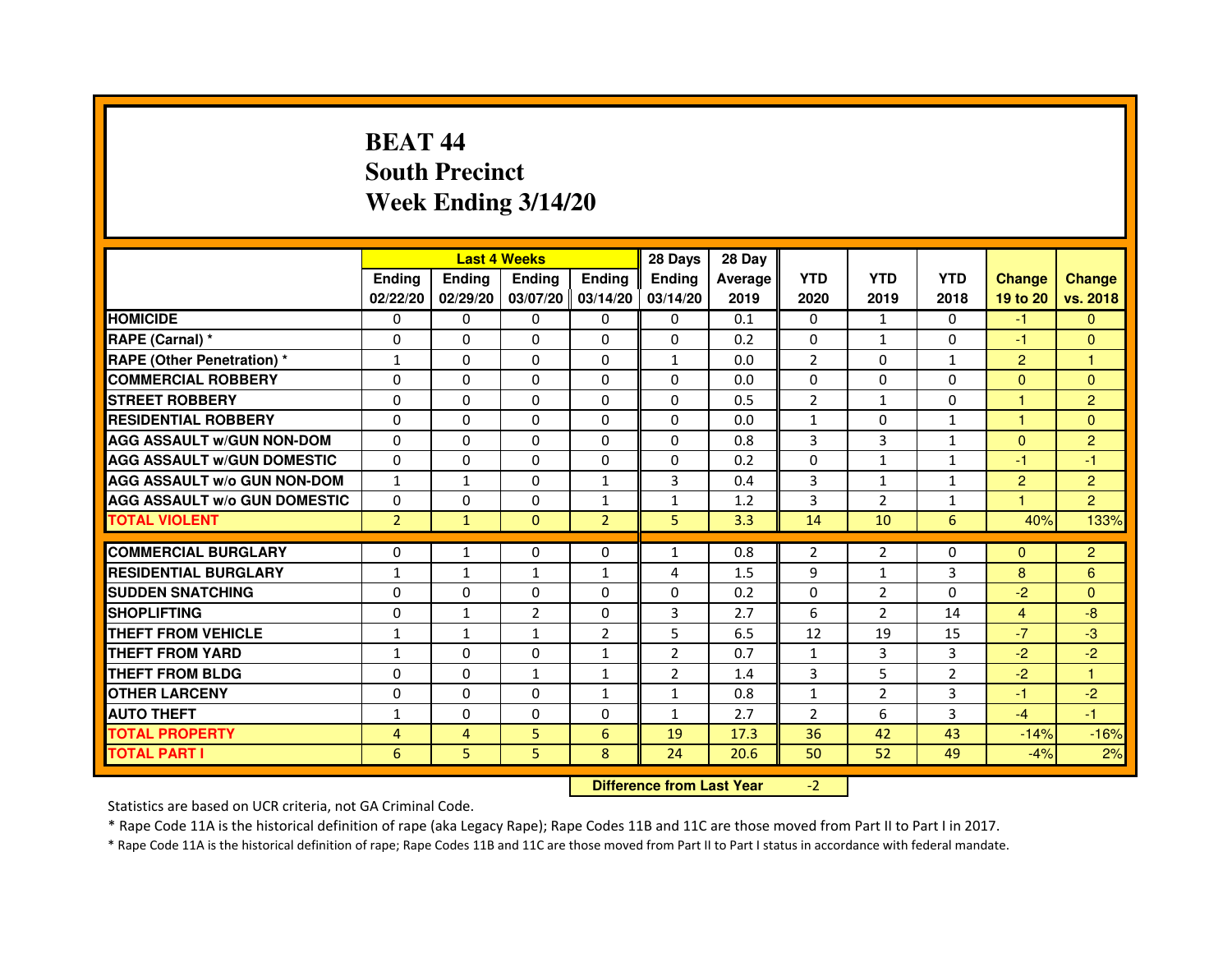# **BEAT 45 South PrecinctWeek Ending 3/14/20**

|                                     |                |                | <b>Last 4 Weeks</b> |                     | 28 Days        | 28 Day  |                |                |                |               |                |
|-------------------------------------|----------------|----------------|---------------------|---------------------|----------------|---------|----------------|----------------|----------------|---------------|----------------|
|                                     | <b>Endina</b>  | Ending         | <b>Endina</b>       | <b>Endina</b>       | <b>Endina</b>  | Average | <b>YTD</b>     | <b>YTD</b>     | <b>YTD</b>     | <b>Change</b> | <b>Change</b>  |
|                                     | 02/22/20       | 02/29/20       |                     | $03/07/20$ 03/14/20 | 03/14/20       | 2019    | 2020           | 2019           | 2018           | 19 to 20      | vs. 2018       |
| <b>HOMICIDE</b>                     | 0              | 0              | 0                   | 0                   | 0              | 0.0     | $\mathbf{1}$   | 0              | 0              | 1.            | 1              |
| RAPE (Carnal) *                     | $\Omega$       | $\Omega$       | $\Omega$            | $\Omega$            | $\Omega$       | 0.1     | $\mathbf{1}$   | $\Omega$       | $\mathbf{1}$   | $\mathbf{1}$  | $\Omega$       |
| <b>RAPE (Other Penetration)*</b>    | 0              | 0              | $\Omega$            | $\Omega$            | $\Omega$       | 0.0     | $\mathbf{1}$   | $\Omega$       | $\Omega$       | $\mathbf{1}$  | 1              |
| <b>COMMERCIAL ROBBERY</b>           | 0              | 0              | 0                   | 0                   | $\Omega$       | 0.2     | $\mathbf{1}$   | $\Omega$       | 1              | 1             | $\Omega$       |
| <b>STREET ROBBERY</b>               | 0              | $\Omega$       | 0                   | $\Omega$            | 0              | 0.3     | 0              | 2              | $\Omega$       | $-2$          | $\Omega$       |
| <b>RESIDENTIAL ROBBERY</b>          | 0              | $\Omega$       | 0                   | $\Omega$            | 0              | 0.1     | 0              | $\Omega$       | $\Omega$       | $\Omega$      | $\Omega$       |
| <b>AGG ASSAULT W/GUN NON-DOM</b>    | $\Omega$       | $\mathbf{1}$   | $\Omega$            | $\Omega$            | $\mathbf{1}$   | 0.5     | $\mathbf{1}$   | $\overline{2}$ | $\Omega$       | $-1$          | 1              |
| <b>AGG ASSAULT W/GUN DOMESTIC</b>   | $\Omega$       | $\Omega$       | $\mathbf{1}$        | 0                   | $\mathbf{1}$   | 0.2     | $\mathbf{1}$   | $\mathbf{1}$   | $\Omega$       | $\Omega$      | 1              |
| <b>AGG ASSAULT W/o GUN NON-DOM</b>  | $\Omega$       | 0              | $\Omega$            | 0                   | $\Omega$       | 0.2     | $\Omega$       | $\Omega$       | 1              | $\Omega$      | $-1$           |
| <b>AGG ASSAULT W/o GUN DOMESTIC</b> | $\Omega$       | 0              | 0                   | $\Omega$            | $\Omega$       | 0.5     | $\mathbf{1}$   | 2              | $\Omega$       | $-1$          | 1              |
| <b>TOTAL VIOLENT</b>                | $\Omega$       | $\mathbf{1}$   | $\mathbf{1}$        | $\mathbf{0}$        | $\overline{2}$ | 1.9     | $\overline{7}$ | $\overline{7}$ | $\overline{3}$ | 0%            | 133%           |
|                                     |                |                |                     |                     |                |         |                |                |                |               |                |
| <b>COMMERCIAL BURGLARY</b>          | 0              | 0              | $\Omega$            | 0                   | $\Omega$       | 0.2     | $\Omega$       | $\mathbf{1}$   | $\Omega$       | $-1$          | $\Omega$       |
| <b>RESIDENTIAL BURGLARY</b>         | 0              | 0              | $\mathbf{1}$        | $\Omega$            | $\mathbf{1}$   | 1.2     | 3              | 2              | 7              | $\mathbf{1}$  | $-4$           |
| <b>SUDDEN SNATCHING</b>             | 0              | 0              | $\Omega$            | $\Omega$            | $\Omega$       | 0.1     | $\Omega$       | $\Omega$       | $\Omega$       | $\Omega$      | $\Omega$       |
| <b>SHOPLIFTING</b>                  | $\mathbf 0$    | 0              | $\mathbf{1}$        | $\mathbf{1}$        | $\overline{2}$ | 8.0     | 5              | 26             | 6              | $-21$         | $-1$           |
| <b>THEFT FROM VEHICLE</b>           | $\mathbf{1}$   | $\Omega$       | $\mathbf{1}$        | $\mathbf{1}$        | 3              | 3.1     | $\overline{7}$ | $\overline{7}$ | 11             | $\Omega$      | $-4$           |
| <b>THEFT FROM YARD</b>              | 0              | 0              | $\mathbf{1}$        | $\Omega$            | $\mathbf{1}$   | 1.2     | $\overline{2}$ | 6              | $\overline{2}$ | $-4$          | $\Omega$       |
| <b>THEFT FROM BLDG</b>              | $\overline{2}$ | 1              | 1                   | 0                   | 4              | 1.2     | 4              | $\mathbf{1}$   | $\overline{2}$ | 3             | $\overline{2}$ |
| <b>OTHER LARCENY</b>                | 0              | $\Omega$       | 0                   | 0                   | $\Omega$       | 0.5     | $\mathbf{1}$   | $\Omega$       | $\mathbf{1}$   | 1             | $\Omega$       |
| <b>AUTO THEFT</b>                   | $\mathbf 0$    | 0              | $\mathbf 0$         | $\Omega$            | $\Omega$       | 1.0     | $\overline{2}$ | $\overline{2}$ | $\overline{4}$ | $\Omega$      | $-2$           |
| <b>TOTAL PROPERTY</b>               | 3              | $\mathbf{1}$   | 5                   | $\overline{2}$      | 11             | 16.3    | 24             | 45             | 33             | $-47%$        | $-27%$         |
| <b>TOTAL PART I</b>                 | 3              | $\overline{2}$ | 6                   | $\overline{2}$      | 13             | 18.2    | 31             | 52             | 36             | $-40%$        | $-14%$         |

 **Difference from Last Year**-21

Statistics are based on UCR criteria, not GA Criminal Code.

\* Rape Code 11A is the historical definition of rape (aka Legacy Rape); Rape Codes 11B and 11C are those moved from Part II to Part I in 2017.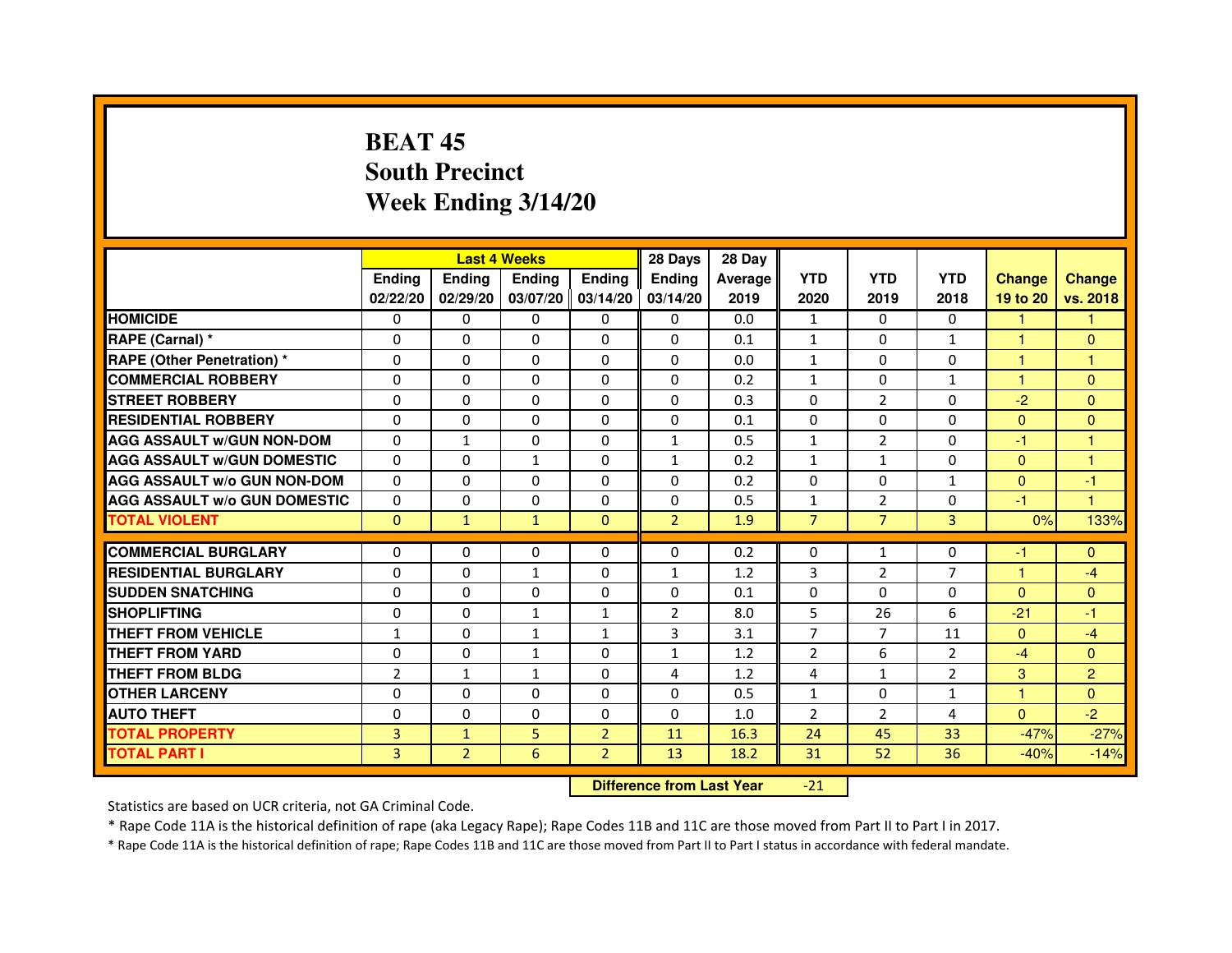# **BEAT 46 South PrecinctWeek Ending 3/14/20**

|                                     |                |                | <b>Last 4 Weeks</b> |               | 28 Days        | 28 Day  |                |                |                |                      |                |
|-------------------------------------|----------------|----------------|---------------------|---------------|----------------|---------|----------------|----------------|----------------|----------------------|----------------|
|                                     | <b>Ending</b>  | Ending         | <b>Ending</b>       | <b>Ending</b> | <b>Ending</b>  | Average | <b>YTD</b>     | <b>YTD</b>     | <b>YTD</b>     | <b>Change</b>        | <b>Change</b>  |
|                                     | 02/22/20       | 02/29/20       | 03/07/20            | 03/14/20      | 03/14/20       | 2019    | 2020           | 2019           | 2018           | 19 to 20             | vs. 2019       |
| <b>HOMICIDE</b>                     | 0              | $\mathbf{0}$   | 0                   | 0             | $\mathbf{0}$   | 0.2     | 0              | $\overline{2}$ | $\mathbf{0}$   | $-2$                 | $\mathbf{0}$   |
| RAPE (Carnal) *                     | $\Omega$       | $\Omega$       | $\Omega$            | $\Omega$      | $\Omega$       | 0.2     | $\mathbf{1}$   | $\Omega$       | $\mathbf{1}$   | $\mathbf{1}$         | $\mathbf{0}$   |
| <b>RAPE (Other Penetration)*</b>    | 0              | $\mathbf{0}$   | 0                   | $\Omega$      | 0              | 0.0     | $\Omega$       | $\mathbf{0}$   | $\mathbf{1}$   | $\mathbf{0}$         | -1             |
| <b>COMMERCIAL ROBBERY</b>           | 0              | 0              | $\Omega$            | $\Omega$      | $\Omega$       | 0.2     | $\Omega$       | $\mathbf{1}$   | $\overline{2}$ | -1                   | $-2$           |
| <b>STREET ROBBERY</b>               | $\Omega$       | $\mathbf{1}$   | $\Omega$            | $\Omega$      | $\mathbf{1}$   | 0.2     | $\overline{2}$ | $\Omega$       | 0              | $\overline{2}$       | $\overline{2}$ |
| <b>RESIDENTIAL ROBBERY</b>          | $\Omega$       | $\Omega$       | $\Omega$            | $\Omega$      | $\Omega$       | 0.0     | $\Omega$       | $\Omega$       | 0              | $\Omega$             | $\mathbf{0}$   |
| <b>AGG ASSAULT W/GUN NON-DOM</b>    | $\Omega$       | $\mathbf{1}$   | $\Omega$            | $\Omega$      | $\mathbf{1}$   | 0.3     | $\overline{2}$ | $\mathbf{1}$   | $\Omega$       | $\blacktriangleleft$ | $\overline{2}$ |
| <b>AGG ASSAULT W/GUN DOMESTIC</b>   | $\Omega$       | $\Omega$       | $\Omega$            | $\Omega$      | $\Omega$       | 0.2     | $\Omega$       | $\Omega$       | $\Omega$       | $\Omega$             | $\Omega$       |
| <b>AGG ASSAULT W/o GUN NON-DOM</b>  | $\Omega$       | $\Omega$       | $\Omega$            | $\Omega$      | $\Omega$       | 0.4     | $\mathbf{1}$   | 0              | 0              | 1                    | 1              |
| <b>AGG ASSAULT W/o GUN DOMESTIC</b> | $\Omega$       | 0              | $\Omega$            | $\Omega$      | $\Omega$       | 0.9     | $\Omega$       | 2              | $\mathbf{1}$   | $-2$                 | $-1$           |
| <b>TOTAL VIOLENT</b>                | $\mathbf{0}$   | $\overline{2}$ | $\mathbf{0}$        | $\mathbf{0}$  | $\overline{2}$ | 2.5     | 6              | 6              | 5              | 0%                   | 20%            |
|                                     |                |                |                     |               |                |         |                |                |                |                      |                |
| <b>COMMERCIAL BURGLARY</b>          | 0              | 0              | 0                   | 0             | $\Omega$       | 0.8     | 0              | 4              | $\overline{2}$ | -4                   | $-2$           |
| <b>RESIDENTIAL BURGLARY</b>         | $\Omega$       | $\Omega$       | $\Omega$            | $\mathbf{1}$  | $\mathbf{1}$   | 2.2     | 3              | 2              | 11             | 1                    | $-8$           |
| <b>SUDDEN SNATCHING</b>             | 0              | 0              | 0                   | 0             | 0              | 0.3     | $\mathbf{1}$   | $\Omega$       | $\mathbf{1}$   | $\blacktriangleleft$ | $\Omega$       |
| <b>SHOPLIFTING</b>                  | $\overline{2}$ | $\Omega$       | 4                   | $\mathbf{1}$  | $\overline{7}$ | 9.6     | 19             | 29             | 25             | $-10$                | $-6$           |
| <b>THEFT FROM VEHICLE</b>           | $\mathbf{1}$   | $\Omega$       | $\mathbf{1}$        | $\mathbf{1}$  | 3              | 4.1     | 5              | 10             | 6              | $-5$                 | $-1$           |
| <b>THEFT FROM YARD</b>              | 0              | 0              | $\Omega$            | 0             | $\Omega$       | 0.6     | $\mathbf{1}$   | $\mathbf{1}$   | $\Omega$       | $\Omega$             | 1              |
| THEFT FROM BLDG                     | $\Omega$       | $\overline{2}$ | $\mathbf{1}$        | $\Omega$      | 3              | 2.1     | 6              | 2              | 4              | 4                    | $\overline{2}$ |
| <b>OTHER LARCENY</b>                | $\Omega$       | $\Omega$       | $\Omega$            | $\Omega$      | $\Omega$       | 0.8     | $\mathbf{1}$   | $\Omega$       | $\mathbf{1}$   | $\blacktriangleleft$ | $\mathbf{0}$   |
| <b>AUTO THEFT</b>                   | $\Omega$       | $\Omega$       | $\Omega$            | $\Omega$      | $\Omega$       | 1.9     | $\mathbf{1}$   | 8              | 12             | $-7$                 | $-11$          |
| <b>TOTAL PROPERTY</b>               | 3              | $\overline{2}$ | 6                   | 3             | 14             | 22.3    | 37             | 56             | 62             | $-34%$               | $-40%$         |
| TOTAL PART I                        | 3              | 4              | 6                   | 3             | 16             | 24.8    | 43             | 62             | 67             | $-31%$               | $-36%$         |

 **Difference from Last Year**-19

Statistics are based on UCR criteria, not GA Criminal Code.

\* Rape Code 11A is the historical definition of rape (aka Legacy Rape); Rape Codes 11B and 11C are those moved from Part II to Part I in 2017.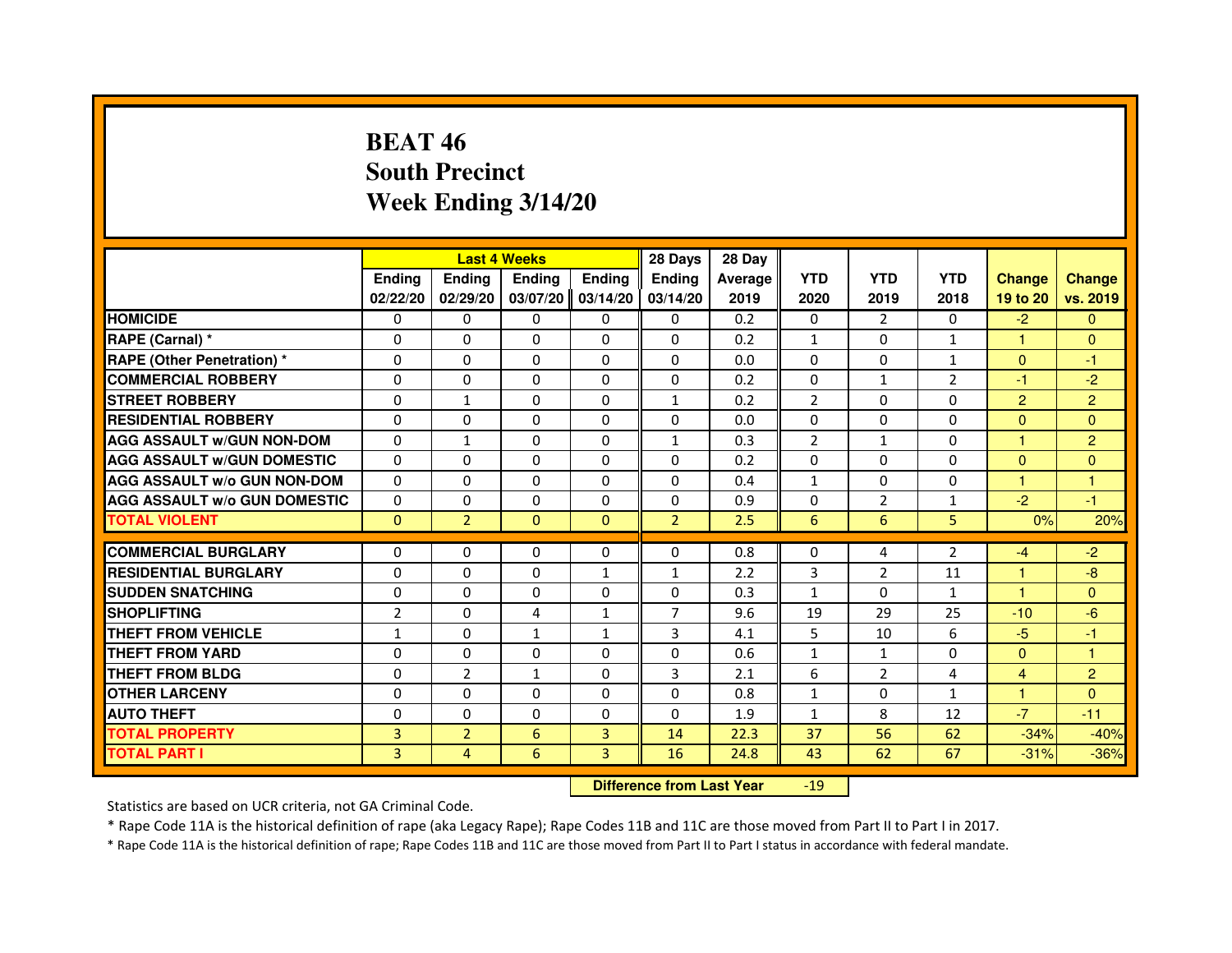# **BEAT 47 South PrecinctWeek Ending 3/14/20**

|                                     |               |                                  | <b>Last 4 Weeks</b> |               | 28 Days        | 28 Day  |                |                |                |                |                |
|-------------------------------------|---------------|----------------------------------|---------------------|---------------|----------------|---------|----------------|----------------|----------------|----------------|----------------|
|                                     | <b>Ending</b> | Ending                           | <b>Ending</b>       | <b>Ending</b> | Ending         | Average | <b>YTD</b>     | <b>YTD</b>     | <b>YTD</b>     | <b>Change</b>  | <b>Change</b>  |
|                                     | 02/22/20      | 02/29/20                         | 03/07/20            | 03/14/20      | 03/14/20       | 2019    | 2020           | 2019           | 2018           | 19 to 20       | vs. 2018       |
| <b>HOMICIDE</b>                     | 0             | $\Omega$                         | 0                   | 0             | $\mathbf{0}$   | 0.0     | $\mathbf{0}$   | $\Omega$       | $\Omega$       | $\mathbf{0}$   | $\mathbf{0}$   |
| RAPE (Carnal) *                     | 0             | 0                                | 0                   | 0             | 0              | 0.0     | 0              | 0              | 0              | $\Omega$       | $\mathbf{0}$   |
| RAPE (Other Penetration) *          | $\Omega$      | 0                                | $\Omega$            | $\Omega$      | $\Omega$       | 0.0     | $\Omega$       | $\Omega$       | $\Omega$       | $\Omega$       | $\overline{0}$ |
| <b>COMMERCIAL ROBBERY</b>           | 0             | $\Omega$                         | $\Omega$            | $\Omega$      | $\Omega$       | 0.0     | $\Omega$       | $\Omega$       | $\Omega$       | $\Omega$       | $\mathbf{0}$   |
| <b>STREET ROBBERY</b>               | $\Omega$      | $\Omega$                         | $\Omega$            | $\Omega$      | $\Omega$       | 0.1     | $\Omega$       | $\Omega$       | $\Omega$       | $\Omega$       | $\mathbf{0}$   |
| <b>RESIDENTIAL ROBBERY</b>          | 0             | $\mathbf{1}$                     | 0                   | 0             | $\mathbf{1}$   | 0.0     | $\mathbf{1}$   | 0              | 0              | $\mathbf{1}$   | $\mathbf{1}$   |
| <b>AGG ASSAULT w/GUN NON-GUN</b>    | $\Omega$      | $\Omega$                         | $\Omega$            | $\Omega$      | $\Omega$       | 0.2     | $\Omega$       | $\Omega$       | 0              | $\Omega$       | $\Omega$       |
| <b>AGG ASSAULT W/GUN DOMESTIC</b>   | $\Omega$      | $\Omega$                         | $\Omega$            | $\Omega$      | $\Omega$       | 0.1     | $\Omega$       | $\Omega$       | $\Omega$       | $\Omega$       | $\Omega$       |
| <b>AGG ASSAULT W/o GUN NON-DOM</b>  | $\Omega$      | $\Omega$                         | $\Omega$            | $\Omega$      | $\Omega$       | 0.3     | $\Omega$       | $\Omega$       | $\Omega$       | $\Omega$       | $\mathbf{0}$   |
| <b>AGG ASSAULT w/o GUN DOMESTIC</b> | $\Omega$      | $\Omega$                         | $\Omega$            | $\Omega$      | $\Omega$       | 0.4     | $\Omega$       | $\mathbf{1}$   | $\Omega$       | -1             | $\Omega$       |
| <b>TOTAL VIOLENT</b>                | $\mathbf{0}$  | $\mathbf{1}$                     | $\mathbf{0}$        | $\mathbf{0}$  | $\mathbf{1}$   | 1.1     | $\mathbf{1}$   | $\mathbf{1}$   | $\mathbf{0}$   | 0%             | #DIV/0!        |
| <b>COMMERCIAL BURGLARY</b>          | 0             | 0                                | 0                   | 0             | 0              | 0.1     | 0              | 0              | 0              | $\mathbf{0}$   | $\mathbf{0}$   |
| <b>RESIDENTIAL BURGLARY</b>         | 0             | $\Omega$                         | $\Omega$            | $\Omega$      | 0              | 0.3     | $\mathbf{1}$   | $\mathbf{1}$   | 5              | $\mathbf{0}$   | $-4$           |
| <b>SUDDEN SNATCHING</b>             | $\Omega$      | $\Omega$                         | $\Omega$            | $\Omega$      | $\Omega$       | 0.0     | $\Omega$       | $\Omega$       | 0              | $\Omega$       | $\overline{0}$ |
| <b>SHOPLIFTING</b>                  | 0             | $\Omega$                         | $\Omega$            | $\Omega$      | $\Omega$       | 0.1     | $\Omega$       | 0              | $\mathbf{1}$   | $\Omega$       | -1             |
| <b>THEFT FROM VEHICLE</b>           | 1             | 0                                | $\Omega$            | $\Omega$      | $\mathbf{1}$   | 1.3     | 2              | 3              | 6              | -1             | $-4$           |
| <b>THEFT FROM YARD</b>              | $\mathbf 0$   | $\Omega$                         | $\Omega$            | $\Omega$      | $\Omega$       | 0.7     | $\overline{2}$ | $\mathbf{1}$   | $\overline{2}$ | $\mathbf{1}$   | $\overline{0}$ |
| <b>THEFT FROM BLDG</b>              | $\Omega$      | $\Omega$                         | $\Omega$            | $\Omega$      | $\Omega$       | 0.5     | $\mathbf{1}$   | $\Omega$       | $\overline{2}$ | $\mathbf{1}$   | $-1$           |
| <b>OTHER LARCENY</b>                | 0             | $\Omega$                         | $\Omega$            | $\Omega$      | $\Omega$       | 0.8     | $\Omega$       | $\overline{2}$ | $\Omega$       | $-2$           | $\overline{0}$ |
| <b>AUTO THEFT</b>                   | $\Omega$      | $\mathbf{1}$                     | $\Omega$            | $\mathbf{1}$  | $\overline{2}$ | 0.5     | $\overline{2}$ | $\Omega$       | $\mathbf{1}$   | $\overline{2}$ | $\mathbf{1}$   |
| <b>TOTAL PROPERTY</b>               | $\mathbf{1}$  | $\mathbf{1}$                     | $\Omega$            | $\mathbf{1}$  | $\overline{3}$ | 4.2     | 8              | $\overline{7}$ | 17             | 14%            | $-53%$         |
| <b>TOTAL PART I</b>                 | $\mathbf{1}$  | $\overline{2}$                   | $\mathbf{0}$        | $\mathbf{1}$  | $\overline{4}$ | 5.3     | 9              | 8              | 17             | 13%            | $-47%$         |
|                                     |               | <b>Difference from Last Year</b> |                     | $\mathbf{1}$  |                |         |                |                |                |                |                |

 **Difference from Last Year**

Statistics are based on UCR criteria, not GA Criminal Code.

\* Rape Code 11A is the historical definition of rape (aka Legacy Rape); Rape Codes 11B and 11C are those moved from Part II to Part I in 2017.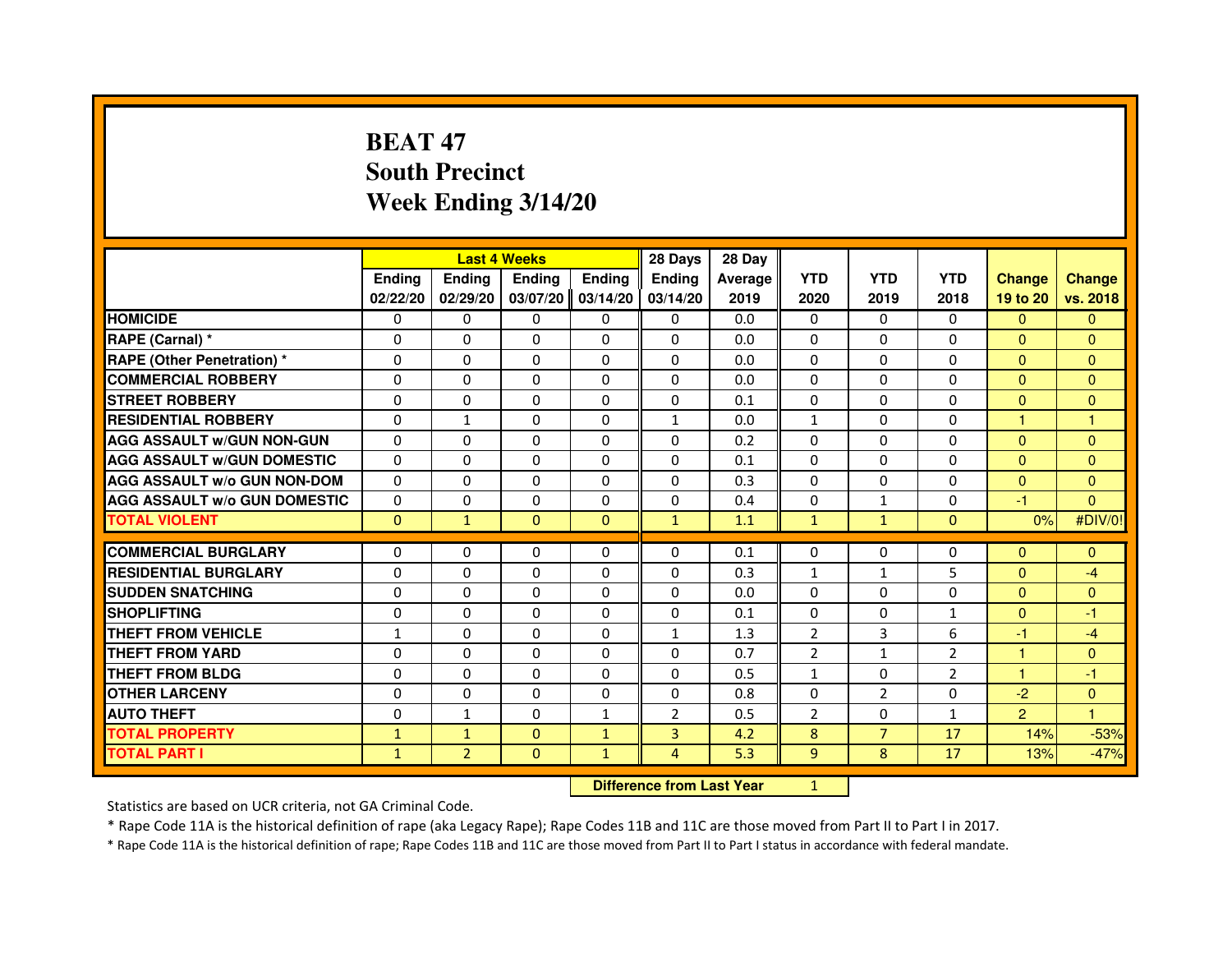#### **BEAT 51 East PrecinctWeek Ending 3/14/20**

|                                     |                |                | <b>Last 4 Weeks</b> |              | 28 Days                          | 28 Day  |                |                |                |                      |                |
|-------------------------------------|----------------|----------------|---------------------|--------------|----------------------------------|---------|----------------|----------------|----------------|----------------------|----------------|
|                                     | Ending         | Ending         | Ending              | Ending       | Ending                           | Average | <b>YTD</b>     | <b>YTD</b>     | <b>YTD</b>     | <b>Change</b>        | <b>Change</b>  |
|                                     | 02/22/20       | 02/29/20       | 03/07/20            | 03/14/20     | 03/14/20                         | 2019    | 2020           | 2019           | 2018           | 19 to 20             | vs. 2018       |
| <b>HOMICIDE</b>                     | 0              | $\Omega$       | 0                   | $\mathbf{0}$ | $\Omega$                         | 0.2     | $\Omega$       | 1              | $\Omega$       | $-1$                 | $\mathbf{0}$   |
| RAPE (Carnal) *                     | 0              | $\Omega$       | $\Omega$            | $\Omega$     | 0                                | 0.2     | 0              | $\Omega$       | $\mathbf{1}$   | $\overline{0}$       | $-1$           |
| <b>RAPE (Other Penetration) *</b>   | 0              | 0              | $\Omega$            | $\Omega$     | $\Omega$                         | 0.1     | $\Omega$       | $\Omega$       | $\mathbf{1}$   | $\Omega$             | -1             |
| <b>COMMERCIAL ROBBERY</b>           | $\Omega$       | $\Omega$       | $\Omega$            | $\Omega$     | $\Omega$                         | 0.1     | $\Omega$       | $\Omega$       | 0              | $\Omega$             | $\overline{0}$ |
| <b>STREET ROBBERY</b>               | $\Omega$       | $\Omega$       | $\Omega$            | $\Omega$     | $\Omega$                         | 1.2     | $\mathbf{1}$   | $\Omega$       | $\mathbf{1}$   | $\mathbf{1}$         | $\Omega$       |
| <b>RESIDENTIAL ROBBERY</b>          | 0              | 0              | 0                   | $\Omega$     | 0                                | 0.2     | 0              | 0              | 0              | $\Omega$             | $\mathbf{0}$   |
| <b>AGG ASSAULT W/GUN NON-DOM</b>    | $\Omega$       | $\Omega$       | $\Omega$            | $\Omega$     | $\Omega$                         | 1.7     | $\overline{2}$ | 4              | 3              | $-2$                 | $-1$           |
| <b>AGG ASSAULT W/GUN DOMESTIC</b>   | $\Omega$       | $\Omega$       | $\Omega$            | $\Omega$     | $\Omega$                         | 0.5     | $\Omega$       | $\Omega$       | $\Omega$       | $\Omega$             | $\Omega$       |
| <b>AGG ASSAULT W/o GUN NON-DOM</b>  | $\Omega$       | $\Omega$       | $\Omega$            | $\Omega$     | $\Omega$                         | 1.5     | $\overline{2}$ | 3              | $\mathbf{1}$   | $-1$                 | $\mathbf{1}$   |
| <b>AGG ASSAULT W/o GUN DOMESTIC</b> | $\Omega$       | $\Omega$       | $\Omega$            | $\Omega$     | $\Omega$                         | 0.8     | 3              | $\overline{2}$ | $\mathbf{1}$   | $\blacktriangleleft$ | $\overline{2}$ |
| <b>TOTAL VIOLENT</b>                | $\mathbf{0}$   | $\mathbf{0}$   | $\mathbf{0}$        | $\mathbf{0}$ | $\mathbf{0}$                     | 6.4     | 8              | 10             | 8              | $-20%$               | 0%             |
| <b>COMMERCIAL BURGLARY</b>          | 0              | 0              | 0                   | $\Omega$     | $\Omega$                         | 0.2     | 2              | $\mathbf{1}$   | 2              | $\mathbf{1}$         | $\mathbf{0}$   |
| <b>RESIDENTIAL BURGLARY</b>         | $\Omega$       | $\Omega$       | $\Omega$            | $\mathbf{1}$ | $\mathbf{1}$                     | 2.8     | 6              | 10             | 5              | $-4$                 | $\overline{1}$ |
| <b>SUDDEN SNATCHING</b>             | $\Omega$       | $\Omega$       | $\Omega$            | $\Omega$     | $\Omega$                         | 0.0     | $\Omega$       | $\Omega$       | $\overline{2}$ | $\Omega$             | $-2$           |
| <b>SHOPLIFTING</b>                  | 0              | 0              | 0                   | 0            | 0                                | 2.0     | 5              | 4              | 4              | $\blacktriangleleft$ | $\overline{1}$ |
| <b>THEFT FROM VEHICLE</b>           | $\Omega$       | $\overline{2}$ | $\mathbf{1}$        | $\Omega$     | $\overline{3}$                   | 2.2     | 9              | 6              | 10             | 3                    | $-1$           |
| <b>THEFT FROM YARD</b>              | $\Omega$       | $\Omega$       | $\Omega$            | $\Omega$     | 0                                | 1.2     | 6              | $\overline{2}$ | 3              | $\overline{4}$       | 3              |
| <b>THEFT FROM BLDG</b>              | 3              | $\Omega$       | $\Omega$            | $\Omega$     | $\overline{3}$                   | 1.3     | 8              | $\overline{2}$ | 6              | 6                    | $\overline{2}$ |
| <b>OTHER LARCENY</b>                | $\Omega$       | $\Omega$       | $\Omega$            | $\Omega$     | $\Omega$                         | 1.4     | $\overline{2}$ | 4              | 4              | $-2$                 | $-2$           |
| <b>AUTO THEFT</b>                   | $\Omega$       | $\mathbf{1}$   | $\Omega$            | $\Omega$     | $\mathbf{1}$                     | 2.3     | 3              | 6              | 6              | $-3$                 | $-3$           |
| <b>TOTAL PROPERTY</b>               | $\overline{3}$ | $\overline{3}$ | $\mathbf{1}$        | $\mathbf{1}$ | 8                                | 13.3    | 41             | 35             | 42             | 17%                  | $-2%$          |
| <b>TOTAL PART I</b>                 | 3              | 3              | $\mathbf{1}$        | $\mathbf{1}$ | 8                                | 19.8    | 49             | 45             | 50             | 9%                   | $-2%$          |
|                                     |                |                |                     |              | <b>Difference from Last Year</b> |         | 4              |                |                |                      |                |

Statistics are based on UCR criteria, not GA Criminal Code.

\* Rape Code 11A is the historical definition of rape (aka Legacy Rape); Rape Codes 11B and 11C are those moved from Part II to Part I in 2017.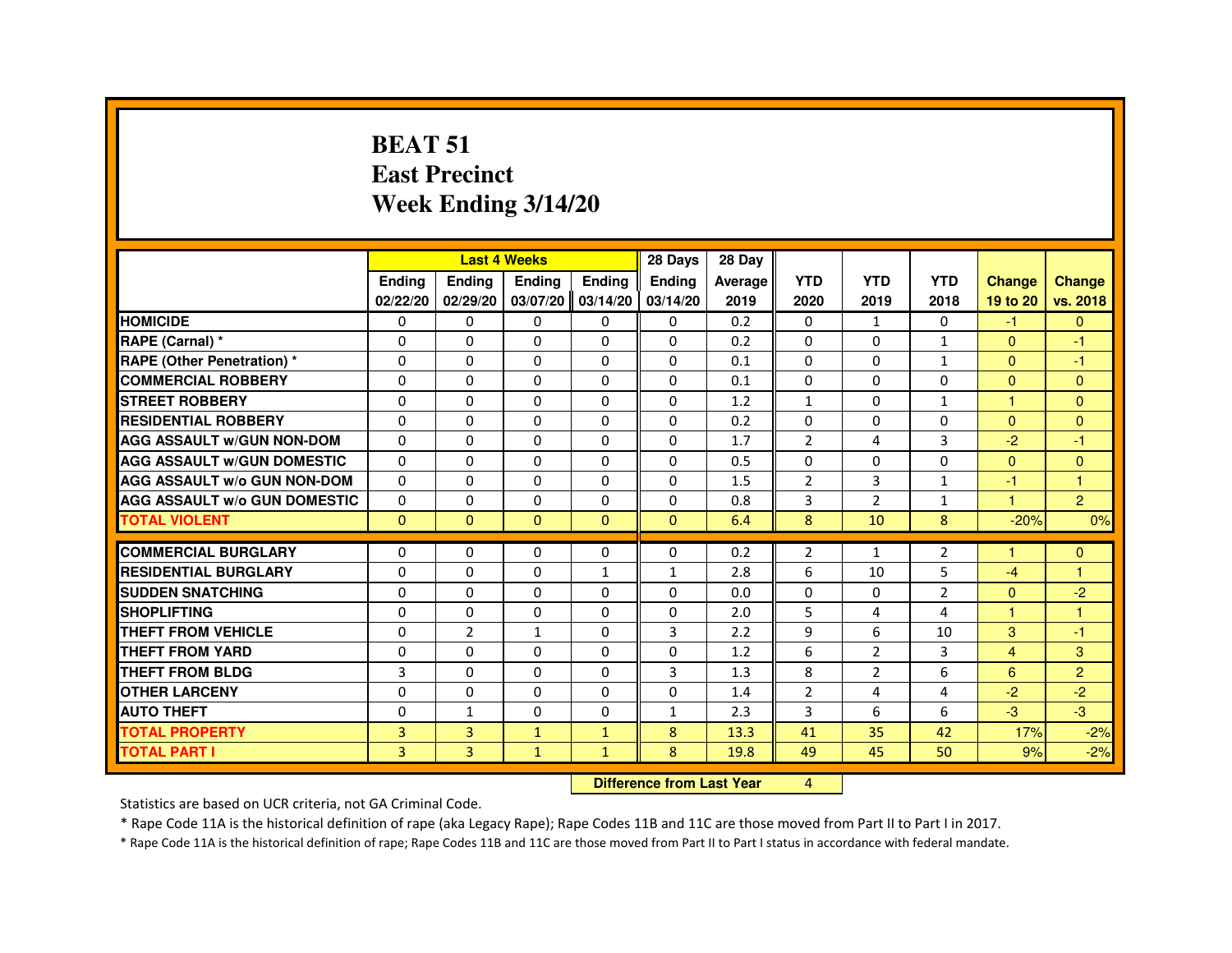# **BEAT 52 East PrecinctWeek Ending 3/14/20**

|                                     |               | <b>Last 4 Weeks</b> |                |                     | 28 Days        | 28 Day  |                |                |                |                |                |
|-------------------------------------|---------------|---------------------|----------------|---------------------|----------------|---------|----------------|----------------|----------------|----------------|----------------|
|                                     | <b>Endina</b> | Ending              | <b>Endina</b>  | <b>Endina</b>       | <b>Endina</b>  | Average | <b>YTD</b>     | <b>YTD</b>     | <b>YTD</b>     | <b>Change</b>  | <b>Change</b>  |
|                                     | 02/22/20      | 02/29/20            |                | $03/07/20$ 03/14/20 | 03/14/20       | 2019    | 2020           | 2019           | 2018           | 19 to 20       | vs. 2018       |
| <b>HOMICIDE</b>                     | 0             | 0                   | 0              | 0                   | 0              | 0.1     | $\mathbf{0}$   | $\Omega$       | $\Omega$       | $\mathbf{0}$   | $\Omega$       |
| RAPE (Carnal) *                     | $\Omega$      | $\Omega$            | $\Omega$       | $\Omega$            | $\Omega$       | 0.3     | $\Omega$       | $\Omega$       | $\Omega$       | $\Omega$       | $\Omega$       |
| <b>RAPE (Other Penetration) *</b>   | 0             | $\Omega$            | $\Omega$       | $\Omega$            | $\Omega$       | 0.0     | $\Omega$       | $\Omega$       | $\Omega$       | $\Omega$       | $\Omega$       |
| <b>COMMERCIAL ROBBERY</b>           | 0             | 0                   | $\Omega$       | 0                   | $\Omega$       | 0.2     | $\Omega$       | $\Omega$       | 1              | $\Omega$       | $-1$           |
| <b>STREET ROBBERY</b>               | 0             | $\Omega$            | 0              | $\Omega$            | 0              | 0.9     | $\Omega$       | $\mathbf{1}$   | $\Omega$       | $-1$           | $\Omega$       |
| <b>RESIDENTIAL ROBBERY</b>          | 0             | $\Omega$            | 0              | $\Omega$            | 0              | 0.2     | 0              | 2              | $\Omega$       | $-2$           | $\Omega$       |
| <b>AGG ASSAULT W/GUN NON-DOM</b>    | $\Omega$      | $\mathbf 0$         | $\Omega$       | $\Omega$            | $\Omega$       | 1.1     | $\mathbf{1}$   | $\overline{2}$ | 3              | $-1$           | $-2$           |
| <b>AGG ASSAULT W/GUN DOMESTIC</b>   | $\Omega$      | $\mathbf{1}$        | 0              | 0                   | $\mathbf{1}$   | 0.2     | $\mathbf{1}$   | 0              | $\mathbf{1}$   | $\mathbf{1}$   | $\Omega$       |
| <b>AGG ASSAULT W/o GUN NON-DOM</b>  | $\Omega$      | 0                   | $\overline{2}$ | 0                   | $\overline{2}$ | 0.8     | 3              | $\mathbf{1}$   | $\overline{2}$ | $\overline{2}$ | 1              |
| <b>AGG ASSAULT W/o GUN DOMESTIC</b> | $\Omega$      | $\mathbf{1}$        | $\overline{2}$ | $\Omega$            | 3              | 0.8     | 6              | 3              | $\overline{2}$ | 3              | $\overline{4}$ |
| <b>TOTAL VIOLENT</b>                | $\Omega$      | $\overline{2}$      | 4              | $\mathbf{0}$        | 6              | 4.6     | 11             | 9              | 9              | 22%            | 22%            |
|                                     |               |                     |                |                     |                |         |                |                |                |                |                |
| <b>COMMERCIAL BURGLARY</b>          | 0             | 0                   | 1              | 0                   | $\mathbf{1}$   | 0.1     | $\mathbf{1}$   | $\Omega$       | 1              | 1              | $\Omega$       |
| <b>RESIDENTIAL BURGLARY</b>         | 1             | 0                   | 0              | $\Omega$            | 1              | 4.4     | 5              | 10             | 11             | $-5$           | $-6$           |
| <b>SUDDEN SNATCHING</b>             | $\mathbf{1}$  | 0                   | $\Omega$       | $\Omega$            | $\mathbf{1}$   | 0.2     | $\overline{2}$ | $\Omega$       | $\Omega$       | $\overline{2}$ | $\overline{2}$ |
| <b>SHOPLIFTING</b>                  | 0             | 0                   | $\Omega$       | $\Omega$            | 0              | 0.5     | 3              | $\Omega$       | $\Omega$       | 3              | 3              |
| <b>THEFT FROM VEHICLE</b>           | 0             | 3                   | $\overline{2}$ | 4                   | 9              | 4.9     | 18             | 13             | $\overline{7}$ | 5              | 11             |
| <b>THEFT FROM YARD</b>              | 0             | 0                   | $\mathbf{1}$   | $\mathbf{1}$        | $\overline{2}$ | 2.5     | $\overline{4}$ | $\overline{2}$ | 3              | $\overline{2}$ | $\mathbf{1}$   |
| <b>THEFT FROM BLDG</b>              | 1             | 1                   | $\overline{2}$ | 1                   | 5              | 2.8     | 10             | 8              | 3              | 2              | $\overline{7}$ |
| <b>OTHER LARCENY</b>                | 0             | 0                   | 0              | 0                   | $\Omega$       | 0.8     | $\mathbf{1}$   | $\Omega$       | $\overline{a}$ | 1              | -3             |
| <b>AUTO THEFT</b>                   | $\mathbf 0$   | 0                   | $\mathbf{1}$   | $\Omega$            | $\mathbf{1}$   | 2.0     | 3              | 5              | 8              | $-2$           | $-5$           |
| <b>TOTAL PROPERTY</b>               | 3             | 4                   | $\overline{7}$ | 6                   | 20             | 18.3    | 47             | 38             | 37             | 24%            | 27%            |
| <b>TOTAL PART I</b>                 | 3             | 6                   | 11             | 6                   | 26             | 22.9    | 58             | 47             | 46             | 23%            | 26%            |

#### **Difference from Last Year**

<sup>11</sup>

Statistics are based on UCR criteria, not GA Criminal Code.

\* Rape Code 11A is the historical definition of rape (aka Legacy Rape); Rape Codes 11B and 11C are those moved from Part II to Part I in 2017.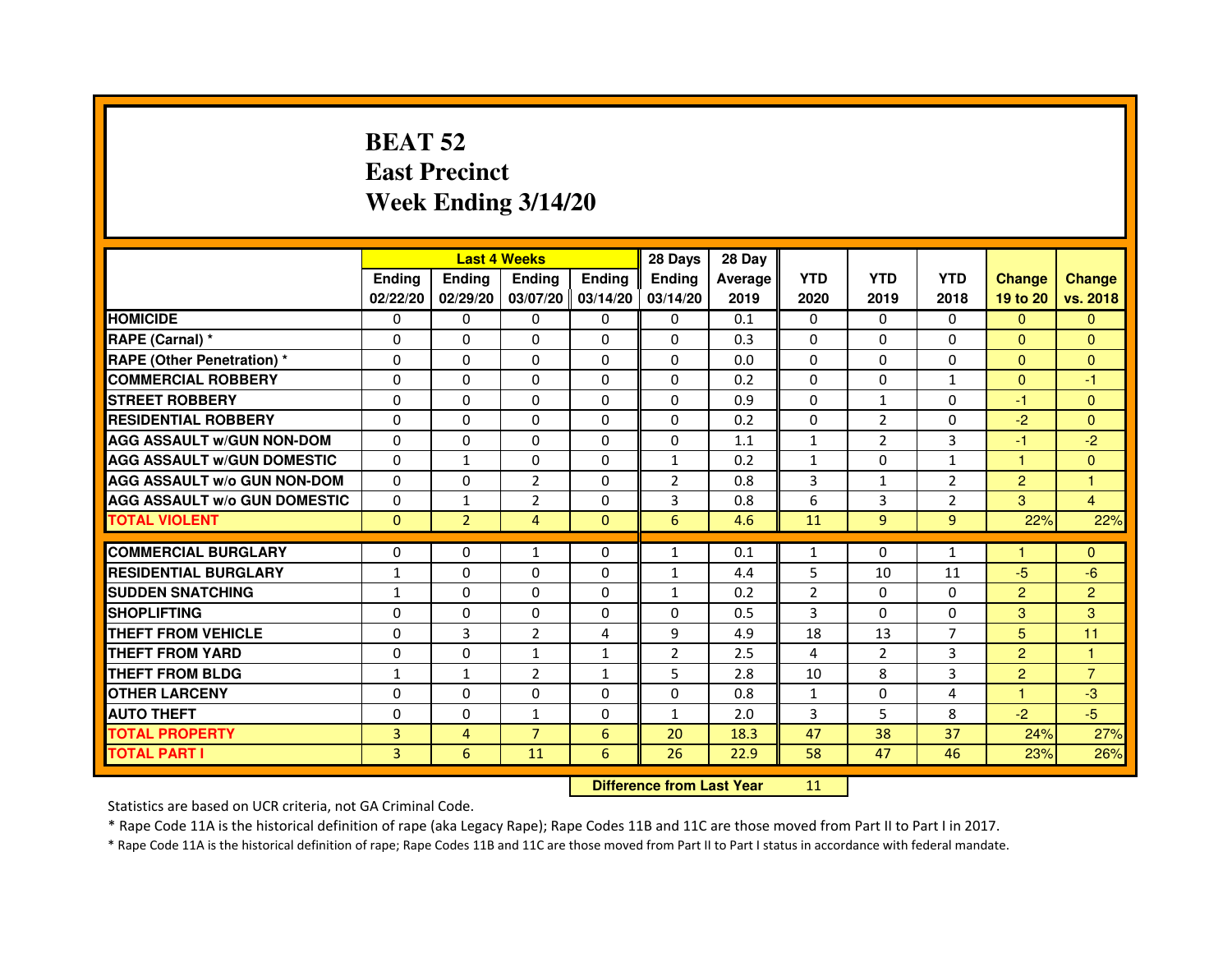# **BEAT 53 East PrecinctWeek Ending 3/14/20**

|                                     |                |                | <b>Last 4 Weeks</b> |                | 28 Days        | 28 Day  |                |                |                |                      |                |
|-------------------------------------|----------------|----------------|---------------------|----------------|----------------|---------|----------------|----------------|----------------|----------------------|----------------|
|                                     | <b>Endina</b>  | <b>Endina</b>  | <b>Endina</b>       | Ending         | <b>Endina</b>  | Average | <b>YTD</b>     | <b>YTD</b>     | <b>YTD</b>     | <b>Change</b>        | <b>Change</b>  |
|                                     | 02/22/20       | 02/29/20       | 03/07/20            | 03/14/20       | 03/14/20       | 2019    | 2020           | 2019           | 2018           | 19 to 20             | vs. 2018       |
| <b>HOMICIDE</b>                     | 0              | 0              | 0                   | 0              | 0              | 0.0     | 0              | 0              | 0              | $\Omega$             | $\mathbf{0}$   |
| RAPE (Carnal) *                     | $\Omega$       | $\Omega$       | $\Omega$            | $\Omega$       | $\Omega$       | 0.0     | $\Omega$       | $\Omega$       | $\Omega$       | $\Omega$             | $\Omega$       |
| <b>RAPE (Other Penetration) *</b>   | $\mathbf{1}$   | $\Omega$       | $\Omega$            | $\Omega$       | $\mathbf{1}$   | 0.1     | $\mathbf{1}$   | $\Omega$       | $\Omega$       | $\mathbf{1}$         | 1              |
| <b>COMMERCIAL ROBBERY</b>           | 0              | 0              | 0                   | 0              | $\mathbf{0}$   | 0.0     | 0              | 0              | 0              | $\Omega$             | $\Omega$       |
| <b>STREET ROBBERY</b>               | $\Omega$       | $\mathbf{1}$   | 0                   | $\Omega$       | 1              | 0.8     | $\overline{2}$ | $\mathbf{1}$   | $\mathbf{1}$   | $\mathbf{1}$         | 1              |
| <b>RESIDENTIAL ROBBERY</b>          | $\Omega$       | $\Omega$       | $\Omega$            | $\Omega$       | $\Omega$       | 0.0     | $\mathbf{1}$   | $\Omega$       | $\Omega$       | $\mathbf{1}$         | $\overline{1}$ |
| <b>AGG ASSAULT w/GUN NON-DOM</b>    | $\Omega$       | $\Omega$       | $\Omega$            | $\Omega$       | $\Omega$       | 1.3     | $\overline{2}$ | $\overline{2}$ | $\mathbf{1}$   | $\Omega$             | 1              |
| <b>AGG ASSAULT W/GUN DOMESTIC</b>   | $\Omega$       | $\Omega$       | $\Omega$            | $\Omega$       | $\Omega$       | 0.2     | $\mathbf{1}$   | $\mathbf{1}$   | $\Omega$       | $\Omega$             | 1              |
| <b>AGG ASSAULT W/o GUN NON-DOM</b>  | 0              | $\overline{2}$ | $\Omega$            | 0              | $\overline{2}$ | 0.6     | 4              | 1              | $\overline{2}$ | 3                    | $\overline{2}$ |
| <b>AGG ASSAULT W/o GUN DOMESTIC</b> | $\Omega$       | 0              | 0                   | $\Omega$       | 0              | 1.7     | $\mathbf{1}$   | 3              | $\overline{2}$ | $-2$                 | $-1$           |
| <b>TOTAL VIOLENT</b>                | $\mathbf{1}$   | 3              | $\Omega$            | $\mathbf{0}$   | $\overline{4}$ | 4.7     | 12             | 8              | 6              | 50%                  | 100%           |
|                                     |                |                |                     |                |                |         |                |                |                |                      |                |
| <b>COMMERCIAL BURGLARY</b>          | 0              | 0              | 0                   | $\mathbf{0}$   | $\mathbf{0}$   | 0.2     | $\mathbf{1}$   | 0              | $\mathbf{1}$   | $\blacktriangleleft$ | $\mathbf{0}$   |
| <b>RESIDENTIAL BURGLARY</b>         | 0              | 1              | 0                   | 0              | 1              | 3.8     | 5              | 12             | 12             | $-7$                 | $-7$           |
| <b>SUDDEN SNATCHING</b>             | $\mathbf 0$    | $\Omega$       | 0                   | $\Omega$       | 0              | 0.2     | 0              | $\Omega$       | $\mathbf{1}$   | $\Omega$             | $-1$           |
| <b>SHOPLIFTING</b>                  | $\Omega$       | $\Omega$       | 0                   | $\Omega$       | $\Omega$       | 0.3     | $\Omega$       | $\Omega$       | $\overline{2}$ | $\Omega$             | $-2$           |
| <b>THEFT FROM VEHICLE</b>           | $\overline{3}$ | 3              | $\mathbf{1}$        | $\mathbf{1}$   | 8              | 3.7     | 12             | 12             | 12             | $\Omega$             | $\Omega$       |
| <b>THEFT FROM YARD</b>              | $\Omega$       | $\mathbf{1}$   | $\Omega$            | $\Omega$       | $\mathbf{1}$   | 1.4     | 3              | $\overline{2}$ | $\overline{7}$ | $\mathbf{1}$         | $-4$           |
| <b>THEFT FROM BLDG</b>              | $\Omega$       | $\overline{2}$ | 0                   | 1              | 3              | 2.7     | 3              | 8              | $\overline{7}$ | $-5$                 | $-4$           |
| <b>OTHER LARCENY</b>                | 0              | 0              | 0                   | 0              | 0              | 1.1     | 2              | 4              | $\overline{2}$ | $-2$                 | $\Omega$       |
| <b>AUTO THEFT</b>                   | $\Omega$       | $\Omega$       | $\Omega$            | $\Omega$       | $\Omega$       | 1.3     | $\overline{2}$ | 6              | $\overline{7}$ | $-4$                 | $-5$           |
| <b>TOTAL PROPERTY</b>               | 3              | $\overline{7}$ | $\mathbf{1}$        | $\overline{2}$ | 13             | 14.6    | 28             | 44             | 51             | $-36%$               | $-45%$         |
| <b>TOTAL PART I</b>                 | $\overline{4}$ | 10             | $\mathbf{1}$        | $\overline{2}$ | 17             | 19.3    | 40             | 52             | 57             | $-23%$               | $-30%$         |

 **Difference from Last Year**-12

Statistics are based on UCR criteria, not GA Criminal Code.

\* Rape Code 11A is the historical definition of rape (aka Legacy Rape); Rape Codes 11B and 11C are those moved from Part II to Part I in 2017.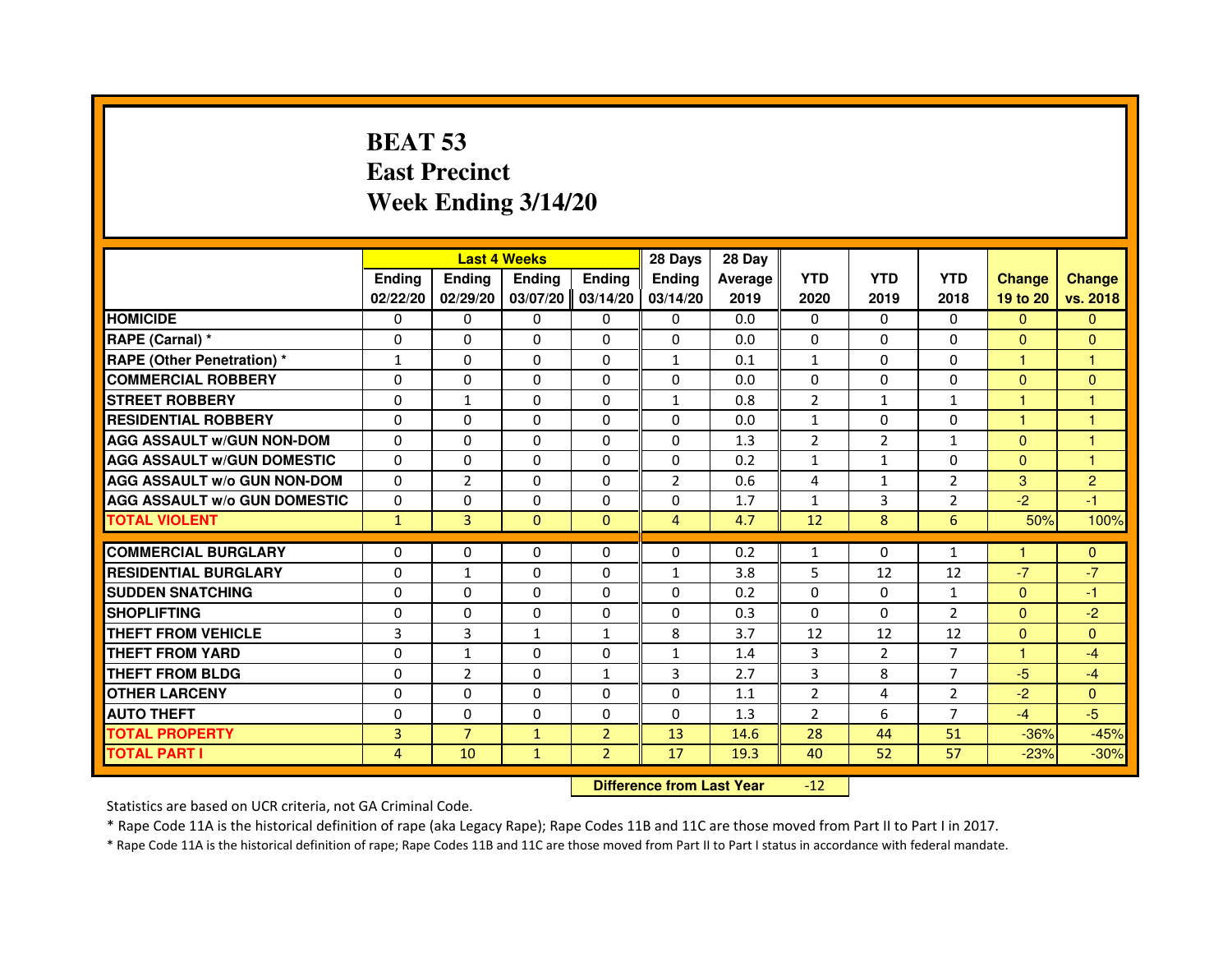# **BEAT 54 East PrecinctWeek Ending 3/14/20**

|                                     |                | <b>Last 4 Weeks</b> |                |                     | 28 Days        | 28 Day  |                |                |                |                |                |
|-------------------------------------|----------------|---------------------|----------------|---------------------|----------------|---------|----------------|----------------|----------------|----------------|----------------|
|                                     | <b>Endina</b>  | Ending              | <b>Endina</b>  | <b>Endina</b>       | <b>Endina</b>  | Average | <b>YTD</b>     | <b>YTD</b>     | <b>YTD</b>     | <b>Change</b>  | <b>Change</b>  |
|                                     | 02/22/20       | 02/29/20            |                | $03/07/20$ 03/14/20 | 03/14/20       | 2019    | 2020           | 2019           | 2018           | 19 to 20       | vs. 2018       |
| <b>HOMICIDE</b>                     | 0              | 0                   | 0              | 0                   | 0              | 0.0     | $\mathbf{0}$   | 0              | 2              | $\mathbf{0}$   | $-2$           |
| RAPE (Carnal) *                     | $\Omega$       | $\Omega$            | $\Omega$       | $\Omega$            | $\Omega$       | 0.2     | $\Omega$       | $\mathbf{1}$   | $\Omega$       | $-1$           | $\Omega$       |
| <b>RAPE (Other Penetration) *</b>   | 0              | $\Omega$            | $\Omega$       | $\Omega$            | $\Omega$       | 0.0     | $\Omega$       | $\Omega$       | $\Omega$       | $\Omega$       | $\Omega$       |
| <b>COMMERCIAL ROBBERY</b>           | 0              | 0                   | 0              | 0                   | $\Omega$       | 0.3     | 3              | $\mathbf{1}$   | 1              | $\overline{2}$ | $\overline{2}$ |
| <b>STREET ROBBERY</b>               | 0              | $\Omega$            | 0              | $\Omega$            | 0              | 0.7     | $\mathbf{1}$   | 3              | $\Omega$       | $-2$           | 1              |
| <b>RESIDENTIAL ROBBERY</b>          | 0              | $\Omega$            | 0              | $\Omega$            | 0              | 0.2     | 0              | $\Omega$       | $\Omega$       | $\mathbf{0}$   | $\Omega$       |
| <b>AGG ASSAULT W/GUN NON-DOM</b>    | $\Omega$       | 0                   | $\Omega$       | $\Omega$            | $\Omega$       | 1.7     | $\mathbf{1}$   | $\overline{7}$ | $\overline{4}$ | $-6$           | -3             |
| <b>AGG ASSAULT W/GUN DOMESTIC</b>   | $\Omega$       | $\Omega$            | 0              | 0                   | $\Omega$       | 0.2     | 0              | 0              | $\mathbf{1}$   | $\Omega$       | $-1$           |
| <b>AGG ASSAULT W/o GUN NON-DOM</b>  | $\Omega$       | 0                   | $\Omega$       | 0                   | $\Omega$       | 0.8     | $\mathbf{1}$   | $\overline{2}$ | $\Omega$       | $-1$           | 1              |
| <b>AGG ASSAULT W/o GUN DOMESTIC</b> | $\Omega$       | $\mathbf{1}$        | 0              | $\Omega$            | $\mathbf{1}$   | 0.2     | $\overline{2}$ | $\mathbf{1}$   | 1              | 1.             | 1              |
| <b>TOTAL VIOLENT</b>                | $\Omega$       | $\mathbf{1}$        | $\Omega$       | $\mathbf{0}$        | $\mathbf{1}$   | 4.2     | 8              | 15             | 9              | $-47%$         | $-11%$         |
|                                     |                |                     |                |                     |                |         |                |                |                |                |                |
| <b>COMMERCIAL BURGLARY</b>          | 0              | 0                   | $\Omega$       | 0                   | $\Omega$       | 0.5     | $\Omega$       | $\mathbf{1}$   | $\Omega$       | $-1$           | $\mathbf{0}$   |
| <b>RESIDENTIAL BURGLARY</b>         | 1              | 0                   | $\overline{2}$ | $\mathbf{0}$        | 3              | 2.9     | $\overline{7}$ | $\overline{7}$ | 14             | $\mathbf{0}$   | $-7$           |
| <b>SUDDEN SNATCHING</b>             | 0              | 0                   | $\Omega$       | $\Omega$            | $\Omega$       | 0.3     | $\Omega$       | $\overline{2}$ | $\Omega$       | $-2$           | $\Omega$       |
| <b>SHOPLIFTING</b>                  | $\mathbf 0$    | 0                   | 1              | $\Omega$            | $\mathbf{1}$   | 3.1     | 11             | 7              | 17             | $\overline{4}$ | $-6$           |
| <b>THEFT FROM VEHICLE</b>           | $\overline{2}$ | $\overline{2}$      | 3              | $\mathbf{1}$        | 8              | 6.4     | 18             | 32             | 10             | $-14$          | 8              |
| <b>THEFT FROM YARD</b>              | 0              | 0                   | $\Omega$       | $\mathbf{1}$        | $\mathbf{1}$   | 2.1     | $\overline{4}$ | $\overline{7}$ | 3              | $-3$           | $\mathbf{1}$   |
| <b>THEFT FROM BLDG</b>              | 0              | 1                   | 0              | 0                   | 1              | 2.2     | 8              | 3              | 6              | 5              | $\overline{2}$ |
| <b>OTHER LARCENY</b>                | 0              | $\mathbf{1}$        | 0              | $\mathbf{1}$        | $\overline{2}$ | 0.5     | 5              | $\overline{2}$ | 1              | 3              | 4              |
| <b>AUTO THEFT</b>                   | 1              | 0                   | $\mathbf 0$    | $\Omega$            | $\mathbf{1}$   | 2.4     | $\overline{2}$ | 8              | 8              | $-6$           | $-6$           |
| <b>TOTAL PROPERTY</b>               | 4              | 4                   | 6              | 3                   | 17             | 20.6    | 55             | 69             | 59             | $-20%$         | $-7%$          |
| <b>TOTAL PART I</b>                 | 4              | 5                   | 6              | 3                   | 18             | 24.8    | 63             | 84             | 68             | $-25%$         | $-7%$          |

 **Difference from Last Year**-21

Statistics are based on UCR criteria, not GA Criminal Code.

\* Rape Code 11A is the historical definition of rape (aka Legacy Rape); Rape Codes 11B and 11C are those moved from Part II to Part I in 2017.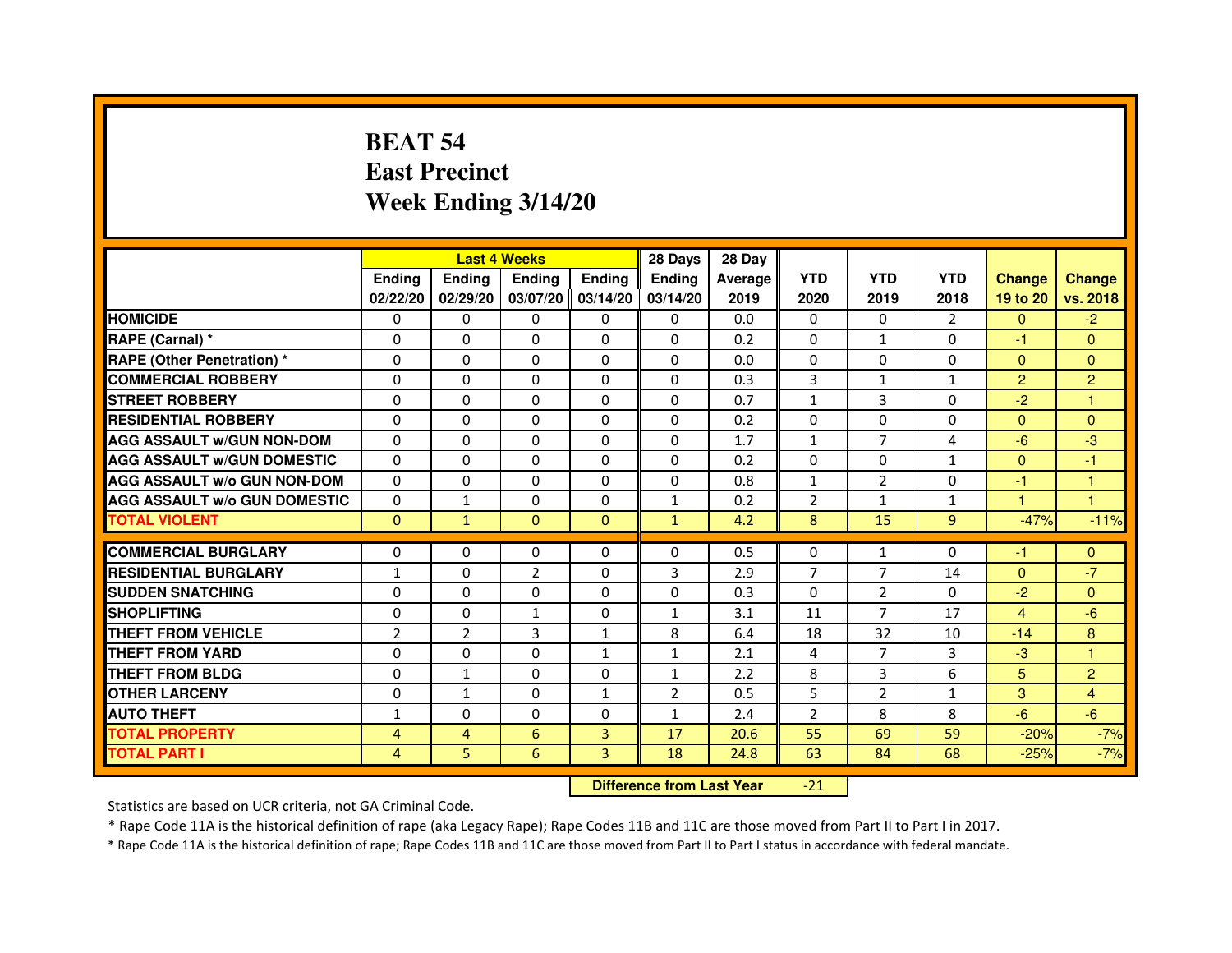# **BEAT 55 East PrecinctWeek Ending 3/14/20**

|                                     |                |                                  | <b>Last 4 Weeks</b> |                | 28 Days        | 28 Day  |                |                |                |                |                |
|-------------------------------------|----------------|----------------------------------|---------------------|----------------|----------------|---------|----------------|----------------|----------------|----------------|----------------|
|                                     | <b>Ending</b>  | <b>Ending</b>                    | Ending              | <b>Ending</b>  | <b>Ending</b>  | Average | <b>YTD</b>     | <b>YTD</b>     | <b>YTD</b>     | <b>Change</b>  | <b>Change</b>  |
|                                     | 02/22/20       | 02/29/20                         | 03/07/20            | 03/14/20       | 03/14/20       | 2019    | 2020           | 2019           | 2018           | 19 to 20       | vs. 2018       |
| <b>HOMICIDE</b>                     | 0              | $\Omega$                         | $\mathbf{0}$        | 0              | $\mathbf{0}$   | 0.0     | $\Omega$       | $\Omega$       | $\mathbf{1}$   | $\Omega$       | $-1$           |
| RAPE (Carnal) *                     | 0              | $\Omega$                         | $\Omega$            | $\Omega$       | $\Omega$       | 0.2     | $\Omega$       | $\overline{2}$ | $\Omega$       | $-2$           | $\mathbf{0}$   |
| <b>RAPE (Other Penetration) *</b>   | $\mathbf{0}$   | $\Omega$                         | $\Omega$            | $\Omega$       | $\Omega$       | 0.0     | $\Omega$       | $\Omega$       | $\Omega$       | $\Omega$       | $\overline{0}$ |
| <b>COMMERCIAL ROBBERY</b>           | $\mathbf{0}$   | $\Omega$                         | $\Omega$            | $\Omega$       | $\Omega$       | 0.1     | $\Omega$       | $\Omega$       | $\Omega$       | $\Omega$       | $\overline{0}$ |
| <b>STREET ROBBERY</b>               | $\Omega$       | $\Omega$                         | $\Omega$            | $\Omega$       | $\Omega$       | 0.3     | $\mathbf{1}$   | $\mathbf{1}$   | $\mathbf{1}$   | $\Omega$       | $\overline{0}$ |
| <b>RESIDENTIAL ROBBERY</b>          | $\Omega$       | $\Omega$                         | $\Omega$            | $\Omega$       | $\Omega$       | 0.1     | $\mathbf{0}$   | $\Omega$       | $\Omega$       | $\mathbf{0}$   | $\Omega$       |
| <b>AGG ASSAULT w/GUN NON- DOM</b>   | $\Omega$       | $\Omega$                         | $\Omega$            | $\Omega$       | $\Omega$       | 0.2     | $\Omega$       | $\Omega$       | $\overline{2}$ | $\Omega$       | $-2$           |
| <b>AGG ASSAULT W/GUN DOMESTIC</b>   | $\Omega$       | $\Omega$                         | $\Omega$            | $\Omega$       | $\Omega$       | 0.3     | $\Omega$       | $\Omega$       | $\Omega$       | $\Omega$       | $\overline{0}$ |
| <b>AGG ASSAULT w/o GUN NON-DOM</b>  | $\Omega$       | 0                                | $\Omega$            | $\Omega$       | 0              | 0.4     | $\mathbf{1}$   | $\mathbf{1}$   | 0              | $\Omega$       | 1              |
| <b>AGG ASSAULT W/o GUN DOMESTIC</b> | $\Omega$       | $\Omega$                         | $\Omega$            | $\Omega$       | $\Omega$       | 0.4     | 1              | $\mathbf{1}$   | $\Omega$       | $\Omega$       | 1              |
| <b>TOTAL VIOLENT</b>                | $\mathbf{0}$   | $\mathbf{0}$                     | $\mathbf{0}$        | $\mathbf{0}$   | $\mathbf{0}$   | 2.0     | 3              | 5              | $\overline{4}$ | $-40%$         | $-25%$         |
| <b>COMMERCIAL BURGLARY</b>          | $\mathbf{0}$   | $\Omega$                         | $\Omega$            | $\Omega$       | $\Omega$       | 0.5     | $\mathbf{1}$   | 0              | $\mathbf{1}$   | 1              | $\mathbf{0}$   |
| <b>RESIDENTIAL BURGLARY</b>         | $\overline{2}$ | $\Omega$                         | $\Omega$            | $\Omega$       | $\overline{2}$ | 1.8     | 4              | 5              | 5              | $-1$           | $-1$           |
| <b>SUDDEN SNATCHING</b>             | $\Omega$       | $\Omega$                         | $\Omega$            | $\Omega$       | $\Omega$       | 0.2     | $\Omega$       | $\mathbf{1}$   | $\Omega$       | $-1$           | $\Omega$       |
| <b>SHOPLIFTING</b>                  | 6              | $\mathbf{0}$                     | 8                   | $\overline{2}$ | 16             | 16.0    | 51             | 35             | 33             | 16             | 18             |
| <b>THEFT FROM VEHICLE</b>           | $\Omega$       | $\overline{3}$                   | $\Omega$            | $\overline{2}$ | 5              | 3.6     | $\overline{7}$ | 9              | 10             | $-2$           | $-3$           |
| <b>THEFT FROM YARD</b>              | $\mathbf{0}$   | $\Omega$                         | $\Omega$            | $\mathbf{1}$   | $\mathbf{1}$   | 1.3     | 3              | 4              | 4              | $-1$           | $-1$           |
| <b>THEFT FROM BLDG</b>              | 1              | $\mathbf{1}$                     | $\Omega$            | $\Omega$       | $\overline{2}$ | 1.8     | 4              | 3              | 5              | 1              | $-1$           |
| <b>OTHER LARCENY</b>                | $\mathbf{0}$   | $\Omega$                         | $\Omega$            | $\mathbf{1}$   | 1              | 0.3     | $\overline{2}$ | $\Omega$       | $\mathbf{1}$   | $\overline{2}$ | 1              |
| <b>AUTO THEFT</b>                   | $\mathbf{1}$   | $\Omega$                         | $\Omega$            | $\Omega$       | $\mathbf{1}$   | 0.8     | $\overline{2}$ | 3              | 5              | $-1$           | $-3$           |
| <b>TOTAL PROPERTY</b>               | 10             | $\overline{4}$                   | 8                   | 6              | 28             | 26.2    | 74             | 60             | 64             | 23%            | 16%            |
| <b>TOTAL PART I</b>                 | 10             | $\overline{4}$                   | 8                   | 6              | 28             | 28.2    | 77             | 65             | 68             | 18%            | 13%            |
|                                     |                | <b>Difference from Last Year</b> |                     | 12             |                |         |                |                |                |                |                |

 **Difference from Last Year**

Statistics are based on UCR criteria, not GA Criminal Code.

\* Rape Code 11A is the historical definition of rape (aka Legacy Rape); Rape Codes 11B and 11C are those moved from Part II to Part I in 2017.